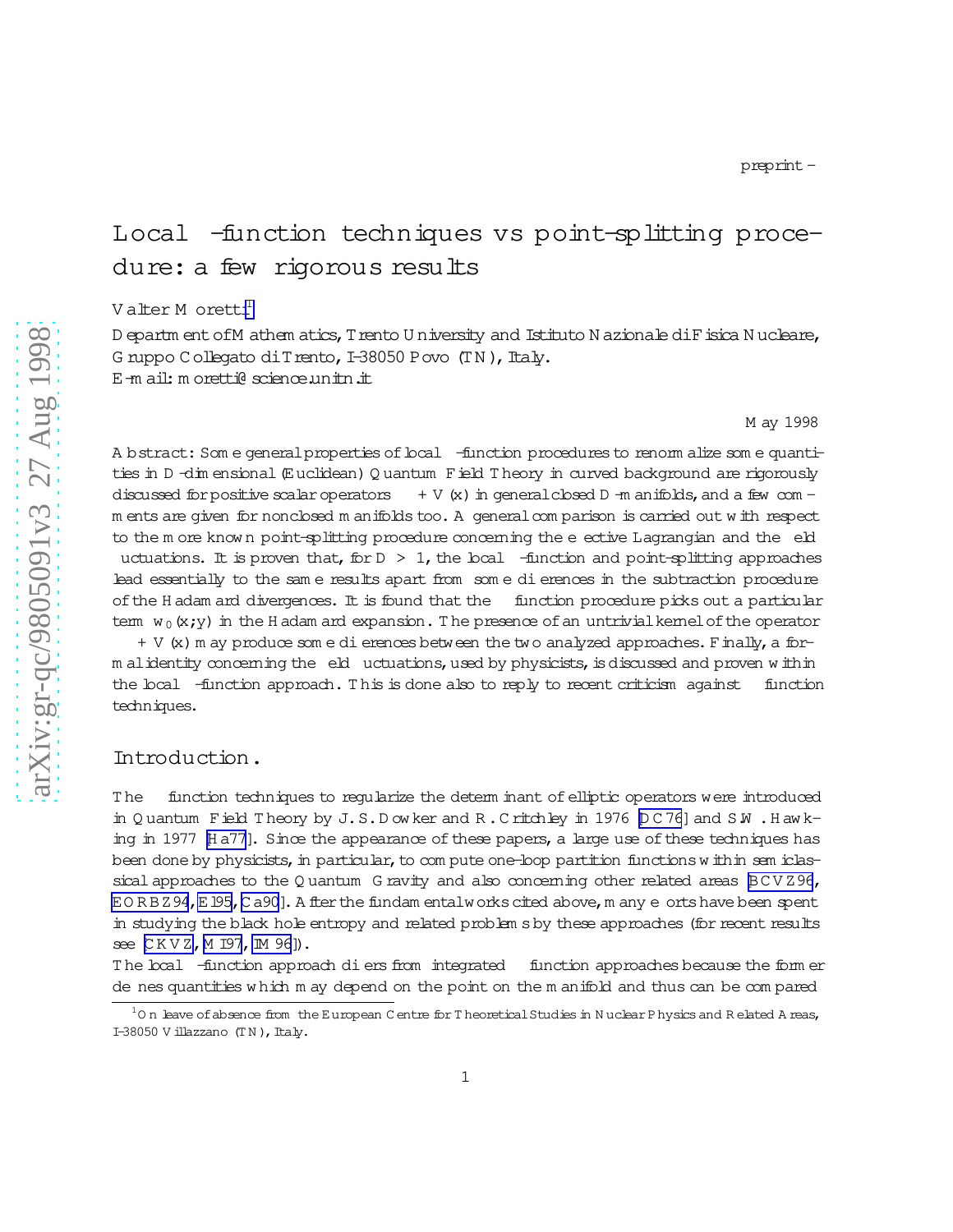w ith analogue regularized and renorm alized quantities produced from dierentm ore usual local approaches as the point-splitting one  $BD 82$ ,  $Fu91$ ]. A rst step toward these approaches was given by R .M .W ald [\[W a79](#page-39-0)]w ho considered explicitly a local function to regularize and renorm alize the locale ective Lagrangian of a eld operator  $+$  m  $^{-2}$ . Sim ilar results, actually in a very form alfashion, paying attention to the physicalm eaning rather than the m athem atical rigour, have been obtained successively for operators  $+m<sup>2</sup> + R$  (also considering higher spin) em ploying the so-called "Schw inger-D eW itt expansion". W ithin W ald's paper, is conjectured that a m ethod based on a local function should exist also for the stress tensor and the results obtained from this m ethod should agree w ith the results obtained via point-splitting approaches. A direct rigorous prove of this agreem ent is contained in the sam e paper concerning the e ective Lagrangian in four dim ension and for a m otion operator "Laplacian plus squared m ass". Form alproofs concerning the eective Lagrangian in m ore general cases can be found in [\[BD 82](#page-37-0)]. Recently, the local approaches have proven to give untrivial results if compared w ith globalapproaches based on heat kernelprocedures [ZC V 96, IM 96, M I97] w henever the m anifold contains singularities physically relevant. Just as conjectured by W ald, m ethods based on local

function have been found outw hich are able to regularize and renorm alize the one-loop averaged squared eld uctuations [M 98] and the one-loop stress tensor M 097a] directly (anyhow, a rst rem arkable form alattem pt stillappeared in  $[HA77]$ ). In allexam ined cases, agreem ent w ith the point-splitting technique has arisen as well as, som etim es, di erences w ith integrated heat kemel approaches.

This paper is devoted to study the relation between local function approaches and pointsplitting techniques in deep and w ithin a rigorous m athem atical fram ework. For this task, in the rst section we shall review the basic concepts of the heat kernel theory for an operator "Laplacian plus potential" in a closed D dim ensionalm anifold and review som e issues related to the Euclidean path integral. In the second part we shall consider the relationship between heat-kernel, local function and some physical quantities related to the Euclidean functional integral in com pact curved m anifolds. W e shall study also the relation between the pointsplitting procedure and local -function approach concerning the eective Lagrangian and the eld uctuations. In particular, we shall prove that the "G reen function" generated by the local

function (de ned also w hen the operator A  $^{-1}$  does not exist) has the H adam ard short-distance behaviour for any dim ension  $D > 1$ . We shall prove that the point-splitting approach gives the sam e results of the local function technique, apart from a dierent freedom/am biguity in choosing a particular term in the H adam ard expansion of the G reen function of the operator  $A$ . W e shall give also som e com m ents either for the case of the presence of boundary or a noncom pact m anifold. In the end, we shall prove that som eidentities supposed true by physicists, concerning the eld uctuations and two-point functions, can be regularized and rigorously proven within the local function approach. We shall nd also a simple application of Wodzicki's residue and C onnes' form ula.) This w ill be done also to reply to a recent criticism against the function techniques [\[Ev98\]](#page-38-0) w here it is erroneously argued that sim ilar form al properties do not work w ithin the function approach.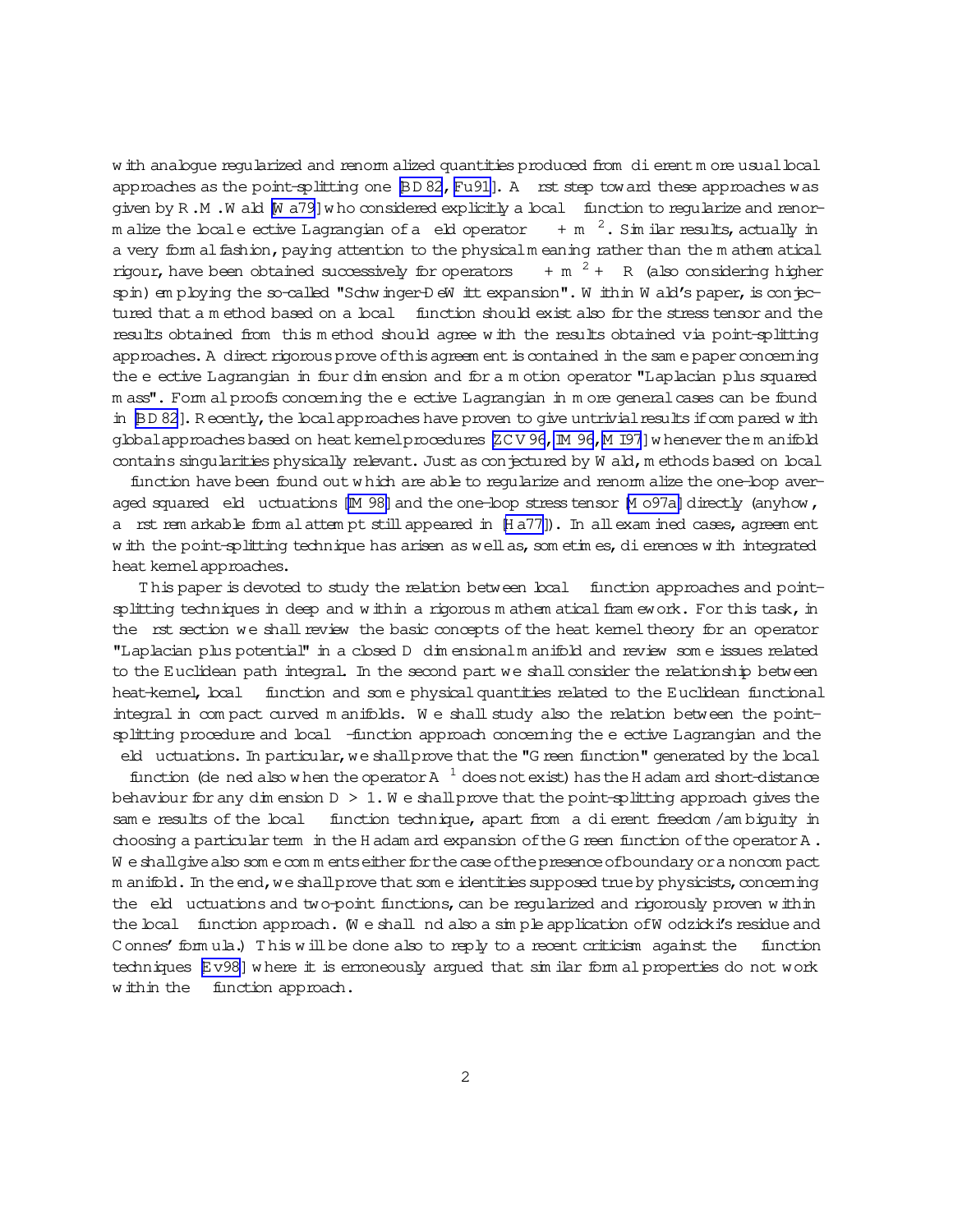#### <span id="page-2-0"></span> $\mathbf{1}$ P relim inaries.

W ithin this section, we sum m arize som e elem entary concepts related to the heat-kemel necessary to develop the theory of the boal function for dievential operators in QFT in curved background. For sake of brevity, known theorem s or theorem s trivially generalizable from known result, w ill be given w ithout explicit proof. References and several comments concerning these theorem swill be anyhow supplied. We shall consider alm ost only compact manifolds. General references including topics on function techniques are  $[Ch84]$  and  $[Sh87, Da89]$  which use \geom etrical" and m ore \analytic" approaches respectively. A very general treatise concerning also pseudodi erential operators is [G i84].

#### $1.1$ G eneral hypotheses.

Throughout this paper, M is a H ausdor, connected, oriented,  $C^{-1}$  R ism annian D-dim ensional m anifold. The metric is indicated with g<sub>ab</sub> in local coordinates. We suppose also that M is compact without boundary (namely is \closed"). We shall consider real elliptic di erential operators in the Schrodinger form "Laplace-Beltram i operator plus potential"

$$
A^0 = +V : C^1 (M) : L^2 (M; d_q)
$$
 (1)

where, locally,  $= r_a r^a$ , and r means the covariant derivative associated to the metric connection,  $d_q$  is the B orelm easure induced by the metric, and V is a real function belonging to  $C^1$  (M). We assume also that  $A^0$  is bounded below by some  $C$  0. All the requirem ents above on both M and  $A^0$  are the general hypotheses which we shall

refer to throughout this paper.

A countable base of the topology is required in order to endow them anifold with a partition of the unity and m ake  $L^2 M$ ; d  $\sigma$ ) separable. This allows the use of the integral representation H ibert-Schm idt operators. In our case, the requested topological property follows from the com pactness and the H ausdor property.

Concerning the operators A<sup>0</sup> de ned above, we notice that they are symmetric on C<sup>1</sup>  $\,$ M  $\,$ ) and adm it self-ad pint extensions since they comm ute w ith the anti-unitary complex-conjugation operator in L<sup>2</sup>  $(M, d_q)$  RS]. In particular, one m ay consider the so-called Friedrichs self-ad pint extension A of  $A^0$   $[R S]$  which, as is well known, is bounded from below by the same bound of A<sup>0</sup>. A su cient conditions which assure A<sup>0</sup> 0, (see Theorem 42.1 in  $[$ Da89]) is the existence of a strictly positive  $C^2(M)$  function such that, everywhere,

$$
(x) V (x) r_a r^a (x) 0 \qquad (2)
$$

In this case  $A^0$  is bounded below by  $C = inf_{x2M}$  fV (x)  $r_a r^a$  (x)= (x)g 0. Notice that this condition m ay hold also for V nonpositive and the  $\sin$  plest su cient condition, V  $(x)$  $\mathbf 0$ everywhere, is a trivial subcase, as well.

Concerning Theorem 1.3 and successive ones, we shall suppose also that the injectivity radius r of M is strictly positive. The injectivity radius is dened as  $r = inf_{p2M} d(p;C_m(p))$ where the cut  $bcus C_m$  (p) is the set of the union of the cut point of p along all of geodesics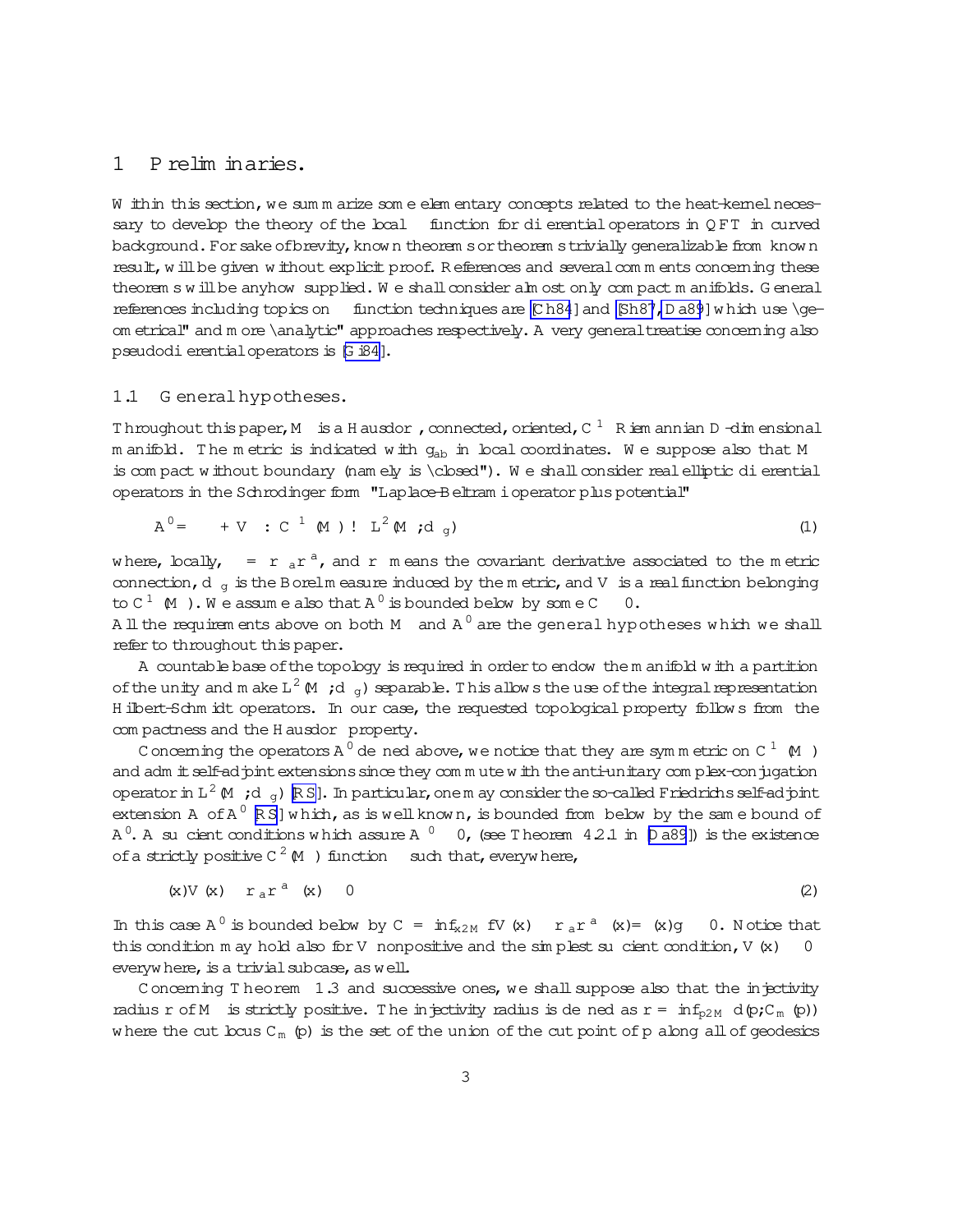<span id="page-3-0"></span>that start from p,d is the geodesical distance [Ch84,dC92]. The function  $(x; y)$  7  $d^2(x; y)$ is everyw here continuous in M  $\,$  M  $\,$  and, furtherm ore, the relevant fact for the heat kernel expansion theory is that, for  $r > 0$ , w henever d(p;q) < r, there is a local chart corresponding to a norm alcoordinate system (the exponentialm ap) centered in p (resp. q) which contains also the point q (resp.p). Whith this neighborhood, the function x  $\bar{Y}$  d<sup>2</sup> (p;x) (resp.x  $\bar{Y}$  d<sup>2</sup> (x;q)) is also C<sup>1</sup>. Moreover, by this result and employing Sobolev's Lemma Ru97], one nds that the function  $(x,y)$   $\overline{y}$   $d^2(x,y)$  belongs to C  $^1$  (f  $(x,y)$  2 M  $M$  jd $(x; y) < rq$ ).

Su cient conditions for having  $r > 0$  are found in C hapter 13 of [[dC 92\].](#page-38-0) In particular, a strictly positive upper bound K for the sectional curvature of a compact m anifold is sucient to have  $r > 0$  since  $r =$  $E = K$ . N otice also that, for instance, a R iem annian m anifold sym m etric under a Lie group of isom etries involves  $r > 0$  trivially.

As a general nal rem arks, we specify that, throughout this paper, "holom orphic" and "analytic" are synonym s and natural units  $c = h = 1$  are em ployed.

### 1.2 T he physicalbackground.

A ll quantities related to A  $^0$  we shall consider, for D  $\,$  =  $\,$  4, appear in  $\,$  (Euclidean) Q FT  $\,$  in curved background and concern the theory of quasifree scalar elds. In several concrete cases of  $QFT$ , the form of V (x) is  $m^2$  + R (x) +  $V^0$ (x) w here m is the m ass of the considered eld, R is the scalar curvature of the m anifold, is a real param eter and  $V^0$  another sm ooth function not dependent on  $q_{ab}$ . A ll the physical quantities we shall consider are form ally obtained from the Euclidean functional integral

$$
Z \, \mathbb{A}^0 = \begin{bmatrix} Z \\ D \end{bmatrix} = \begin{bmatrix} R \\ D \end{bmatrix} \, e^{\frac{1}{2} \, M \, A^0 \, d_g} \, ; \tag{3}
$$

The integral above can be considered as a partition function of a eld in a particular quantum state corresponding to a canonical ensemble. O ften, the  $\lim$  it case of vanishing tem perature is also considered and in that case the m anifold cannot be compact. The direct physical interpretation as a partition function should work provided the m anifold has a Lorentzian section obtained by analytically continuing som e global tem poral coordinate  $x^0 =$ into im aginary va $\pm$ ues ! itand considering (assum ing that they exist) the induced continuations ofthe m etric and relevant quantities. It is required also that  $\ell$  is a global K illing eld of the R iem annian m anifold generated by an isom etry group  $S_1$ , w hich can be continued into a (generally local) tim e-like K illing eld  $\mathfrak{g}_t$  in the Lorentzian section (see [\[H a77\]](#page-38-0) and [\[W a79](#page-39-0)]). Then one assum es that  $k_B$  is the inverse of the tem perature of the canonical ensemble quantum state, being the period of the coordinate . Sim ilar interpretations hold for the (analytic continuations of) quantities we shall introduce shortly. The (therm al) quantum state which all the theory is referred to is determ ined by the Feynm an propagator obtained by analytical continuation of the G reen function of the operator A  $^0.$  For this reason the analysis of the uniqueness of the G reen functions of the operator  $A^0$  is im portant. A general discussion on these topics, also concerning grand canonical ensem ble states can be found in [\[H a77](#page-38-0)].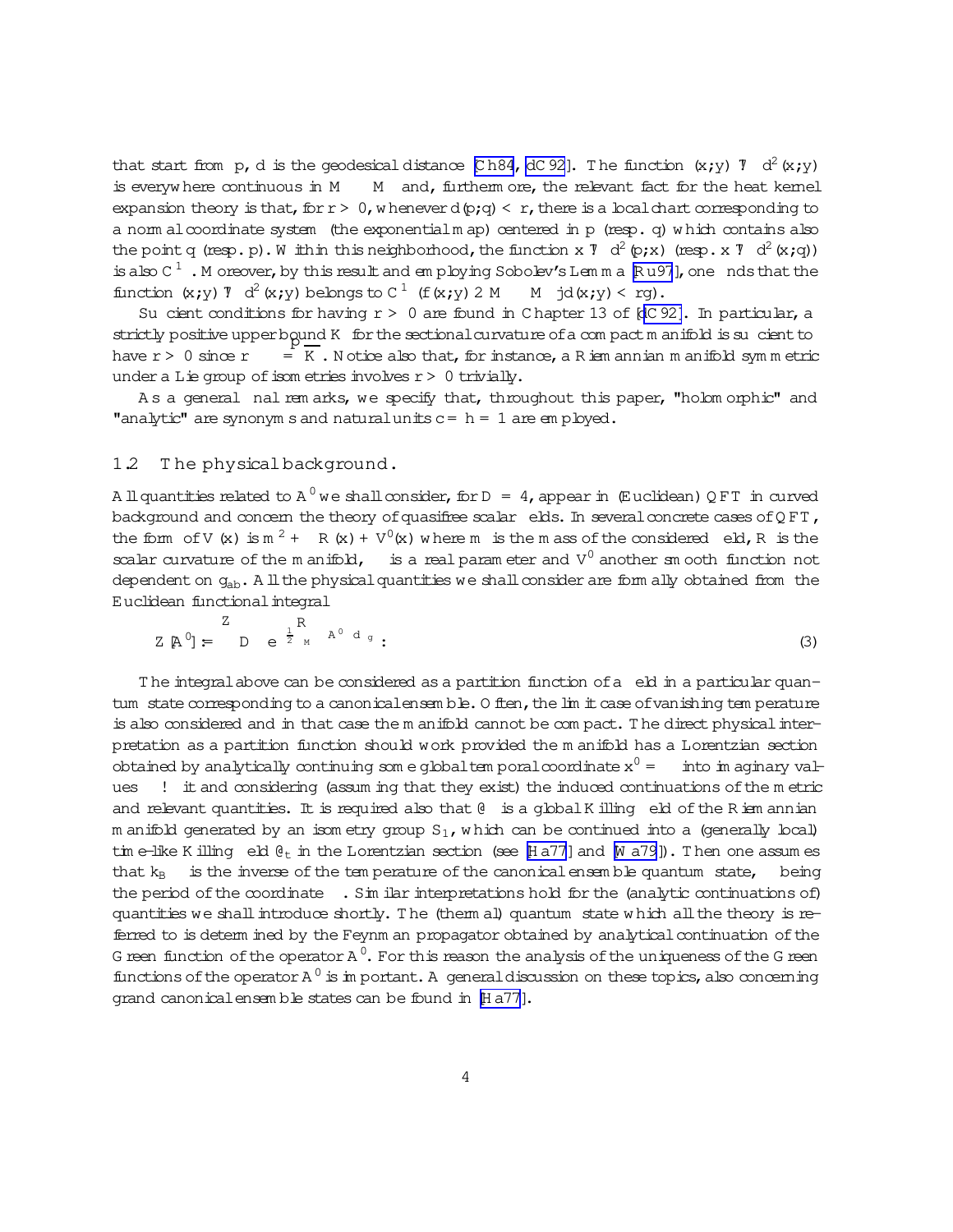<span id="page-4-0"></span>Physicists, rather than trying to interpret the integral in (3) as a W iener measure, generalize the trivial nite-dim ensional G aussian integral and re-write the denition of Z  $\beta$  <sup>0</sup> as  $\beta$  a77]

$$
Z \, \, \mathbb{A}^0 = \det \, \frac{\mathbb{A}^0}{2} \tag{4}
$$

provided a usefulde nition of the determ inant of the operator A  $^0$  is given. The m ass scale present in the determ inant is necessary for dim ensional reasons [H a77]. Such a scale introduces an am biquity which rem ains in the nite renorm alization parts of the renorm alized quantities and, dealing with the renom alization of the stress tensor within the sem iclassical approach to the quantum gravity, it determines the presence of quadratic-curvature terms in e ective E instein's equations M 097a]. Sim ilar results are discussed in M a94, BD 82, Fu91] employing other renom alization procedures (point-splitting).

The theory which we shall summ arize in the follow ing has been essentially developed to give a useful interpretation of detA $^0$ , anyhow it has been successively developed to study several di erent, form ally quadratic in the eld, quantities related to the functional determ inant above. Som e of these  $\text{are}^2$ , where the various symbols "=" have to be opportunely interpreted, the e ective action  $\overline{z}$ 

$$
S \, \mathbb{A}^0 = \ln Z \, \mathbb{A}^0 = \left[ L \, (x \, \mathbb{A}^0) d \, g(x) \right], \tag{5}
$$

where the integrand is the e ective Lagrangian; the eld uctuations  $\overline{7}$ 

 $\overline{D}$ 

$$
h^{2}(x \n\tilde{A}^{0})i = Z \n\tilde{A}^{0}j^{1} \nD e^{\frac{1}{2} \nM A^{0} d g} (x) (x) = \frac{1}{J(x)}j_{0} S \n\tilde{A}^{0} + 2Jj
$$
 (6)

and the one-bop averaged stress tensor

$$
hT_{ab}(x \nrightarrow{a} 0) i = Z \nrightarrow[0] \nrightarrow{Z} \nrightarrow[0] \nrightarrow[0] \nrightarrow[0] \nrightarrow[0] \nrightarrow[0] \nrightarrow[0] \nrightarrow[0] \nrightarrow[0] \nrightarrow[0] \nrightarrow[0] \nrightarrow[0] \nrightarrow[0] \nrightarrow[0] \nrightarrow[0] \nrightarrow[0] \nrightarrow[0] \nrightarrow[0] \nrightarrow[0] \nrightarrow[0] \nrightarrow[0] \nrightarrow[0] \nrightarrow[0] \nrightarrow[0] \nrightarrow[0] \nrightarrow[0] \nrightarrow[0] \nrightarrow[0] \nrightarrow[0] \nrightarrow[0] \nrightarrow[0] \nrightarrow[0] \nrightarrow[0] \nrightarrow[0] \nrightarrow[0] \nrightarrow[0] \nrightarrow[0] \nrightarrow[0] \nrightarrow[0] \nrightarrow[0] \nrightarrow[0] \nrightarrow[0] \nrightarrow[0] \nrightarrow[0] \nrightarrow[0] \nrightarrow[0] \nrightarrow[0] \nrightarrow[0] \nrightarrow[0] \nrightarrow[0] \nrightarrow[0] \nrightarrow[0] \nrightarrow[0] \nrightarrow[0] \nrightarrow[0] \nrightarrow[0] \nrightarrow[0] \nrightarrow[0] \nrightarrow[0] \nrightarrow[0] \nrightarrow[0] \nrightarrow[0] \nrightarrow[0] \nrightarrow[0] \nrightarrow[0] \nrightarrow[0] \nrightarrow[0] \nrightarrow[0] \nrightarrow[0] \nrightarrow[0] \nrightarrow[0] \nrightarrow[0] \nrightarrow[0] \nrightarrow[0] \nrightarrow[0] \nrightarrow[0] \nrightarrow[0] \nrightarrow[0] \nrightarrow[0] \nrightarrow[0] \nrightarrow[0] \nrightarrow[0] \nrightarrow[0] \nrightarrow[0] \nrightarrow[0] \nrightarrow[0] \nrightarrow[0] \nrightarrow[0] \nrightarrow[0] \nrightarrow[0] \nrightarrow[0] \nrightarrow[0] \nrightarrow[0] \nrightarrow[0] \nrightarrow[0] \nrightarrow[0] \nrightarrow[0] \nrightarrow[0] \nrightarrow[0] \nrightarrow[0] \nrightarrow[0] \nrightarrow[0] \nrightarrow[0] \nrightarrow[0] \nrightarrow[0] \nrightarrow[0] \nrightarrow[0] \nrightarrow[0] \nrightarrow[0] \nrightarrow[0] \nrightarrow[0] \nrightarrow[0] \nrightarrow[0] \nrightarrow[0] \nrightarrow[0] \nrightarrow[0] \nrightarrow[0] \nrightarrow[0] \nrightarrow[0] \nrightarrow[0] \nrightarrow[0] \nrightarrow[0] \nrightarrow
$$

where  $T_{ab}$  (x) is the classical stress-tensor (in a paper in preparation we analyze the stress tensor renorm alization.) Recently, some other nonquadratic quantities have been considered in the heat-kemelor -function approaches PH 96].

A ll quantities in left hand sides of  $(5)$ ,  $(6)$ ,  $(7)$  and the corresponding ones in the Lorentzian section are a ected by divergences whenever one tries to compute them by trivial procedures  $\mathbb N$  a79, BD 82, Fu91]. For instance, interpreting the functional integral of  $(x)$  (y) in (6) as the G reen function of A<sup>0</sup> (the analytic continuation of the Feynm an propagator), G  $(x,y)$ 

h (x) (y) i = 
$$
\mathbb{Z}[\mathbb{A}^0]
$$
<sup>1</sup> D e <sup>$\frac{1}{2}$</sup> <sub>M</sub> A<sup>0</sup> d<sub>g</sub> (x) (y) = G (x; y); (8)

the lim it y ! x, necessary to get h  $^2$  (x) i, diverges as is well known. One is therefore forced to rem ove by hand these divergences, this nothing but the m ain idea of the point-splitting procedure. It is worth rem arking that the de nitions given in term s of function and heat kemel

 $2\text{ m}$  de ning the e ective action and so on, we are employing the opposite sign conventions with respect to M o97a], our conventions are the same used in [N a79].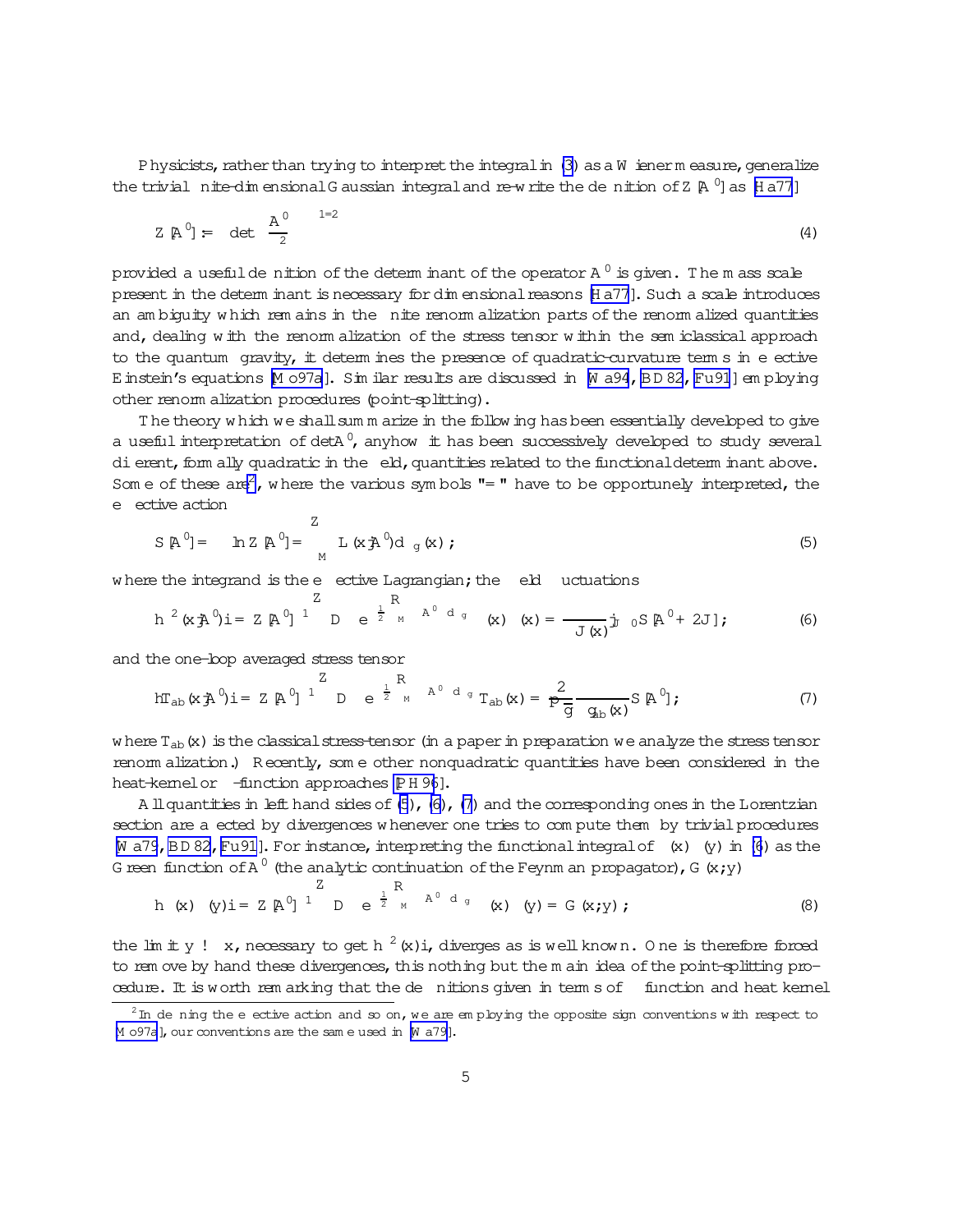<span id="page-5-0"></span> $Ha77$ , [W a79](#page-39-0), [BD 82,](#page-37-0) [M o97a](#page-39-0), [IM 98](#page-39-0)] of the form al quantity in left hand sides of  $(5)$ ,  $(6)$ ,  $(7)$ contain an implicit in nite renorm alization procedure in the sense that these are nally free from divergences.

### 1.3 H eat kernel.

The key to proceed with the -function theory in order to provide a usefulde nition of deter-m inant of the operator [\(4\)](#page-4-0) A  $^0$  is based upon the follow ing rem ark. In the case A is a n  $\;$  n H em itian m atrix w ith eigenvalues  $1;2;:::n$ , then (the prim e indicates the s-derivative)

$$
\det A = \sum_{j=1}^{Y^n} \quad j = e^{-0(0)} \tag{9}
$$

where, we have de ned the -function of A as

$$
(s\ddot{A}) = \sum_{j=1}^{X^n} s
$$
 (10)

The proof of (9) is direct. Therefore, the idea is to generalize (9) to operators changing the sum into a series (the spectrum of  $A^0$  is discrete as we shall see). Unfortunately this series diverges at s = 0 as we shall see shortly. A nyhow , it is possible to continue analytically  $\;$  (s $\mathtt{j\!A}^0\!$ ) in a neighborhood of  $s = 0$  and de ne the determ inant of  $A^0$  in term s of the continued function

 $(\mathbf{s}\mathbf{A}^0)$ . This generalization requires certain well-know n m athem atical tools and untrivial results we go to sum m arize.

First of all, let us give the de nition of heat K emel for operators A  $^0$  de ned above [\[C h84,](#page-37-0)  $\,$ D a89, G i84, W a79, [H a77](#page-38-0), [Fu91](#page-38-0)]. Three relevant theorem s follow s the denition.

De nition 1.1. Within our generalhypotheses on M and A  $^0$ , let us consider, if it exists, a class of operators Z

$$
(\mathbb{K}_{\mathsf{t}})(\mathsf{x}) \coloneqq \mathsf{K}(\mathsf{t}; \mathsf{x}; \mathsf{y}\mathsf{A}^0) \quad (\mathsf{y})\, \mathsf{d}_{\mathsf{g}}(\mathsf{y}) \quad \mathsf{t2} \quad (0; \mathsf{t1})
$$

where the integralkernelis required to be C  $^0$  ((0;+1 )  $\,$  M  $\,$  M )), C  $^1$  ((0;+1 )) in the variable t, C  $^2$  M ) in the variable x and satisfy the \heat equation" with an initialvalue condition:

$$
\frac{d}{dt} + A_x^0 K(t; x; y) = 0
$$
 (12)

and

$$
K(t; x; y \nightharpoonup^0) ! \quad (x; y) \text{ as } t ! \quad \emptyset ; \tag{13}
$$

the  $\lim$  it is understood in a \distributional" sense, i.e., once the kernel is y-integrated on a test function =  $(y)$  belonging to  $C^0(M)$  and (13) means

$$
\lim_{t \to 0^+} K(t; x; y) \mathbf{A}^0 \quad (y) \, d \, g(y) = (x) \quad \text{for each } x \, 2 \, M \tag{14}
$$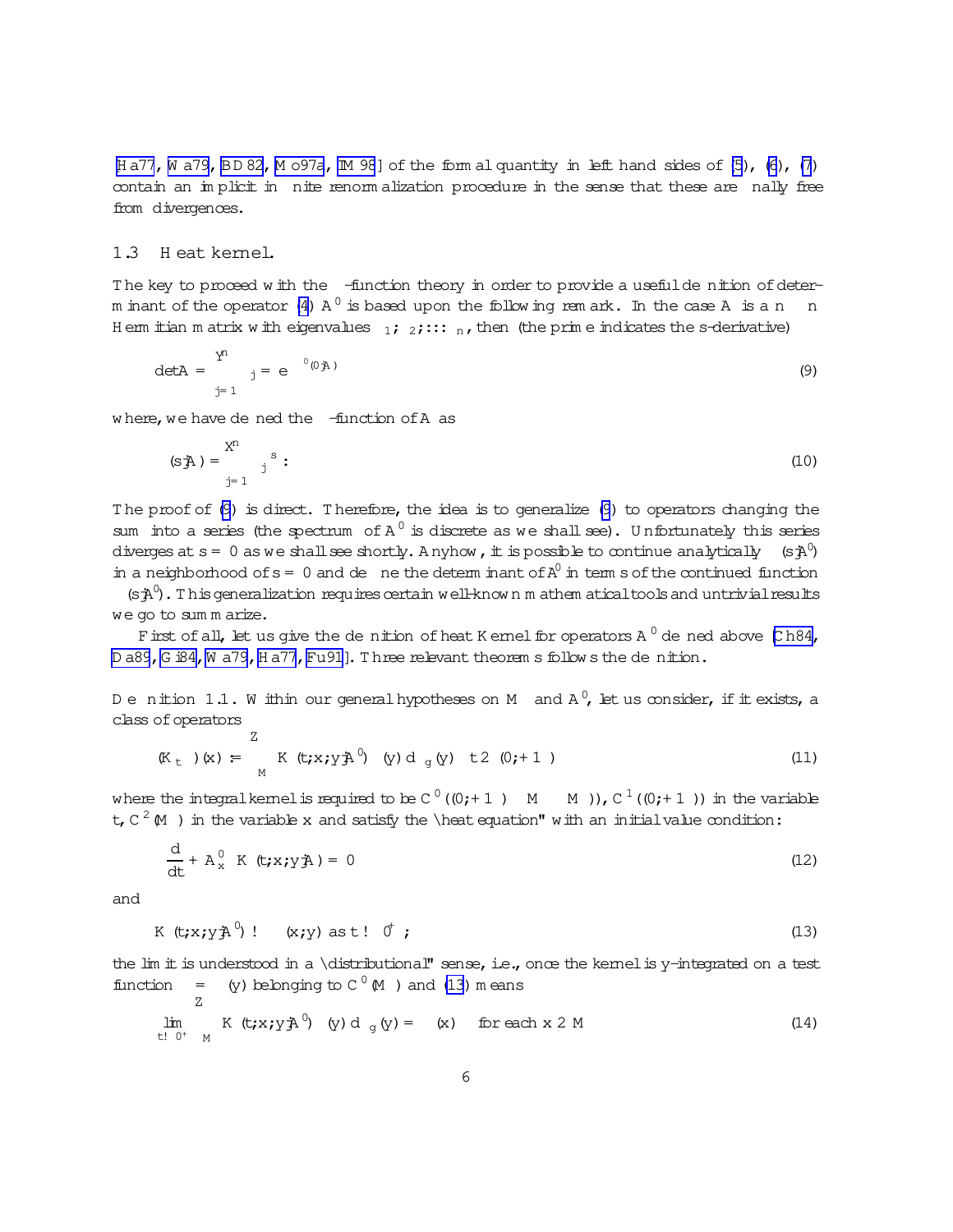<span id="page-6-0"></span>The kemelK  $\,$  (t;x;y $\rm \ddot{A}^0$ , if exists, is called heat kernel of A  $^0$ .

Theorem  $1.1.$  In our general hypotheses on M and A  $^0$ 

(a) the set of the operators  $K_t$  above de ned exists is unique and consists of self-adjoint, bounded, com pact, H ilbert-Schm idt, trace-class operators represented by a C  $^1\,$  ((0;+ 1 )  $\,$  M  $\,$  M ) integralkernel. This is also real, sym m etric in x and y and positive provided either V is positive or [\(2](#page-2-0)) is satis ed for some and strictly positive in the case V  $m^2$  (constant) 0.

(b)M oreover

$$
K \left( t; x; y \right) = \sum_{j=0}^{x} e^{-t} j(x) (y)
$$
 (15)

where the series converges on  $[ +1 )$  M  $-$  M absolutely in uniform sense (i.e. the series of the absolute values converges uniform  $\frac{1}{2}$  for any xed 2 (0;+1),

$$
0 \t 0 \t 1 \t 2 :: : ! + 1 \t (16)
$$

are eigenvalues of A  $^0$  and  $_{\rm j}$  2 C  $^1$  (M ) are the corresponding norm alized eigenvectors, the dim ension of each eigenspace being nite.

(c) The class f  $j \text{ is } 0;1;2;$  :: g de nes also a H ilbertian base of  $L^2 M$  ; d  $g$ ) and

$$
\frac{z}{M} d_g(x) K(t; x; x) = \sum_{j=0}^{k} e^{-jt} = T r K_t:
$$
 (17)

A ll these results are straightforward generalizations of theorem s contained in Section 1 of C hapter V I of  $[Ch84]$ , the convergence properties follow from M ercer's theorem  $[RN 80]$ ; see also [\[D a89](#page-38-0)] concerning the issue of the positivity of the heat kernel and Sections 3 and 4 of C hapter V I of [Ch84] concerning the existence of the heat kernel under the further hypotheses r >  $\rm\,0^3$  . The existence of the heat kemelcan be proven w ithout this hypothesis by studying the integral kemel of the exponential of the Friedrichs self-adjoint extension of A  $^0$  as done in Chapter 5 of [\[D a89](#page-38-0)]. By N elson's theorem [\[R S\]](#page-39-0), using the class of all linear com binations of vectors  $\frac{1}{1}$  as a dense set ofanalytic vectors, one proves that A  $^0$  is essentially self-ad  $\mathrm{pint}$  in C  $^1$   $\,$  (M  $\,$  ); this leads to

Theorem 1.2. In our generalhypotheses on M and  $A^0$  de ned on the domain  $C^1$  (M ),

(a) there is only one self-adjoint extension of A<sup>0</sup>, nam ely, its closure A<sup>0</sup>, which also coincides with the Friedrichs self-adjoint extension of A  $^0$ , A ;

(b) this extension is bounded below by the same bound of  $A^0$  and

$$
(A) = P_{p.p.}(A) = \text{disc.}(A) = f_n \, \text{in} = 0; 1; 2::y ;
$$

 $3$ T he reader has to handle w ith great care the content of  $[Ch84]$  since, unfortunately, som e m issprints appear in several statem ents. For instance, (45) in Section 4 C hapter V I is incorrect due to the presence of the operator  $L_x$ , this is the reason for the introduction of the param eter in our T heorem 1.3. M oreover, Lem m a 2 in [Ch84] requires F 2 C<sup>1</sup> rather than F 2 C<sup>0</sup> as erroneously w ritten there.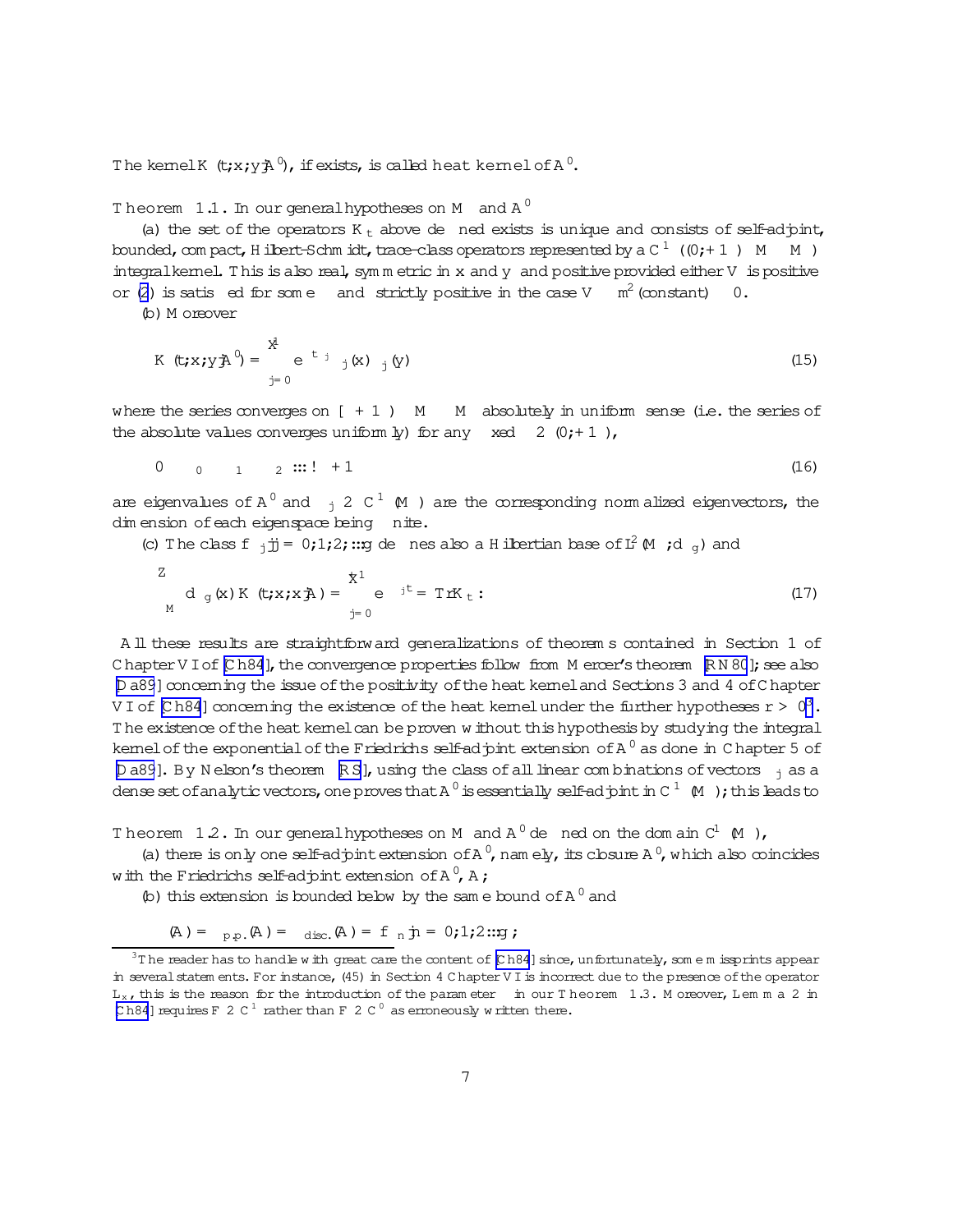<span id="page-7-0"></span>(c) in the usual spectral-theory sense, for  $t2$  (0; + 1)

$$
K_t = e^{tA} \tag{18}
$$

and  $fK_t \uparrow 2$  (0;+1) q is a strongly continuous one-parameter sem igroup of bounded operators. In particular K<sub>t</sub> ! I as t!  $0^+$  in the strong operator topology and K<sub>t</sub> ! P<sub>0</sub> as t ! + 1  $(P_0$ being the projector onto  $K$  er  $A$ ) in the strong operator topology. The  $\lim_{x \to a}$  is above holds also in the sense of the uniform punctual convergence whenever K  $_t$  acts on 2 C  $^0$  M).

From now on, since A<sup>0</sup> determines A uniquely and  $A^{0} = A_{n}^{+1}$  M, we shall om it the prime on  $A^0$  alm ost everywhere.

G eneralizing the content of Section 3 and 4 of Chapter V I of  $\mathbb C$  h84]<sup>4</sup> one also gets a wellknown \asymptotic expansion" of the heat kemel for t!  $0^+$  [Ch84, Fu91, Ca90].

Theorem 1.3. In our general hypotheses on M and  $A^0$ , supposing also that  $r > 0$ , (a) for any xed integer  $N > D = 2 + 2$  and any xed real 2 (0;1) it holds

$$
K (t; x; y \n\mathbb{A}) = \frac{e^{(x,y)=2t}}{(4 t)^{D-2}} (x; y) \quad \mathbb{A}_{j=0}^{x^N} (x; y \n\mathbb{A}) t^j + \frac{e^{(x,y)=2t}}{(4 t)^{D-2}} t^N O (t; x; y); \quad (19)
$$

where

(1) 2 (x;y) =  $\alpha^2$ (x;y), = (u) is a non-negative function in C<sup>1</sup> (0;+1)) which takes the constant value 1 for  $\mu$ j<  $r^2$ =16 and vanishes for  $\mu$ j  $r^2$ =4.

(2) 0 is a function in  $C^0([0;+1])$  M M ) at least, and it is such that the function

$$
(\mathsf{t};x;y) \hspace{1mm} \mathsf{I} \hspace{2mm} \xrightarrow{\mathrm{e}} \hspace{2mm} \xrightarrow{\mathrm{(x,y)=2t}} \hspace{2mm} \mathsf{I} \hspace{2mm} (\mathsf{t};x;y) \hspace{2mm} \tag{20}
$$

belongs to  $C^1$  ((0;+1) M M). M or eover, for any positive constant U and for 0 t < U  $\uparrow$  (t;x;y) j< B t holds true for a corresponding positive constant B, not depending on x and y in M.

(3) The coe cients  $a_1(x,y)$  are dened when x and y belong to  $f(x,y)$  2 M  $\rightarrow$   $d(x,y)$  < rg and are  $C^1$  therein, in particular ( )a<sub>i</sub> 2  $C^1$  (M M ) (j = 0;1;2...).

(b) The  $C^1$  ((0;+1) M M) functions called parametrices

$$
F_N (t; x; y) = \frac{e^{(x, y)-2t}}{(4 + t)^{D-2}} (x; y) \qquad x^N = 0; 1; 2; \dots
$$
 (21)

for each N =  $0;1;2;...$  xed, satisfy, working as integral kemelon functions in  $C^0(M)$ ,

$$
F_N(t; x; y) : (x; y) \text{ as } t : 0 : \qquad (22)
$$

N otice that, the values  $r^2=4$  and  $r^2=16$  in the dentition of m ay be changed, their task is just to m ake everywhere C<sup>1</sup> the right hand side of (19) also when x is too far from y. Concerning

 $4$  See the previous footnote.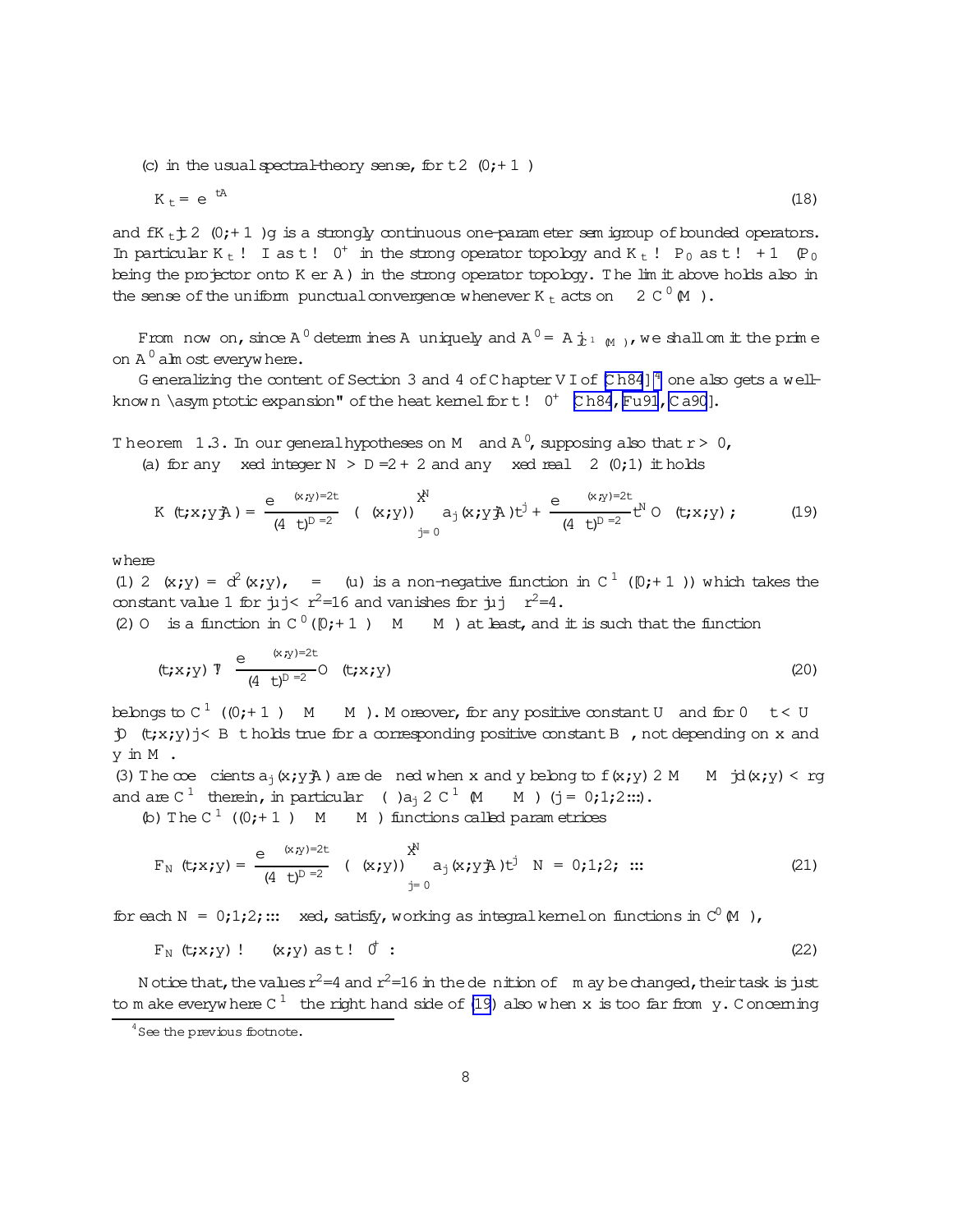<span id="page-8-0"></span>the precise form of the coe cients a <sub>i</sub>, we have that all  $a_i(x; y)$  can be obtained [Ca90] by canceling both and 0 out and form ally substituting the expansion (19) with  $N = +1$ (this lim it usually does not exist) into the heat kemel equation (12) and requiring that the  $\infty$ e cients of each t $^{\text{!}}$  vanish separately. This produces the set of recurrent di erential equations in each norm al convex neighborhood  $N_y$  centered in  $y$  and referred to spherical coordinates  $(x^a)_{a=1;\dots,D} = ($ ;  $x \in K$  is the geodesical distance of x from y) [Ch84, Ca90]

$$
\begin{array}{lll}\n\text{(a)} & \text{(a)} & \text{(b)} & \text{(c)} \\
\text{(c)} & \text{(d)} & \text{(e)} & \text{(f)} & \text{(g)} \\
\text{(e)} & \text{(f)} & \text{(g)} & \text{(h)} & \text{(h)} & \text{(i)} \\
\text{(h)} & \text{(i)} & \text{(j)} & \text{(k)} & \text{(j)} & \text{(j)} & \text{(j)} & \text{(j)} \\
\text{(i)} & \text{(j)} & \text{(k)} & \text{(l)} & \text{(l)} & \text{(l)} & \text{(j)} & \text{(j)} & \text{(j)} & \text{(j)} \\
\text{(i)} & \text{(j)} & \text{(k)} & \text{(l)} & \text{(l)} & \text{(l)} & \text{(l)} & \text{(l)} & \text{(l)} \\
\text{(i)} & \text{(j)} & \text{(k)} & \text{(k)} & \text{(l)} & \text{(l)} & \text{(l)} & \text{(l)} & \text{(l)} & \text{(l)} \\
\text{(k)} & \text{(l)} & \text{(l)} & \text{(l)} & \text{(l)} & \text{(l)} & \text{(l)} & \text{(l)} & \text{(l)} & \text{(l)} & \text{(l)} \\
\text{(l)} & \text{(l)} & \text{(l)} & \text{(l)} & \text{(l)} & \text{(l)} & \text{(l)} & \text{(l)} & \text{(l)} & \text{(l)} & \text{(l)} & \text{(l)} & \text{(l)} & \text{(l)} & \text{(l)} & \text{(l)} & \text{(l)} & \text{(l)} & \text{(l)} & \text{(l)} & \text{(l)} & \text{(l)} & \text{(l)} & \text{(l)} & \text{(l)} & \text{(l)} & \text{(l)} & \text{(l)} & \text{(l)} & \text{(l)} & \text{(l)} & \text{(l)} & \text{(l)} &
$$

 $_{VVM}$  (x;y) is de ned below. These equations determ ine uniquely the coe cients a  $_1(x,y)$ . once one xes  $a_0(x; y)$  and requires that  $a_1(x; y)$  (j = 0;1;2:::) is bounded as x ! y. To assure the validity of (22), it is su cient to requires that a  $_0$  (x; y  $\ddot{A}$ ) which satis es (23) is sm ooth and  $a_0(x,y)$  ! 1 as x ! y not depending on . Then (23) and  $v_{VM}(y,y) = 1$ imply

$$
a_0(x; yA) = \int_{VVM}^{1=2} (x; y) \tag{25}
$$

 $_{VVM}$  is the bi-scalar called V an V leck-M orette determ inant. It de nes the R ign annian measure in nom al R iem annian coordinates  $x^a$  x in N<sub>y</sub> where  $_{VVM}$  (x;y)  $^1 = \frac{F}{g(x^a)}$  (and thus  $_{VVM}$  (y;y) = 1) [Ca90].  $_{VVM}$  (x;y) = [g(x)g(y)]<sup>1=2</sup>detf(e<sup>2</sup> (x;y)=(ex<sup>a</sup>(ey<sup>b</sup>g holds in general coordinates. Them ass dim ensions of the coe cients a  $_j$  (x; y  $\frac{1}{2}$ ) and the other relevant quantities are [t] = M  $^2$ , [a<sub>j</sub>(x;y<sub>1</sub>A)] = M  $^{2j}$ , [A] = M  $^2$  and [K (t;x;y<sub>1</sub>A)] = M  $^D$ .

The expansion we have presented here (see also Fu91, Ca90, BCVZ96]) is a bit di erent from the more usual Schw inger-D e W itt one BD 82, W a79], where a further overall exponential exp tm<sup>2</sup> appears in the right hand side of the expansion of K  $(t; x; y)$ , m being the m ass of the eld. The Schwinger-DeWitt coe cients are related to those in (19) by trivial relations [Ca90]. The explicit expression of some of the coe cients a  $_1(x,y)$  (also for the Schw inger-DeW itt expansion and Lorentzian metrics) for  $x = y$  and  $x \notin y$  can be found in  $BCVZ96$ , KK98] and BD 82] respectively. A part from term s depending on the particular form of V, they are polynom ials in the curvature tensors of the m anifold.

Theorem 1.4. In our general hypotheses on M and  $A^0$  and  $r > 0$  we have W ey's formula

$$
\lim_{j! \to +1} \frac{j}{j} = \frac{(2)^{p}}{p \vee (M)}; \qquad (26)
$$

 $!_D$  is the volume of the unit disk in R<sup>D</sup>,  $!_D = 0 = 2 = (1 + D = 2)$ .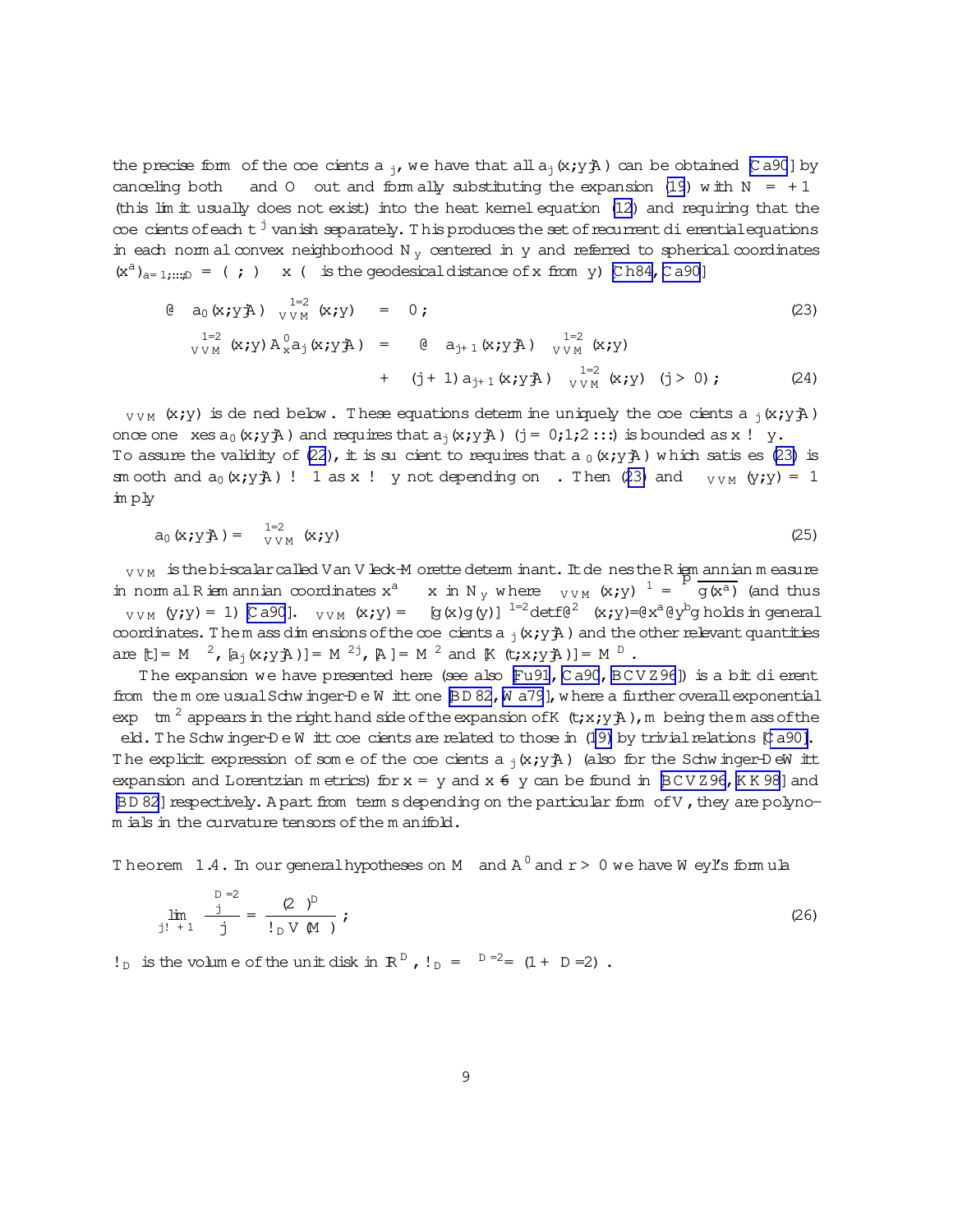# <span id="page-9-0"></span>2 Local -function techniques and point-splitting procedure.

In this section we develop the theory of the local function and then, com ing back to physics, we shall consider how this theory is em ployed. In particular, proving some rigorous theorem concerning the local function approach to de ne and regularize the physical quantities detA (nam ely S[A]), L(x $\ddot{A}$ ), h<sup>2</sup>(x $\ddot{A}$ )igiven in 1.2 and their relations w ith the corresponding pointsplitting procedures. The case of  $hT_{ab}(x;A)$  iw ill be treated in a paper in preparation.

R eferences concerning the physical applications are respectively  $[$  H a77, [W a79](#page-39-0), [BD 82](#page-37-0)]concerning the e ective Lagrangian (and e ective action),  $M$  I97] concerning the eld uctuations and M o97a] concerning the averaged one-loop stress tensor. Further references on the heatkerneland -function techniques in symmetric m anifolds are [Ca90,EORBZ94].

### 2.1 The local function.

Denition 2.1 Within our initial hypotheses on M and A  $^0$ , and r > 0, the local \o diagonal" function of A is the function de ned for  $\text{Re}\,s > D = 2$ ,  $x; y \geq M$  and  $\lambda^2 > 0$ 

$$
(s; x; yA = 2) = \frac{1}{(s)} \int_{0}^{Z_{+1}} d\left(\int_{0}^{2} t \right) \left(\int_{0}^{2} t \right)^{s-1} K(t; x; yA) \quad P_{0}(x; yA) \quad (27)
$$

The m ass-square param eter  $2 \tan \theta$  (alm ost always om itted at this step) is actually necessary from dim ensional considerations and it is not xed from the theory as rem arked above. P<sub>0</sub>(x;y $\ddot{\text{A}}$ ) is the integral kernel of the projector onto the kernel of A. The given de nition is well-posed (as proven w ithin the proof of T heorem  $2.2$  below ) since the integral above converges absolutely for R e s > D = 2 essentially because of the exponential decay of K P<sub>0</sub> at large t and the expansion [\(19\)](#page-7-0) as  $t!$  0<sup>+</sup> w hich xes the bound Re s > D = 2.

A ll that follow s (essentially based on theorem s by M inakshisundaram and P leijel [\[C h84](#page-37-0)]) is a direct consequence of the heat kernel expansion [\(19](#page-7-0)), [\(15](#page-6-0)), W eyl's asym ptotic form ula [\(26](#page-8-0)) (w hich trivially im plies that the series of  $\overline{\phantom{a}}$  converges for R e s > D = 2 and diverges for R e  $s < D = 2$ ) and the well-known identity for  $a > 0$ ,  $s \ge 0$ ,  $Re s > 0$ 

a <sup>s</sup> (s) = 
$$
\int_{0}^{Z_{+1}} dt t^{s} e^{ta}
$$
: (28)

The properties of uniform and absolute convergence are, once again, consequences of M ercer's theorem  $\mathbb{R} \times 80$ . In particular, the follow ing theorem can be proven by generalizing the the content of R em ark  $2$  in C hapter V I, Section 4 of [\[C h84\]](#page-37-0). A nyhow, the rst and the last statem ent w ill be proven w ithin the proof of T heorem 2.2 below.

Theorem 2.1. In our generalhy potheses on M and  $A^0$  and  $r > 0$ , for  $^2 > 0$  and Res  $> D = 2$ ,

(a) the integral in  $(27)$  converges absolutely;

(b) for s xed in the region given above, the function of x and y,  $(s;xy)\hat{A} = 2$ ) is an integral kemel of the bounded trace-class operator  $(A = \lambda)^2$  is de ned by spectral theory in the usualway, through a projector valued m easure (dropping the spectral-m easure part on the kernel of  $A$  whenever  $\pm$  exists);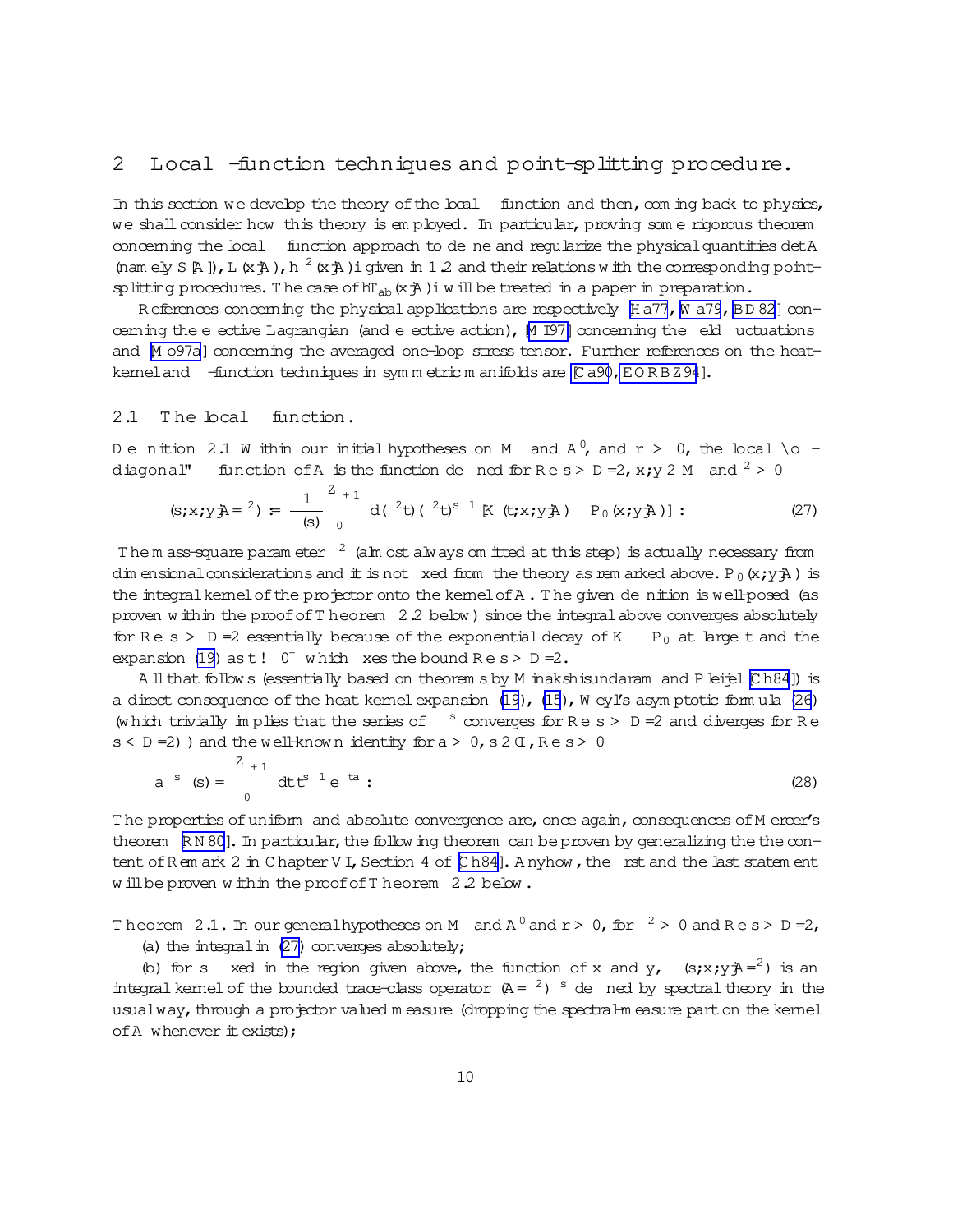<span id="page-10-0"></span>(c) for  $Re \ s > D =2$ , the prim e m eaning that any possible vanishing eigenvalues and corresponding eigenvectors are om itted from the sum ,

$$
(s; x; y \rightrightarrows = \frac{x}{y \rightrightarrows} 0 \rightrightarrows \frac{1}{2} s_{y}(x) \rightrightarrows (x) ;
$$
 (29)

where the convergence is absolute in uniform sense in  $fs 2Cj$  Rescurre of M - M for any couple ; 2 R with  $>$  > D = 2, and thus  $(s; x; y)$  =  $\frac{2}{3}$  de nes a s-analytic function in  $C^0$  (fs  $2 \text{ T}$  jRe s > D = 2g  $M$   $M$ ).

We rem ark that  $(s; x; y) = \frac{2}{b}$ , for  $R \in S > D = 2$ , could be de ned by (29) with no reference to the heat kernel, obtaining the sam e results.

Denition 2.2. Within ourgeneralhypotheses on M and A  $^0$ , and r > 0, the local function of the operator A is the function of x 2 M and s 2  $\alpha$  with R e s > D = 2,  $\alpha$  > 0

$$
(s; x \cdot \vec{A} = 2) = (s; x; x \cdot \vec{A} = 2): \tag{30}
$$

Sim ilarly, the \integrated" function of A,  $(sA = 2)$  is de ned by x integrating the local one for  $Re s > D = 2$ 

$$
(s\bar{A} = 2) = \int_{M}^{Z} d_g(x) (s \bar{A} = 2)
$$
 (31)

N otice that we have from (29), because of the uniform convergence, for  $R e s > D =2$ ,

$$
(s\bar{A}^2) = \frac{X}{i^2} \left(1 + \frac{1}{2} \right)^{s} = \text{Tr} \left(1 + \frac{1}{2} \right)^{s} \left(32\right)
$$

The operator A <sup>s</sup> is de ned via spectral theory om itting the the spectral-measure part corresponding to the kernel of A w henever the kernel is not trivial. As in the case of the local function, this series (w hich diverges for  $Re s < D = 2$ ) converges absolutely in uniform sense for  $s2 fz2Gj$  Rez g, for  $>$  > D =2.

We are now able to state and prove the m ost important theorem on the local function.

Theorem 2.2. Let us suppose M and  $A^0$  satisfy our general hypotheses and also  $r > 0$  and  $2 > 0$ .

(a) W henever  $x \notin y$  are xed in M ,

(1) (s;x;y $\lambda = \lambda$ ) can be analytically continued in the whole s-complex plane de ning an everywhere holom orphic function of s which still satis es  $(27)$  $(27)$  for Re s > 0; m oreover, this holds everywhere in s2  $\sigma$  provided P<sub>0</sub> 0.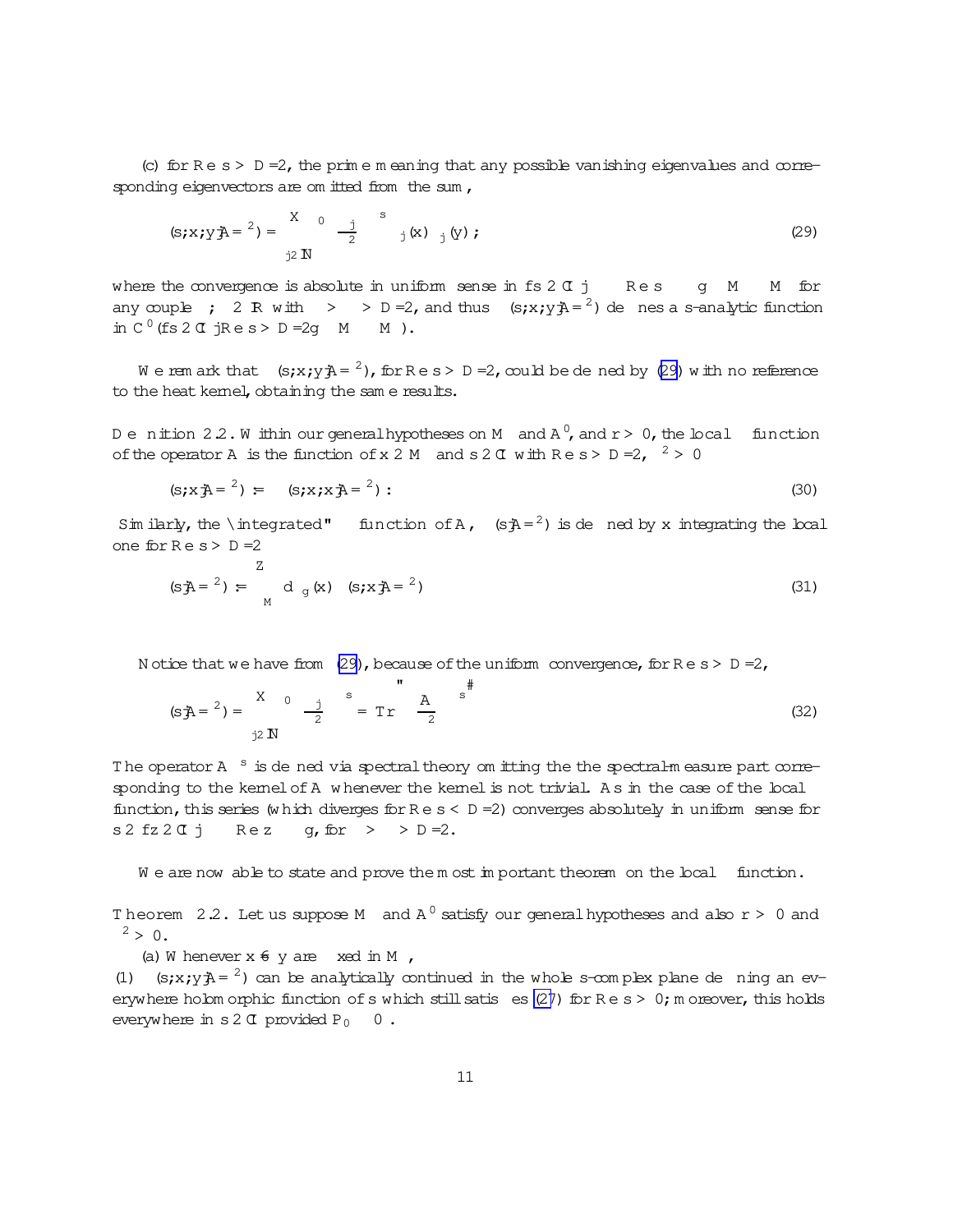<span id="page-11-0"></span>(2) The function obtained by varying s;x;y belong at to  $C^0$   $\sigma$  $\begin{pmatrix} 0 & \mathbf{U} & \mathbf{M} & \mathbf{M} & \mathbf{D} \end{pmatrix}$  together with all of its s derivative, where  $D = f(x; y) 2 M$   $M$  jx = yg.

(b) W henever  $x = y$  are  $x \neq d$  in M,

(1) (s;x;x $\bar{A}$  = <sup>2</sup>) can be analytically continued in the variable s into a m erom orphic function with possible poles, which are simple poles, situated in the points

$$
s_j = D = 2
$$
 j;  $j = 0;1;2;...$  if D is odd, or  
\n $s_j = D = 2$  j;  $j = 0;1;2;...$  D = 2 1 if D is even

and residues

$$
R \operatorname{es}(s_j) = \frac{D^{-2} a_j (x_j x_j A)}{(4 - D)^{D-2} (D-2 - j)} : \tag{33}
$$

(2) Varying s and x, one gets a function which belongs to  $C^0$  ( $(I - P)$   $-M$  ) together with all of itss derivatives,where P is the setofthe actualpoles (each for som e x) am ong the points listed above.

(c) For x;y xed in M, the s-continued function  $(s; x; y)$   $A = 2$ ) is analytic in a neighborhood  $of s = 0$  and

$$
(0; x; y \triangleq e^{-2}) + P_0(x; y \triangleq e) = \frac{a_{D-2}(x; x \triangleq e)}{(4)^{D-2}} \quad x, y \quad D \tag{34}
$$

where  $_{X,N}$  = 1 if x = y and  $_{X,N}$  = 0 otherwise,  $_D$  = 1 if D is even and  $_D$  = 0 if D is odd. For  $x \notin y$  the zero at  $s=0$  of right hand side of (34) is of order 1.

(d)The analytic continuation ofthe integrated function coincides with the integralofthe analytic continuation of the local (on-diagonal) function and has the same m erom orphic structure of the continued function  $(s; x\bar{A} = 2)$  with possible poles on the same points and residues given by the integrals of the residues (33).

Proof. See A ppendix 2.

Com m ents.

(1) It is worth stressing that, w henever A has no vanishing eigenvalue (so that  $P_0$  0) and  $x \notin y$  or, equivalently, w henever  $\text{Re } s > 0$  and  $x \notin y$ , the relation [\(27](#page-9-0)) is m aintained also w hen the left hand side is understood in the sense of the analytic continuation and the right hand side iscom puted asa properintegral. T hisproperty w illbe very usefulstudying the G reen function ofA.

(2) The simple poles of the local or integrated function are related to the heat kernel  $\infty$ ecients in a direct way as follow s from (33). It is very im portant to stress that there is no guarantee that, actually, poles appear in the points indicated above because the corresponding coe cients a  $_1(x;x\AA)$  (or the integrated ones) m ay vanish. A nyhow, if poles appear, they m ust belong to the sets listed above.

(3) A s a nalcom m ent we rem ark that (34) proves that the continued function (s;x;y $\bar{A} = \lambda$ )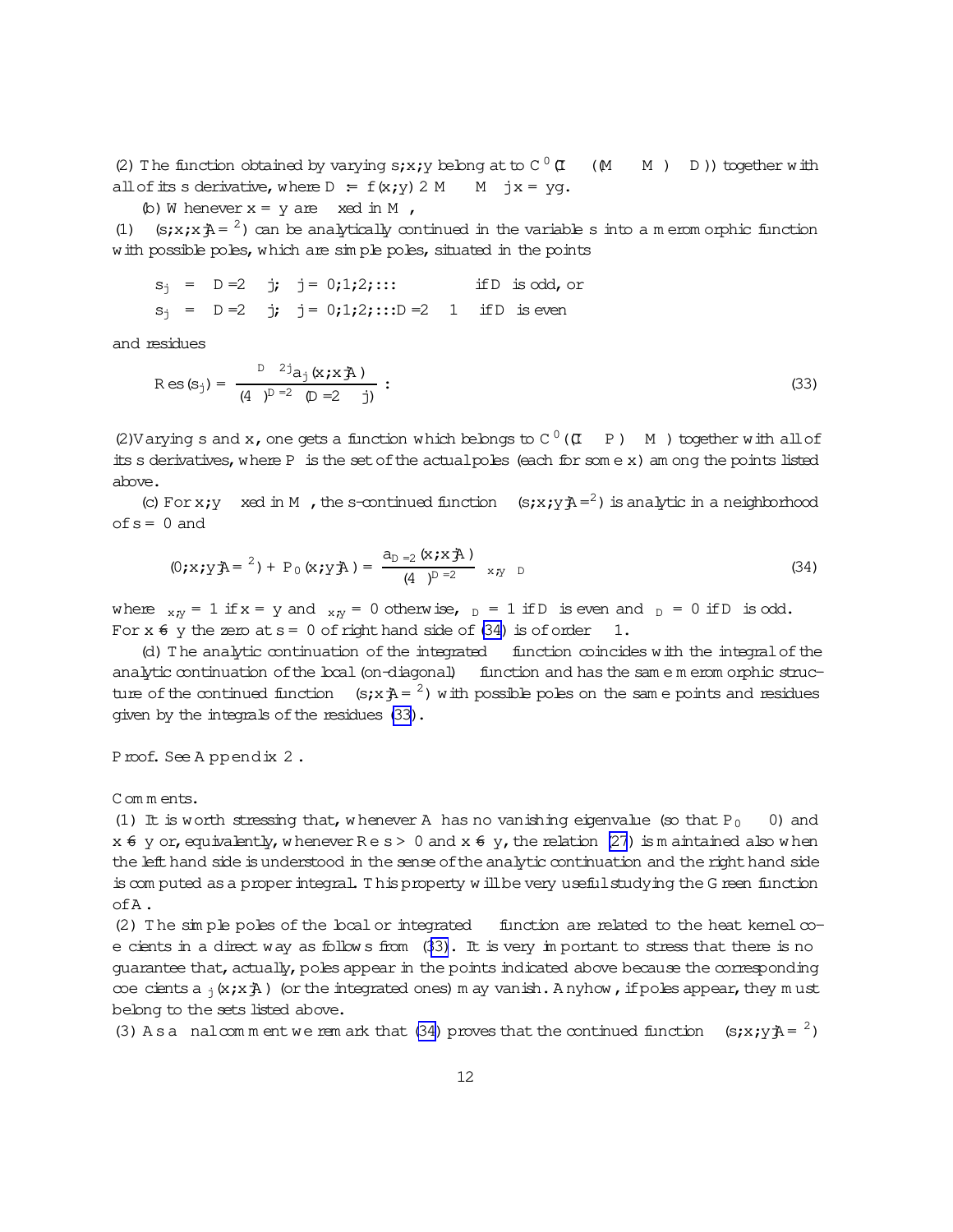<span id="page-12-0"></span>is not continuous on the diagonal  $x = y$ , at least for  $s = 0$ . So the s-continuation procedure and the  $\lim$   $\pm$  as x ! y generally do not commute.

Rem ark. From now on, barring dierent speci cation, the symbols of the various functions as  $(s; x; y) = 2$  indicate the meromorphic functions continued from the initial domain of denition  $R e s > D = 2$  as far as possible in the complex splane.

We are now able to de ne in a m athem atical precise meaning within the fram ework of the function theory the determ inant of A necessary in (4).

Denition 2.3. W ithin our general hypotheses on M and  $A^0$ , for  $r > 0$  and  $2 > 0$ , the determ in ant of the operator  $A = \begin{pmatrix} 2 & 1 \\ 1 & 2 \end{pmatrix}$  is denced as

$$
\det \frac{A}{2} = e^{\frac{d}{ds} \dot{b} = 0 \quad (s \bar{A} = 2)}:
$$
 (35)

#### 2.2 A few comments in more general cases.

W hat is it m aintained of these results once one drops the hypotheses of a compact m anifold and/or absence of boundaries? M ore general results of the heat kemel theory for the pure Laplacian, with trivial extensions to the case A =  $r_a r^a + m^2$  can be found in the literature (see M a79, Ch84, D a89]). A general discussion on the heat kemel, considering also vectorial and tensorial elds and m ore general connections than the metrical one, can be found in [Fu91].

In general, the lack of the hypothesis of a compact manifolds produces the failure of expansions as those in (15) because the spectrum of A, the Friedrichs self-adjoint extension of A  $^0$  (which has to be de ned on C  $^1_0$  (M) and still results to be essentially self-adjoint [Da89]) becom es continuous in general. One sees that, in particular cases, it is possible to replace the sum in (15) with integrals dealing with opportune spectralm easures

$$
K (t; x; y A) = \begin{cases} 2 & X \\ A & (X) \end{cases} \quad e^{t} \quad (x) \quad (y) \tag{36}
$$

the function  $\frac{1}{1}$  being eigenfunctions (in some weak sense) of A with eigenvalue.

We expect that this is a general result. This can be done also for the local function, which can be still de ned by (27) provided the corresponding integral converges. It is anyhow worth stressing that a quite complete theory has developed in  $[Ch84]$  for the case V 0 also considering noncom pact m anifolds neither spectral m easures, but thinking the non compact m anifold as a lim it of compact (generally with boundaries) manifolds. In recent years, the theory of heat kemeland function in symmetric manifolds has been developed on mathem atical and physical grounds also proving the validity of (36) in noncom pact symm etric m anifolds [CH, BCVZ96]. There exist a quite large theoretical-physics literature on applications of these topics BCVZ96] in quantum eld theory in curved background, concerning particular cases and also higher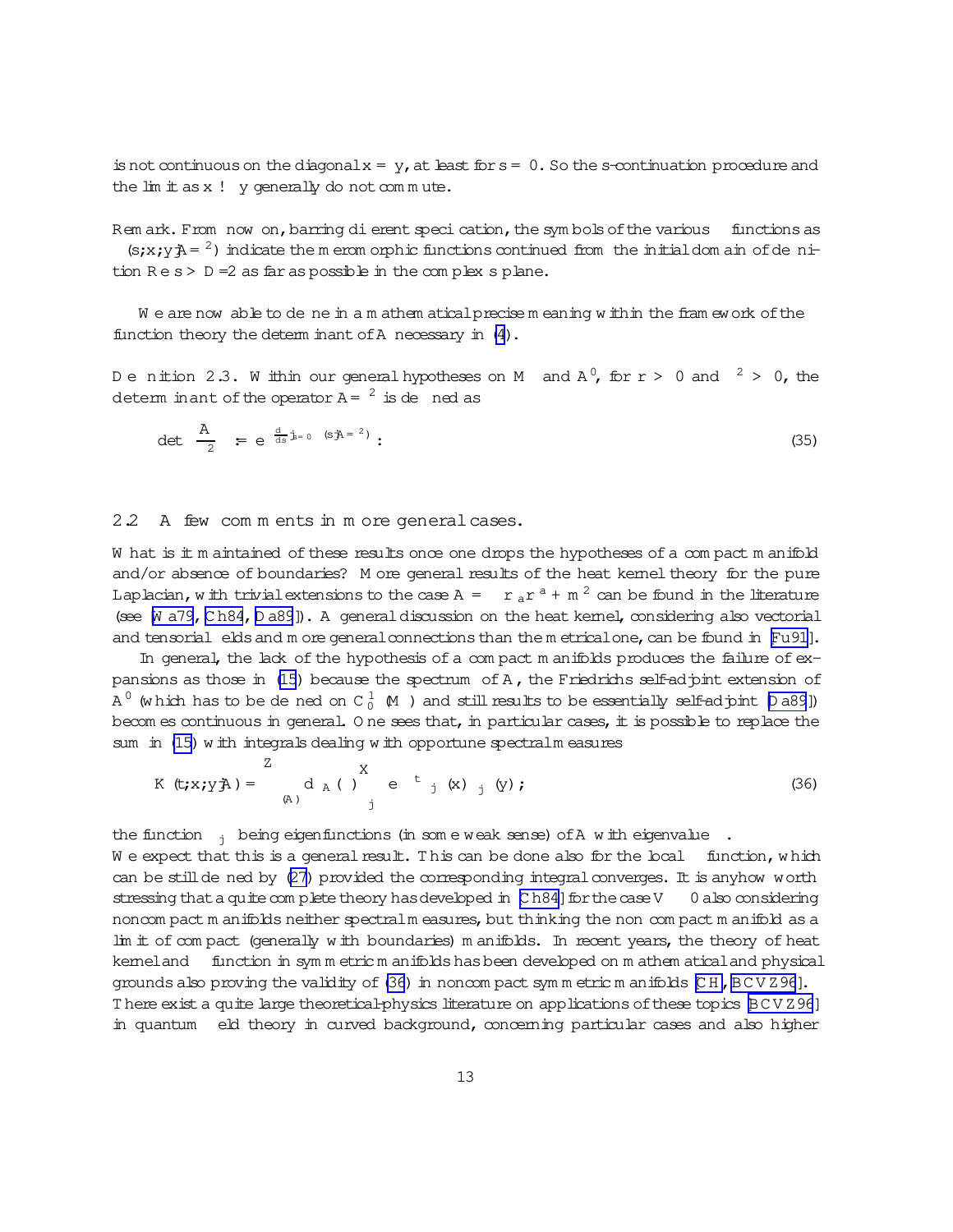spin of the eld (see [M 96, M I97] for the case of photons and gravitons spaces containing conical singularities), in particular, in the presence of noncompact m anifolds containing conical singularities very in portant within QFT in the presence of a black hole  $ZCV96$ . (Problem s related to the heat kemel and the function in the case of a compact manifold containing conical singularities is not trivial on a m athem atical point of view, it was treated by J.Cheeger  $m<sup>2</sup>$  at least, both the regularity (including the in  $[Ch83]$ .). It is known that, in the case V positivity) of K  $(t; x; y)$  and the heat kemel expansion (19) do not depend on the compactness of the m anifold provided further hypotheses on M and A are given (see M a79, Ch84, D a89]). In particular, the behavior at  $t$  !  $0^+$  is the same as in the compact case and one nds the asym ptotic expansion (19) once again [N a79]. Generally speaking, provided K (t;x;y) is given through a spectral measure and A is positive de nite, one can still prove, on any compact  $=$  inf  $(A)$ . In this way  $(s; x; y) = 2$  can be dened and the M  $(99)$  where now K results of T heorem 2.2 rem ain substantially unchanged. G eneral estimates on  $(x,y)$ -uniform bounds of K  $(t; x; y)$  at large and little t can be found in [Ch84, D a89] for the pure Laplacian in posing further requirem ent on the geom etry of the m anifolds and bounds on the R iccioperator and sectional curvatures. The presence of vanishing (proper) eigenvalues can be treated similarly to the case of compact m anifolds, subtracting the contribution of the corresponding eigenvectors from the heat kemelas given in (27). The existence of the integrated function is much more di cult to study in the general case of a noncompact manifold, and, barring very particular situations (e.g. the Euclidean section of anti de Sitter spacetime), the integrated function does not exist and one needs some volume cuto s. Recently, other ways to overcome this shortcom ing has been pointed out [M u98]. The problem of the existence of the integrated function is dram atically in portant in the issue of the computation of them odynam ical quantities of elds propagating in the spacetime around a black hole (and thus in the general issue of the black hole entropy). In that case also horizon divergences appear and their rôle and involved m athem atics is not completely understood also because di erent integrated renorm alization procedures disagree [ZCV 96, IM 96, M 197, M 097b, FF 98, Ie98]. Finally, the issue whether or not (2)  $10(y; x; 4) = 2$  de nes the true local density of free energy still rem ains an open question (see the discussion in Mo97a]). The presence of boundaries, maintaining the compactness, changes the results obtained in the case above ("closed" m anifold) only for the presence of further tem s in the heat-kemelexpansion (19) depending on the boundaries [Ch84] and w ith noninteger powers oft. These term s can be interpreted as distributions concentrated on the boundary of the m anifold (see EORBZ94, E195] for the corresponding bibliography and physical applications). O bviously, in this case A  $^0$  is not essentially self-ad pint and the considered self-ad pint extension depends on the imposed boundary conditions  $(D$  irichlet/N eum ann/M ixed problem) and the choice is related to the particular quantum state one is investigating.

#### 2.3  $S[A]$  and  $L(KA)$ .

The results of these two subsections are quite known M a79, BD 82, Fu91) in particular cases (e.g. D = 4, V =  $m^2$  + R,  $m^2$  > 0) and, barring [N a79], just in a form alway. Herein, we produce a rigorous proof of the substantial equivalence of the point-splitting approach and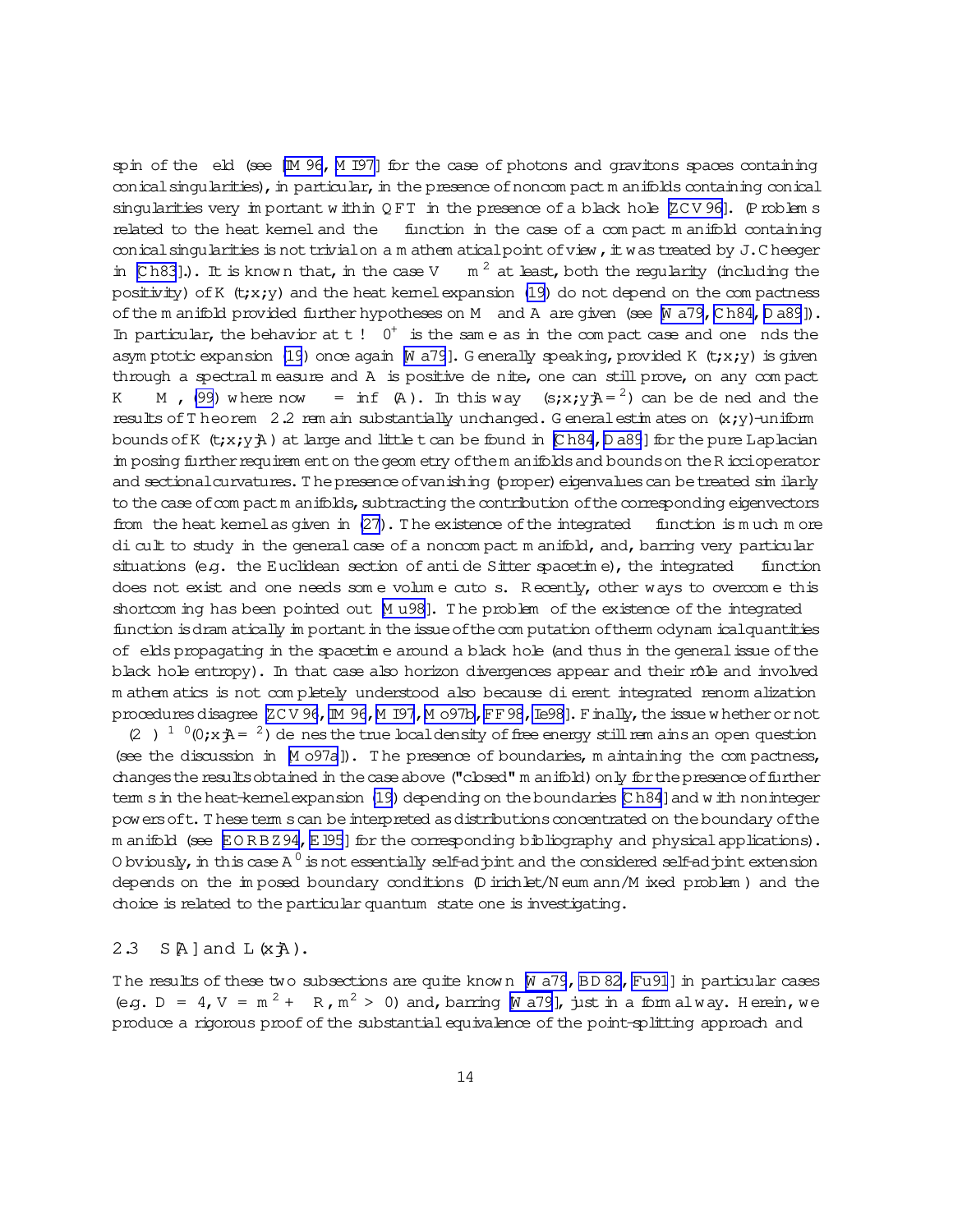<span id="page-14-0"></span>function procedure as far e ective Lagrangian is concerned, starting from our hypotheses<sup>5</sup> in the general case  $D > 1$ . We shall give also some comments on some form alde nitions often assum ed by physicists. We rem ark also that, the relation between the local function approach and the point-splitting procedure is now discussed in term s of the expansion [\(15\)](#page-6-0) instead of the Schw inger-D eW itt one (hence, dierently from other papers on the same subject, the obtained form ulae do not distinguish between the cases of a nite or vanishing m ass of the eld) and a quite general scalar operator is considered here. In favour of Schw inger-D eW itt's expansion, it m ight be noticed anyhow that this expansion, at least form ally and form strictly positive, should work also in noncom pact m anifolds due to the sharp decay of the exponential exp ( $m^2t$ ) in the heat kemel (see discussion in  $[N a 79]$ ).

Denition 2.4. Whithin the generalhypotheses on M and  $\mathtt{A}^0$  and  $\mathtt{r}>0$ , the enective action associated to the operator  $A$ , is de ned, within the function approach, as

$$
S[A]_2 = \ln Z[A]_2; \qquad (37)
$$

where the partition function  $Z \nvert A \rvert z$  in the right hand side is de ned as

$$
Z \uparrow A
$$
 ]  $z = \det \frac{A}{2} = e^{\frac{1}{2} \frac{d}{ds} \cdot \dot{B} = 0} \quad (s \bar{A} = 2)$  (38)

Therefore we have de ned  $Z \nvert A \rvert$  by [\(4\)](#page-4-0), the left hand side being rigorously interpreted as in [\(35\)](#page-12-0) in the fram ework of the -function. The de nition of the eective Lagrangian is similar. The m ost natural choice is the follow ing de nition (w here from now on the prim e on a function m eans the s derivative)

De nition 2.5. Within the generalhypotheses on M and A  $^0$  and  ${\rm r}$  > 0, the e ective Lagrangian associated to the operator  $A$ , is de ned, within the function approach, by

$$
L(xA) = \frac{1}{2} (0; xA = 2): \qquad (39)
$$

N otice that [\(5\)](#page-4-0) is now fulled by de nition of integrated function [\(31](#page-10-0)). Furtherm ore,  $\ddot{\text{I}}$  is worth stressing that de nition (39) is well-posed because T heorem 2.2 states that no singularity can apper at  $s = 0$  in the local function.

We want to comment this denition to point out what such a denition actually "reqularizes". This is also to m ake precise w hat is actually allowed and w hat is forbidden w ithin the function approach. Follow ing  $[M \, a79]$  and starting from  $(37)$ , using  $(38)$  and  $(35)$ , one has correctly (we om  $\pm$  the index  $^2$  for sake of simplicity in the notations)

$$
S[A] = \ln Z[A] = \ln \det \frac{A}{2}
$$
 <sup>1=2</sup>: (40)

 $^5$ These hypotheses and ourway are dierent from those used in [\[W a79\]](#page-39-0)w hich considered the case V  $\,$  m  $^2$  only. There (also dropping the hypotheses of a com pact m anifold) the Schw inger-D eW itt expansion and an explicituse of large t behaviour of (t-derivatives of) K (t;x;y) were used together w ith, in part, hypotheses of the essentially self-adjointness of A<sup>(n</sup> for any n 2 N . The procedures used in the fundam entalbook [BD 82] are very form aland no m athem aticaldiscussion appear.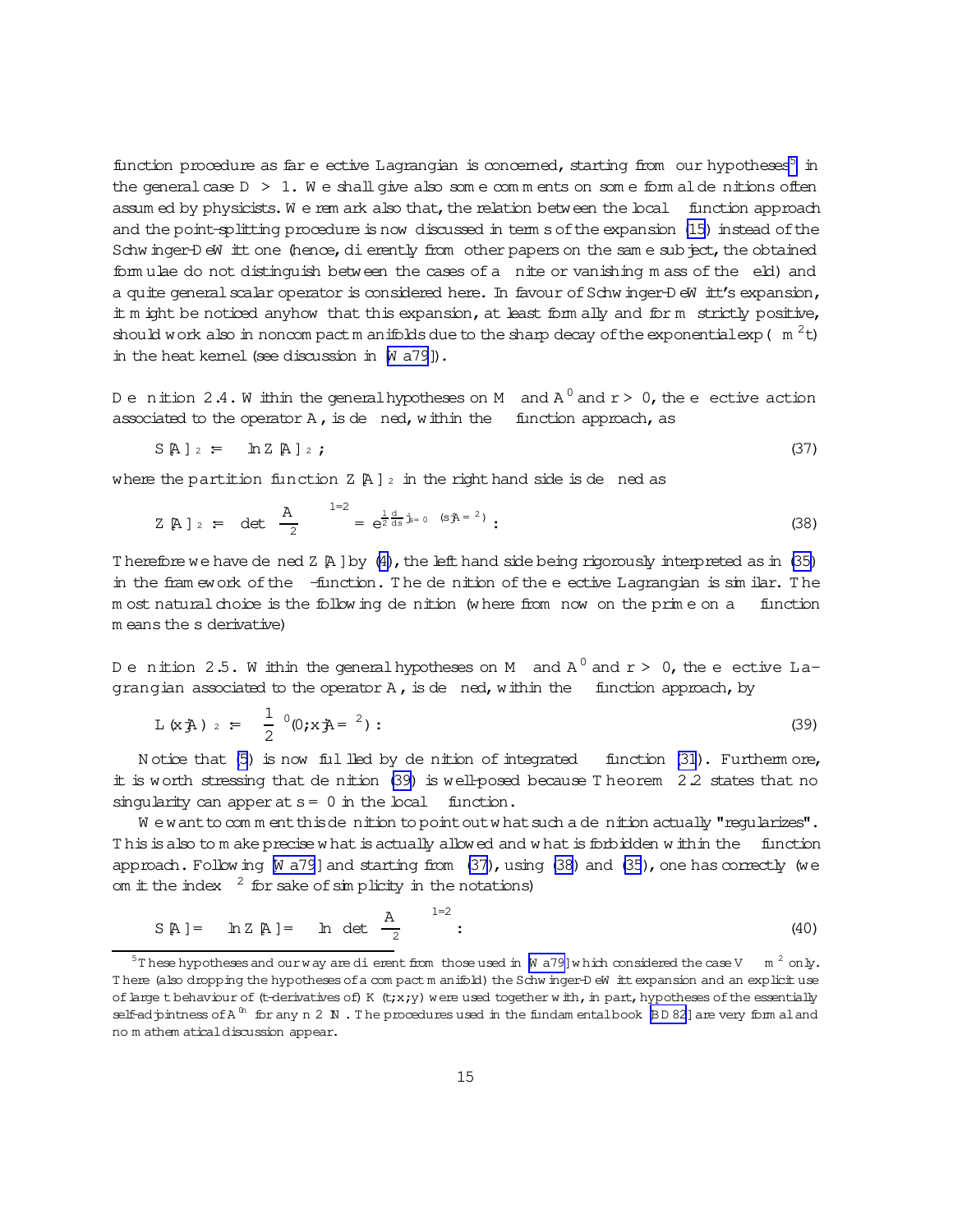<span id="page-15-0"></span>At this step and quite often, physicists assum e the validity of them atrix identity (for them om ent we om it the factor  $2$  which is not necessary)

$$
Tr \ln A = \ln \det A
$$
 (41)

O nem ay de ne at this end (in the strong operatorial topology)

$$
\ln A = \lim_{\substack{f \downarrow 0^+}} \frac{e^{-tA}}{t} + (\ln I) \quad ; \tag{42}
$$

Anyhow, the trace of this operator does not exist at least because of the presence of I. A lso a direct de nition of In A by spectral theorem would prove that In A is not a bounded operator and thus, a fortiori, it is not a trace-class operator. We conclude that  $(41)$  m akes no sense in any cases, neither within the  $-$ function approach. Anyhow, it is still possible to grasp our de nition by this way employing a completely form al sequence of identities. The way is just to drop the annoying term in  $(42)$  as well as the regulator and write down through  $(41)$ , using (17), (27) (dropping P<sub>0</sub>(x;x) for sake of sim plicity) and interchanging several times the order of trace symbol and integrals and the s-derivative

N otice that, above, also the t-integration of the heat kemel times t<sup>1</sup> evaluated for  $x = x$  trivially diverges, and thus also the rst passages above are incorrect. Anyhow, looking at the last side, it is natural, from the form al identities above to get the de nition  $(39)$ . L  $(x \lambda)$  m ay be hence considered as the "form al" integral kemel of the operator In A evaluated on the diagonal.

Asa nalcomment on (41) we rem ark that, nevertheless, one could use this (literally w rong) identity to de ne an extension of the concept of the trace of In A, this is because the right hand side is how ever well de ned. Anyhow, this way leads to a generally not linear trace due to the well-know multiplicative anomaly of the determinant dened in term s of function EVZ97].

#### 2.4 E ective action and point-splitting procedure.

Let us consider the relation between the employed de nitions and the point-splitting renorm alization procedure. The idea of the point-splitting procedure M a79, BD 82] consists, following the form alpassages developed in (43), of the form alde nition for the e ective Lagrangian

$$
L(y\ddot{\phi}) = \lim_{x \downarrow y} \int_{0}^{Z_{+1}} \frac{dt}{2t} K(t; x; y\ddot{\phi}) \quad \text{"divergences" :} \tag{44}
$$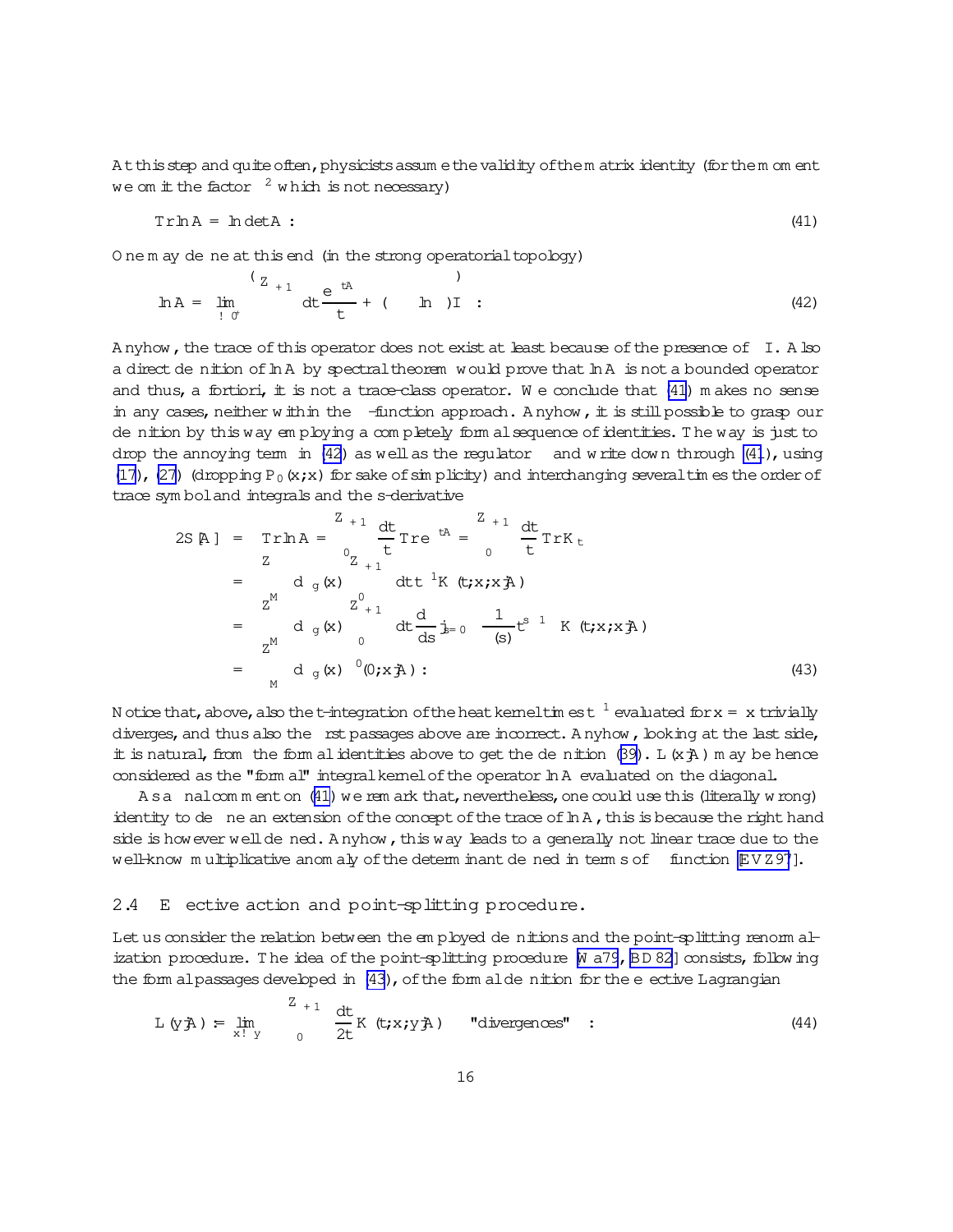<span id="page-16-0"></span>The divergences are those w hich appear evaluating the lim it in the integral above by brute force W a79, [BD 82\]](#page-37-0). We shall nd the precise form of these by our local function approach. We notice that the term "divergences" is quite am biguous, because a divergent term plus a nite term is always a divergent term. Such an am biguity could be actually expected  $[M]$  a79] because of dependence on at least, which has to rem ain into the nal expression of the renorm alized e ective action for several reasons  $[M \, a79, H \, a77, BD \, 82]$  at least for  $D = 4$ . Therefore the nal expression should contain a nite renorm alization part dependent on the arbitrary scale . In practice, the actual value of can be xed by experim ental results (at least for  $D = 4$ ). A s a further general comment, w hich is not so often rem arked, we stress that the point-splitting procedure works only in the case  $P_0(x; y) = 0$ . Indeed, w henever = 0 is an eigenvalue of A, the integral for  $x \notin y$  in [\(44\)](#page-15-0) diverges due to the large t behaviour of the integrand. To avoid this draw back, one could try to change the integrand into K  $(t; x; y; \lambda)$  P<sub>0</sub>(x;y). N evertheless this is not enough, indeed, a straightforward check at  $t$ !  $0^+$  using T heorem 1.3, proves that the integrand so changed inserted in [\(44\)](#page-15-0) produces a divergent integral at  $t$  !  $0^+$  just because of the presence of  $P_0$ .

We need a de nition and a useful lemma to prove that, within our general hypotheses and supposing also  $r > 0$ , the previous subtraction of divergences together with the coincidence lim it are actually equivalent to the de nition given in the local function fram ework [\(39](#page-14-0)).

De nition 2.6. Within ourgeneralhypotheses on M and  $\texttt{A}^{\,0}$  and  $\texttt{r}$  >  $\,0$ , for N integer > D =2+2 and  $2$ ;  $2 \times 0$  xed, the N truncated local function is de ned as the function of s 2  $\sigma$ ,  $x$ ;  $y$  2 M where the right hand side m akes sense

$$
\begin{array}{lll}\n\text{(N ; s; x; y; \text{A} = \text{2}; 0^2) &=& (\text{s; x; y; \text{A} = \text{2}) + \cdots - \text{3} & \frac{P_0(x; y)}{S_0(x; y)}} \\
&=& \frac{2s \left( (x; y) \right) x^N}{(4 \text{ y}^D = 2 \text{ s})} \text{a}_j(x; y; \text{A}) & \frac{Z_0}{C_0} \frac{d t}{t} t^{S_0 + j D = 2} e^{-\frac{(x, y)}{2t}} \\
&=& (45)\n\end{array}
$$

Several properties of the function de ned above are analized in the proof of T heorem 2.2 given in A ppendix.

Lem m a 2.1. W ithin our generalhypotheses on M , A  $^0$  and for r > 0, ;  $_0$  > 0 and N > D = 2 + 2, the function (s;x;y)  $\nabla$   $\mathbb{N}$  ;s;x;y $\vec{\mathcal{P}}$  =  $^2$ ;  $\frac{2}{0}$ ) is analytic in fs 2  $\alpha$  jRe s > D = 2 N g and belongs to  $C^0$  (fs 2  $\sigma$  jR e s > D = 2 N g  $\sigma$  M  $\sigma$  ) together with all of its s derivatives. M oreover

$$
{}^{0}(\mathbb{N} \times \mathbf{y}) = {}^{2}(\mathbf{y} \times \mathbf{y}) = (\mathbf{s}) \quad (\mathbf{y} \times \mathbf{y}) = {}^{2}(\mathbf{y} \times \mathbf{y}) = 0
$$
 (46)

Finally,

(s; x 
$$
\bar{A}
$$
 = <sup>2</sup>) = (N; s; x; x  $\bar{A}$  = <sup>2</sup>;  $0^2$ )  $\frac{(-0)^{2s}P_0(x; x)}{s(s)}$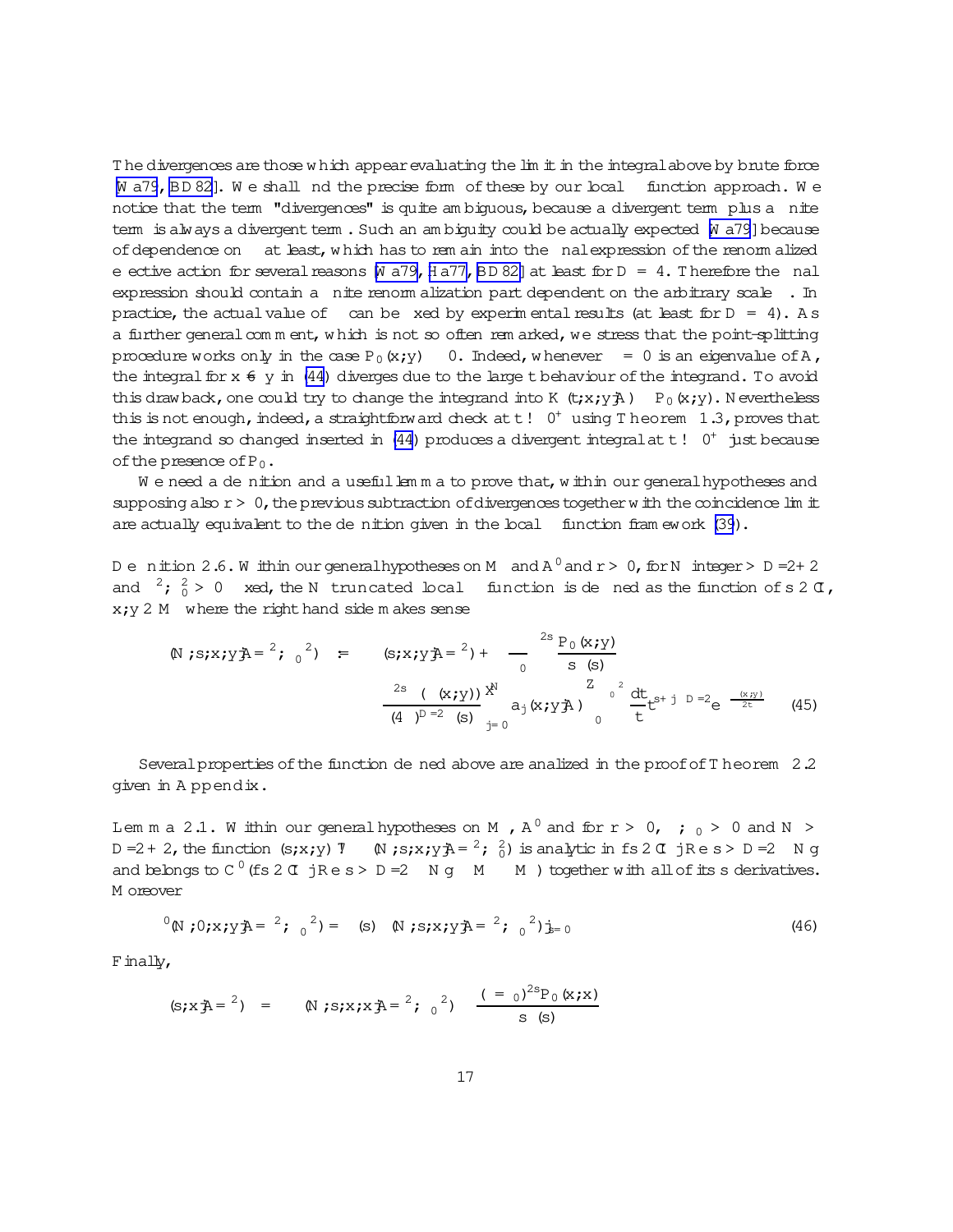$$
+\frac{2s}{(4 \text{ )}^{D-2}} \frac{x^N}{j=0} \frac{a_j(x; x \text{ A}) ( {0}^{2})^{(s+j)D=2)}}{(s) (s+j)D=2)}:
$$
\n(47)

<span id="page-17-0"></span>Proof. The rst part and the last identity are proven w ithin the proof of Theorem 2.2. [\(46\)](#page-16-0) is a trivial consequence of [\(101\)](#page-32-0) in the proof of T heorem  $2.2$  noticing that, there, the derivative at  $s=0$  of the analytic continuation of  $1=$  (s) is equal to 1 and  $1=$  (s)! 0 as s! 0.2

N ow, let us consider the identity [\(47](#page-16-0))  $\mathbb{N} > \mathbb{D} = 2 + 2$  in the case P<sub>0</sub> 0 and evaluate the s derivative for  $s=0$  necessary to get L  $(x<sup>*</sup>A)$  by [\(39\)](#page-14-0). We have

$$
{}^{0}(0; yA = {}^{2}) = {}^{0}(N; 0; y; yA = {}^{2}; {}^{0})
$$
  

$$
{}^{0}(0; yA = {}^{2}) = {}^{0}(N; 0; y; yA = {}^{2}; {}^{0})
$$
  

$$
{}^{0}(0; yA = {}^{2}) = {}^{0}(N; 0; y; yA = {}^{2}; {}^{0})
$$
  

$$
{}^{0}(0; yA = {}^{2}) = {}^{0}(N; 0; yA = {}^{2}; {}^{0})
$$
  

$$
{}^{0}(0; yA = {}^{2}) = {}^{0}(N; 0; yA = {}^{2}; {}^{0})
$$
  

$$
{}^{0}(0; yA = {}^{2}) = {}^{0}(N; 0; yA = {}^{2}; {}^{0})
$$
  

$$
{}^{0}(0; yA = {}^{2}; 0) = {}^{0}(N; 0; yA = {}^{2}; 0) = {}^{0}(N; 0; 0) = {}^{0}(N; 0; 0) = {}^{0}(N; 0; 0) = {}^{0}(N; 0; 0) = {}^{0}(N; 0; 0) = {}^{0}(N; 0; 0) = {}^{0}(N; 0; 0) = {}^{0}(N; 0; 0) = {}^{0}(N; 0; 0) = {}^{0}(N; 0; 0) = {}^{0}(N; 0; 0) = {}^{0}(N; 0; 0) = {}^{0}(N; 0; 0) = {}^{0}(N; 0; 0) = {}^{0}(N; 0; 0) = {}^{0}(N; 0; 0) = {}^{0}(N; 0; 0) = {}^{0}(N; 0; 0) = {}^{0}(N; 0; 0) = {}^{0}(N; 0; 0) = {}^{0}(N; 0; 0) = {}^{0}(N; 0; 0) = {}^{0}(N; 0; 0) = {}^{0}(N; 0; 0) = {}^{0}(N; 0; 0) = {}^{0}(N; 0; 0) = {}^{0}(N; 0; 0) = {}^{0}(N; 0; 0) = {}^{0}(N; 0; 0) = {}^{0}(N; 0; 0) = {}^{0}(N; 0; 0) = {}^{0}(N; 0; 0) = {}^{0}(N; 0; 0) = {}^{0}(N; 0; 0) = {}^{0}(N; 0;
$$

where as usual,  $D = 1$  if D is even and  $D = 0$  if D is odd. From Lem m a 2.1, we get

$$
{}^{0}(\mathbb{N} \mathbf{1};\mathbf{0};\mathbf{y};\mathbf{y};\mathbf{y}) = \lim_{x \to 0} \int_{\mathbf{y}}^{h} (\mathbf{s}) \mathbf{y} \mathbf{y} \mathbf{y} \mathbf{y} \mathbf{y} \mathbf{y} \mathbf{y} = \mathbf{y} \mathbf{y} \mathbf{y} \mathbf{y} \mathbf{y} \mathbf{y} \mathbf{y} \mathbf{y} \mathbf{y} \mathbf{y} \mathbf{y} \mathbf{y} \mathbf{y} \mathbf{y} \mathbf{y} \mathbf{y} \mathbf{y} \mathbf{y} \mathbf{y} \mathbf{y} \mathbf{y} \mathbf{y} \mathbf{y} \mathbf{y} \mathbf{y} \mathbf{y} \mathbf{y} \mathbf{y} \mathbf{y} \mathbf{y} \mathbf{y} \mathbf{y} \mathbf{y} \mathbf{y} \mathbf{y} \mathbf{y} \mathbf{y} \mathbf{y} \mathbf{y} \mathbf{y} \mathbf{y} \mathbf{y} \mathbf{y} \mathbf{y} \mathbf{y} \mathbf{y} \mathbf{y} \mathbf{y} \mathbf{y} \mathbf{y} \mathbf{y} \mathbf{y} \mathbf{y} \mathbf{y} \mathbf{y} \mathbf{y} \mathbf{y} \mathbf{y} \mathbf{y} \mathbf{y} \mathbf{y} \mathbf{y} \mathbf{y} \mathbf{y} \mathbf{y} \mathbf{y} \mathbf{y} \mathbf{y} \mathbf{y} \mathbf{y} \mathbf{y} \mathbf{y} \mathbf{y} \mathbf{y} \mathbf{y} \mathbf{y} \mathbf{y} \mathbf{y} \mathbf{y} \mathbf{y} \mathbf{y} \mathbf{y} \mathbf{y} \mathbf{y} \mathbf{y} \mathbf{y} \mathbf{y} \mathbf{y} \mathbf{y} \mathbf{y} \mathbf{y} \mathbf{y} \mathbf{y} \mathbf{y} \mathbf{y} \mathbf{y} \mathbf{y} \mathbf{y} \mathbf{y} \mathbf{y} \mathbf{y} \mathbf{y} \mathbf{y} \mathbf{y} \mathbf{y} \mathbf{y} \mathbf{y} \mathbf{y} \
$$

By [\(45](#page-16-0)), taking also account of P<sub>0</sub> 0 in [\(27\)](#page-9-0), the right hand side of the equation above reads

$$
\lim_{x \to y} \frac{4}{y} \quad (s) \quad (s; x; y \bar{A}) = \frac{x^N}{j} \frac{a_j (x; y \bar{A})}{(4 - j)^{D - 2}} \int_0^2 e^{2x} dx \, dy = \lim_{x \to y} \frac{a_j (x; y \bar{A})}{3}
$$
\n
$$
= \lim_{x \to y} \frac{4}{y} \frac{dt}{(x; x; y \bar{A})} K(t; x; y \bar{A}) = \lim_{y \to 0} \frac{x^N}{(4 - j)^{D - 2}} \int_0^2 e^{2x} dx \, dy = \lim_{x \to y} \frac{3}{2} \int_0^2 (4 - j)^{D - 2} dx \quad (49)
$$

N otice that the integralofthe heat-kerneltim est  $\,^1$  converges aw ay from the diagonalas follow s from the proof of T heorem  $2.2$  (see A ppendix). To conclude, we have just to substitute the obtained result into the right hand side of  $(48)$  and using de nition  $(39)$  and nally we have

$$
L(yA) = \lim_{x \to y^{+}} \frac{8}{x} K(t; x; yA) + \sum_{j=0}^{N} \frac{(\frac{1}{2})^{j}}{2(4-j^{D-2})} \frac{1}{2} du u^{D-2} j l e^{u}
$$
  
+ 
$$
X^{N} = \frac{0}{2(4-j^{D-2})} \frac{2}{2(4-j^{D-2})} \frac{1}{2} \left( \frac{9}{4-j^{D-2}} \frac{1}{2} \right) + \sum_{j=0}^{N} \frac{1}{2(4-j^{D-2})} \frac{1}{2} \left( \frac{9}{4-j^{D-2}} \frac{1}{2} \right)
$$
  
+ 
$$
Y^{N} = \frac{0}{2(4-j^{D-2})} \frac{2}{4-j^{D-2}} \frac{1}{2} \left( \frac{1}{2} \frac{1}{2} \frac{1}{2} \frac{1}{2} \frac{1}{2} \frac{1}{2} \frac{1}{2} \frac{1}{2} \frac{1}{2} \frac{1}{2} \frac{1}{2} \frac{1}{2} \frac{1}{2} \frac{1}{2} \frac{1}{2} \frac{1}{2} \frac{1}{2} \frac{1}{2} \frac{1}{2} \frac{1}{2} \frac{1}{2} \frac{1}{2} \frac{1}{2} \frac{1}{2} \frac{1}{2} \frac{1}{2} \frac{1}{2} \frac{1}{2} \frac{1}{2} \frac{1}{2} \frac{1}{2} \frac{1}{2} \frac{1}{2} \frac{1}{2} \frac{1}{2} \frac{1}{2} \frac{1}{2} \frac{1}{2} \frac{1}{2} \frac{1}{2} \frac{1}{2} \frac{1}{2} \frac{1}{2} \frac{1}{2} \frac{1}{2} \frac{1}{2} \frac{1}{2} \frac{1}{2} \frac{1}{2} \frac{1}{2} \frac{1}{2} \frac{1}{2} \frac{1}{2} \frac{1}{2} \frac{1}{2} \frac{1}{2} \frac{1}{2} \frac{1}{2} \frac{1}{2} \frac{1}{2} \frac{1}{2} \frac{1}{2} \frac{1}{2} \frac{1}{2} \frac{1}{2} \frac{1}{2} \frac{1}{2} \frac{1}{2} \frac{1}{2} \frac{1
$$

It is possible to com putem ore explicitly the integrals above and give a close form of the divergent term s in (50). T his can be done expanding the integrals in powers/logarithm of and keeping both the dom inant divergent term sand those constant only. In the follow ing  $j = 0;1;2;...$  = 2+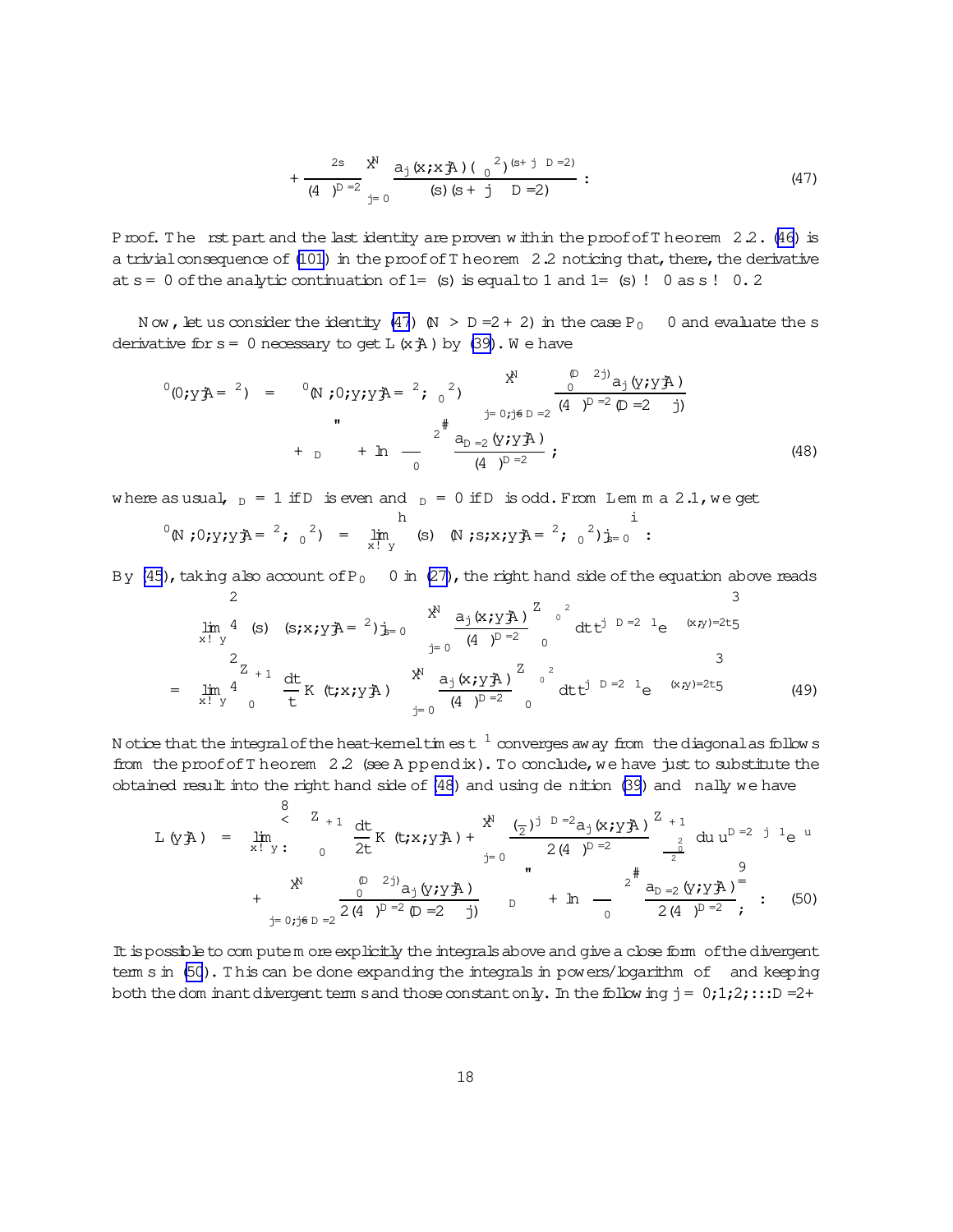<span id="page-18-0"></span>1;::: N  $\uparrow$  D = 2 + 2) and D > 1. Let us de ne, with a little abuse of notation since the right hand side is not function of only,

$$
H_j( ) = \frac{(-1)^{j} p^{-2} a_j (x; y)}{2 (4)^{p^{-2}}} \int_{-\frac{2}{2}}^{\frac{2}{2} + 1} du u^{p^{-2}} i^{1} e^{u}.
$$
 (51)

Therefore one gets by some computations,  $O_k$  ( ) being functions which vanish as x ! y, in the case of D even

$$
H_{j} p = 2+1 \t\t( ) = \frac{p^{(D-2j)}}{D-2} \frac{a_j (y; y \t{A})}{2 (4 - p^{D-2})} + O_j( ) ; \t\t(52)
$$

$$
H_{D=2} ( ) = \frac{a_{D=2} (x; y \bar{A})}{2 (4)^{D=2}} ln \frac{2}{2} \frac{a_{D=2} (y; y \bar{A})}{2 (4)^{D=2}} + O_{D=2} ( ) ;
$$
 (53)

$$
H_{j < D = 2}( ) = \bigoplus \{ \text{ = } 2 \quad j \quad 1 \} \frac{a_{j} (x_{j} \times y_{j})}{2 (4)^{D = 2}} \quad \frac{2}{1} \quad \frac{2}{1} \quad \frac{2}{1} \quad \frac{2}{1} \quad \frac{2}{1} \quad \frac{2}{1} \quad \frac{2}{1} \quad \frac{2}{1} \quad \frac{2}{1} \quad \frac{2}{1} \quad \frac{2}{1} \quad \frac{2}{1} \quad \frac{2}{1} \quad \frac{2}{1} \quad \frac{2}{1} \quad \frac{2}{1} \quad \frac{2}{1} \quad \frac{2}{1} \quad \frac{2}{1} \quad \frac{2}{1} \quad \frac{2}{1} \quad \frac{2}{1} \quad \frac{2}{1} \quad \frac{2}{1} \quad \frac{2}{1} \quad \frac{2}{1} \quad \frac{2}{1} \quad \frac{2}{1} \quad \frac{2}{1} \quad \frac{2}{1} \quad \frac{2}{1} \quad \frac{2}{1} \quad \frac{2}{1} \quad \frac{2}{1} \quad \frac{2}{1} \quad \frac{2}{1} \quad \frac{2}{1} \quad \frac{2}{1} \quad \frac{2}{1} \quad \frac{2}{1} \quad \frac{2}{1} \quad \frac{2}{1} \quad \frac{2}{1} \quad \frac{2}{1} \quad \frac{2}{1} \quad \frac{2}{1} \quad \frac{2}{1} \quad \frac{2}{1} \quad \frac{2}{1} \quad \frac{2}{1} \quad \frac{2}{1} \quad \frac{2}{1} \quad \frac{2}{1} \quad \frac{2}{1} \quad \frac{2}{1} \quad \frac{2}{1} \quad \frac{2}{1} \quad \frac{2}{1} \quad \frac{2}{1} \quad \frac{2}{1} \quad \frac{2}{1} \quad \frac{2}{1} \quad \frac{2}{1} \quad \frac{2}{1} \quad \frac{2}{1} \quad \frac{2}{1} \quad \frac{2}{1} \quad \frac{2}{1} \quad \frac{2}{1} \quad \frac{2}{1} \quad \frac{2}{1} \quad \frac{2}{1} \quad \frac{2}{1} \quad \frac{2}{1} \quad \frac{2}{1} \quad \frac{2}{1} \quad \frac{2}{1} \quad \frac
$$

and, whenever  $D$  is odd,

$$
H_{j> (D+1)=2} ( ) = \frac{D^{(2j)}}{D=2} \frac{a_j (y_j y_j A)}{2 (4)^{D-2}} + O_j ( ) ;
$$
 (55)

$$
H_{(D+1)=2} ( ) = \frac{a_{(D+1)=2} (y \cdot y \cdot \vec{A})}{0 (4)^{D=2}} + O_{(D+1)=2} ( ) ;
$$
 (56)

$$
H_{\text{D}}_{1)=2} ( ) = \frac{a_{\text{D}}_{1}=2} (x; y \bar{A})^{2}}{2(4)^{D=2}} - \frac{0a_{\text{D}}_{1}=2} (y; y \bar{A})}{(4)^{D=2}} + O_{\text{D}}_{1}=2} ( ) ; \qquad (57)
$$

$$
H_{j< D-1)=2} ( ) = \frac{2}{\omega} \frac{D=2j}{2(D-1)=2j} \frac{D=2j}{2(D+1)=2j} \frac{P}{(4j)^{D}=2} \frac{a_{j}(x_{j}yA)}{D=2j} \frac{D=2j}{D=2j} \frac{a_{j}(y_{j}yA)}{2(4j)^{D}=2}
$$
(58)

By substituting the results above into (50), we have

Theorem 2.3 W ithin our general hypotheses on M and  $A^0$ , for  $r > 0$  and  $> 0$  and  $D > 1$ , the e ective action computed by (39) can be also computed by a point-splitting procedure provided  $P_0$  0. Indeed, whenever D is even

L (yA) 
$$
_{2}
$$
 =  $\lim_{x \to y} \int_{0}^{1} \frac{z}{2t} K(t; x; yA) \frac{a_{p=2} (x; yA)}{2(4)^{p=2}} ln \frac{2}{2}$   
+  $\lim_{p=0}^{p \overline{X}^{2}} \frac{a_{p=2} (x; yA)}{2(4)^{p=2}} \frac{a_{p=2} (y; yA)}{2}$  =  $\lim_{p=0}^{p \overline{X}^{2}} \frac{a_{p=2} (y; yA)}{2(4)^{p=2}}$  (59)

and, whenever  $D$  is odd.

L (yA) 
$$
z = \lim_{x \to y} \int_{0}^{(Z_{+1})} \frac{dt}{2t} K(t; x; y) + \frac{r}{2} \frac{a_{(p-1)=2} (x; y)}{2(4)^{p-2}}
$$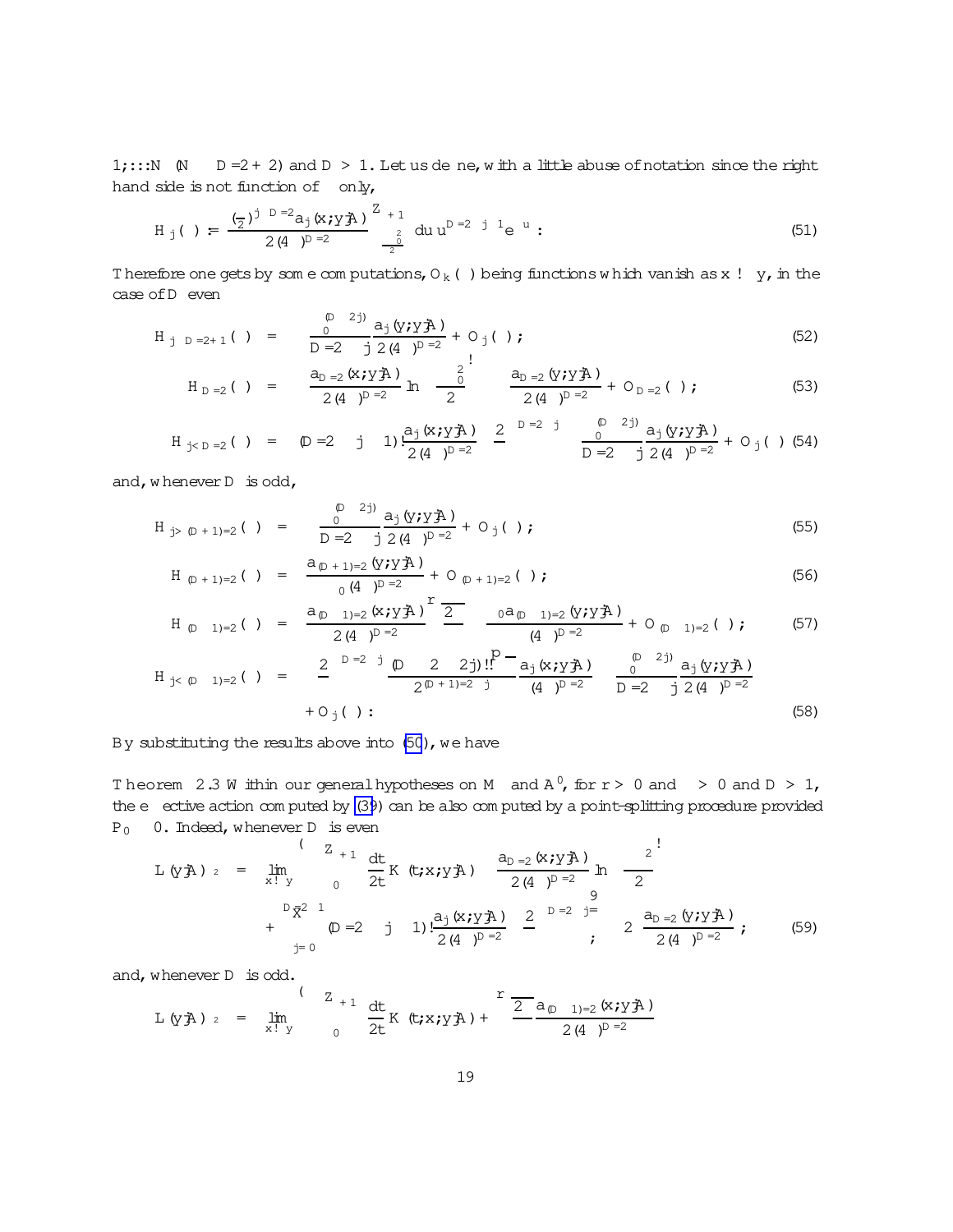$$
+\sum_{j=0}^{\lfloor (D) \rfloor 3 \rfloor - 2} \frac{\lfloor (D) \rfloor 2 j \rfloor 2 j \rfloor!^p}{2^{(D+1)-2} j} = \frac{a_j (x_j y_j A)}{(4)^{D-2}} \frac{2}{2}^{D-2} \frac{3}{j}.
$$
 (60)

<span id="page-19-0"></span>Comments.

(1) W hen D is odd, disappears from the nalreaults. Conversely, when D is even, the scale appears, and this is necessary due to the logarithm ic divergence in (59), indeed, it has to combine w ith in order to give a nondin ensional argum ent of the logarithm. Since the presence of in (59), the left hand side is am biquously de ned because it can be changed by adding term s of the form, where is any strictly positive real,

$$
L(x; \hat{A}) = \frac{a_{D=2}(x; x \hat{A})}{2(4)^{D=2}} \ln ; \qquad (61)
$$

This correspond trivially to a rescaling of  $2:$   $2:$   $2:$  These term s cannot be determined w ithin this theory and represent a rem aining nite part of the renorm alization procedure. The pointed out ambiguity is a subcase of an ambiguity which arises also in the presence of  $P_0$ . This can be carried out directly from (39). In fact, directly from the de nitions (30) and (27), we have (s;x $\hat{A} = (2)$ ) =  $s$  (s;x $\hat{A} = (2)$ ) and thus  $(0, x, \hat{A}) = (2)$ ) =  $(0, x, \hat{A}) = (2) + (0, x, \hat{A}) = (2)$  h.

$$
R \in \text{inding (34) and (39) we get}
$$

L (x A) 
$$
z = L (x A)
$$
  $2$   $D \frac{a_{D=2} (x; x A)}{2 (4)^{D=2}} \frac{P_0 (x; x)}{2}$   $\frac{\pi}{2}$  (62)

(2) A ll these results should rem ain unchanged also in the case of a noncom pact m anifold because all proofs was based on T heorem  $2.2$ , which, as discussed in 2.2 should hold true also dropping the hypothesis of compactness (and assuming some further hypotheses as completeness).

#### 2.5  $h^{2}(xA)$  i and local function.

Let us consider the local -function de nition of the eld uctuations h  $^2$  (x  $\ddot{\tau}$ ) i [M 98]. The m ain de nitions [M 98] are the following ones

Denition 2.7. W ithin our general hypotheses on M and  $A^0$  and  $r > 0$ , the eld uctuation of the eld associated to the operator A are de ned by

$$
h^{2}(x \nexists h) i_{2} = \frac{d}{ds} j_{s=0} Z (s x \nexists h^{2}) ; \qquad (63)
$$

where the local function of the eld uctuations Z  $(s; x + \lambda = 2)$  is de ned as the function of x and s whenever the right hand side is sensible, for any  $2 > 0$ 

$$
Z (s; x A = 2) = \frac{s}{2} (s + 1; x A = 2): \tag{64}
$$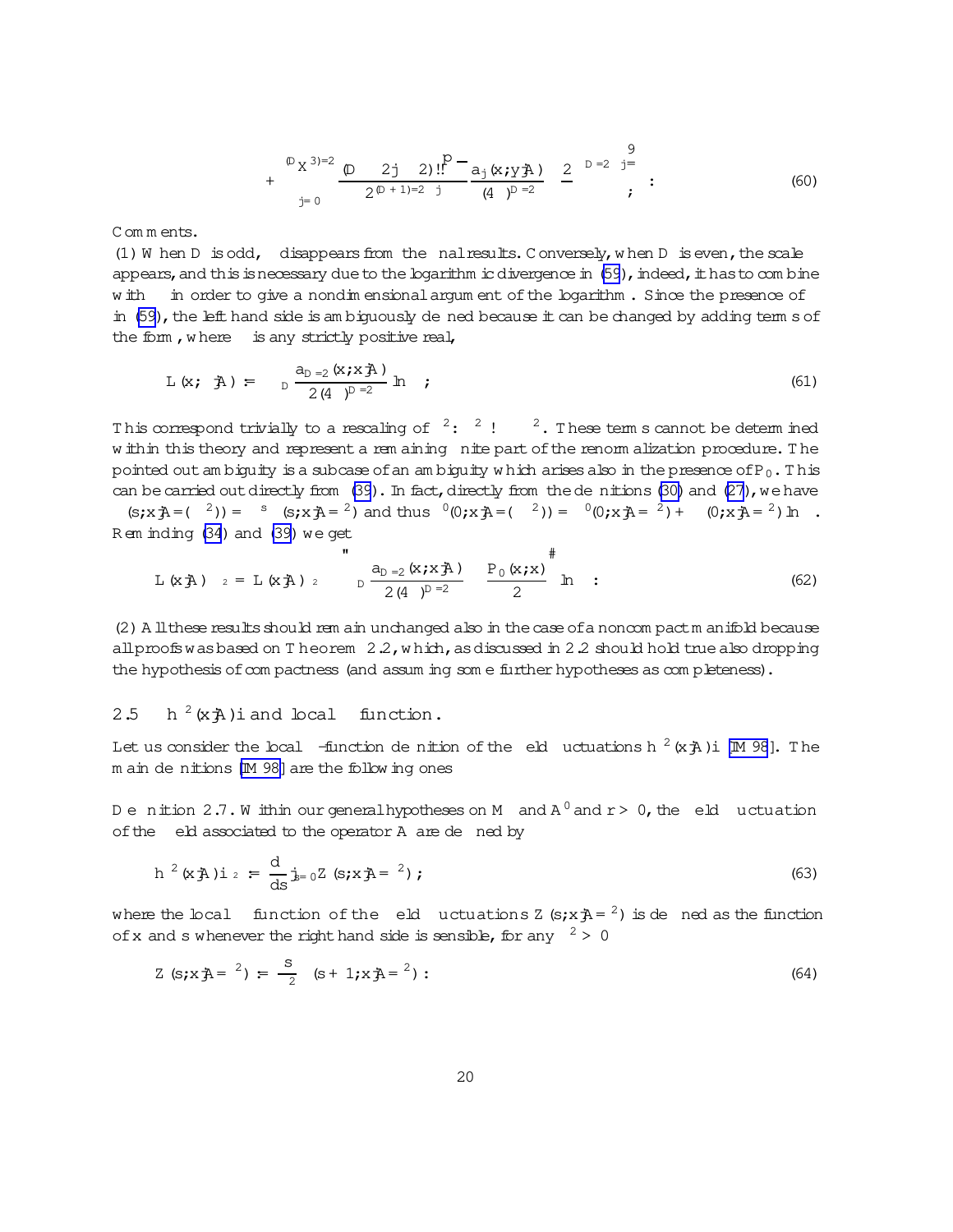Concerning the mathem atical consistency of the proposed denitions, from Theorem  $2.2$ , we have

Theorem 2.4. In our hypotheses on M and  $A^0$  and  $r > 0$ , for  $^2 > 0$ , (s;x) 7 Z (s;x $\bar{A} = ^2$ ) is a m erom orphic function of s analytic in  $s = 0$  and the only possible poles are simple poles and are situated in the points

$$
s_j = D=2 \quad j \quad 1; \quad j = 0;1;2;...
$$
 if D is odd, or  
 $s_j = D=2 \quad j \quad 1; \quad j = 0;1;2;...$  D =2 2 if D is even

M or ever the function Z and all of its s derivatives belong to  $C^0$  ( $(I - P)$  M), P being the set of the actual poles (each for some values of x) am ong the points listed above.

Comments.

(1) Let us sum m arize the form alprocedure which leads one to the de nitions above [M 98]. The general idea consists of considering the follow ing purely form al identity which takes account of the form alde nition (6) and the rigorous identity (31)

$$
h^{2}(x \n\mathbf{\hat{A}}) i_{2} = \frac{1}{J(x)} j_{y} \left[ 0.2 \frac{1}{ds} j_{z=0} \right]^{X} \left[ 0.2 \frac{1}{2} \frac{1}{s} \mathbf{\hat{A}} \right]^{X} i_{1} \mathbf{\hat{B}} = 0
$$
\n
$$
= \frac{d}{ds} j_{z=0} \frac{1}{J(x)} \frac{1}{J(x)} j_{y} \left[ 0.2 \frac{1}{2} \frac{1}{s} \mathbf{\hat{A}} \right]^{X} i_{2} \left[ 0.2 \frac{1}{2} \mathbf{\hat{A}} \right]^{X} (65)
$$

Then one form ally computes the functional derivatives (G ateaux derivatives) of f  $_1$   $\beta$  + J =  $^2$ g <sup>s</sup> at  $J = 0$  [M 98, M o97a] obtaining

$$
\frac{1}{J(x)} \mathbf{j} \quad 0 \quad \frac{\mathbf{j} \quad [A + J]}{2} \quad = \quad \frac{S}{2} \quad \frac{\mathbf{j}}{2} \quad \frac{(S+1)}{2} \quad \mathbf{j} \quad (x) \quad \mathbf{q} \quad \frac{1}{J(x)} \tag{66}
$$

This result, inserted in (65) and interpreting the nalseries in the sense of the analytic continuation, gives both (63) and and (64). Obviously one could try to give som e rigorous meaning to the form al passages above, but this is not our approach, which assumes  $(63)$  and  $(64)$  by de nition.

(2) In the case  $(s, x, \bar{A}) = \lambda^2$  has no pole at  $s = 1$ , namely, when D is odd or when D is even and  $a_{p=2}$  (x;x) = 0 (see T heorem 2.2) (63) reduces to the trivial formula, which does not depend of the value of  $\frac{2}{3}$  (this follows directly from the de nition of local function (30))

$$
h^{2}(x \nexists \lambda) i_{2} = 2 (1 \nexists x \nexists x^{2}) = (1 \nexists x \nexists x) : (67)
$$

(3) We nally remark that, in  $[M\ 98]$ , denitions (63) and (64) have been checked on several concrete cases obtaining a perfect agreem ent with other renorm alization procedures, also conceming the remaining nite renormalization part related to the  $\frac{2}{3}$  ambiguity. The boal function approach concerning the eld uctuations has produced also a few new results, e.g., the general form for renorm alized trace of the one-loop stress tensor in the generally nonanom alous case, and several applications in symmetric spaces for general values of the parameter which xes the coupling of the eld with the curvature (see [M 98]).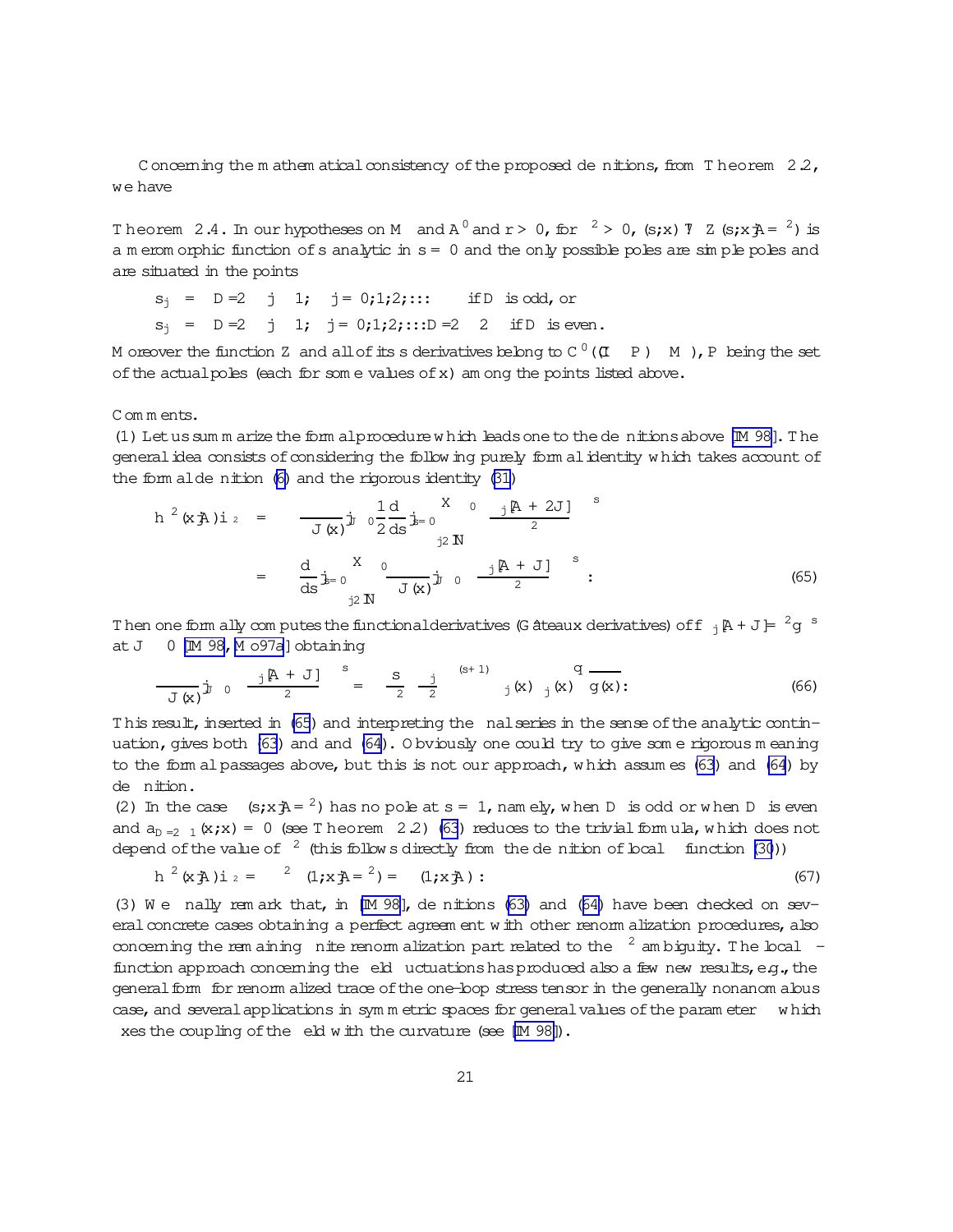# <span id="page-21-0"></span>2.6 <sup>2n</sup> (n;x;y $\bar{A} = \pm 2$ ) as G reen function of  $A^n$ .

Let us consider the usual operator A , the Friedrichs extension of A  $^0$  given  $\,$  in  $\,$  [\(1](#page-2-0)). Let us also suppose explicitly that  $P_0$  0 nam ely, (A) (0; + 1). In this case A has a well-de ned unique inverse operator A<sup>1</sup>: R(A)! D(A). We notice that A<sup>1</sup> is bounded by sup f1= j2 (A)g < + 1 . Moreover R (A) is dense in  $L^2 M$  ; d  $_g$  ), because R (A) = R (A 0I) w hich is dense A being self-adjoint and 0 belonging to the resolvent  $\,$  (A). Therefore A  $^{\,1}$  can be uniquely extended into a bounded operator de ned on the whole L<sup>2</sup>  $\mu$  ;d <sub>g</sub>) which we shall indicate with the same symbol A<sup>1</sup>. (A lternatively, one can check on the fact that R(A) is dense in  $L^2(M;d_g)$ directly from the spectral representation of A, w here the series is understood in the strong topology,

$$
A = \frac{x^1}{y^2} \left( \frac{x^2}{y^2} \right); \tag{68}
$$

taking account that the vectors  $\,$   $_{\rm j}$  de nes a Hilbertian base of L  $^2$  M  $\,$  ;d  $_{\rm g}$ )). By de nition of inverse operator, AA  $<sup>1</sup> = I$  holds true in the whole space and not only in R (A), being</sup> A  $^1$  (L  $^2$  (M ; d  $_{g}$ ))  $\;$  D (A ) (this follows from the fact that A = A  $^y$  is a closed operator and A  $^1$ is bounded in the dense set R (A)). The other relation A  ${}^{1}A = I_{D(A)}$  holds true in D (A) as indicated by the em ployed notation.

We are now interested in integral representations of A  $\,$   $^1.$  In the case D  $\,$   $\,$   $\,$  4, one gets from Theorem 1.4 that the series of elements  $\mathbf{j}A^{-1}$   $\mathbf{j}\mathbf{j}^2 = \mathbf{j}$   $\mathbf{j}$   $\mathbf{j}^2 = \mathbf{j}^2$  converges and, since f  $_j$ jj= 0;1;2;:::g is a Hilbertian base, thism eans that  $\R S$ ]A  $^{-1}$  is a Hilbert-Schm idt operator and thus, holding our hypotheses of a countable topology involving a consequent separable measure, A  $^{-1}$  is represented by an L<sup>2</sup> (M  $\,$  M ) integralkemelA  $^{-1}$  (x;y). As is wellknown, such a function is called a G reen function of A and satis es alm ost everyw here, for any  $2 D (A)$ , Z

$$
d_g(y) A^{-1}(x; y) (A) (y) = (x)
$$
 (namely  $A^{-1}A = I_{D(A)}$ ) (69)

and (alm ost everywhere), for any 2  $L^2(M; d_g)$ 

$$
A_x
$$
  $d_g(y) A^{-1}(x; y)$   $(y) = (x)$  (namely AA<sup>-1</sup> = I) (70)

These relationships are often w ritten in the synthetic form  $A_xA^{-1}(x; y) = (x; y)$ In the case D  $4, A^{-1}$  is not H ilbert-Schm idt since the series of elements j  $j^{2} = \frac{2}{j}$  diverges as follow s from T heorem 1.4. A nyhow, these facts do not forbid the existence of integral kemels,which are not L $^2$  (M  $\,$  M  $\,$  ),w hich represent A  $^{-1}$  and satisfy either (69) and/or (70). In any cases, for  $P_0$  0, we can state the follow ing simple result.

P roposition 2.1 W ithin our generalhypotheses on M  $\,$  and A  $^0$ , supposing also P  $_0$   $\,$  0, if a lo– cally y-integrable B (x;y) exits which satisfy either (69) or (70) with B (x;y) in place of A  $^{-1}$  (x;y), it m ust be unique (barring di erences on vanishing m easures sets of M  $\,$  M  $\,$  ) and the operator B de ned by this integralkemelm ust coincide with A  $^1$  . Furtherm ore, respectively, (70) or (69)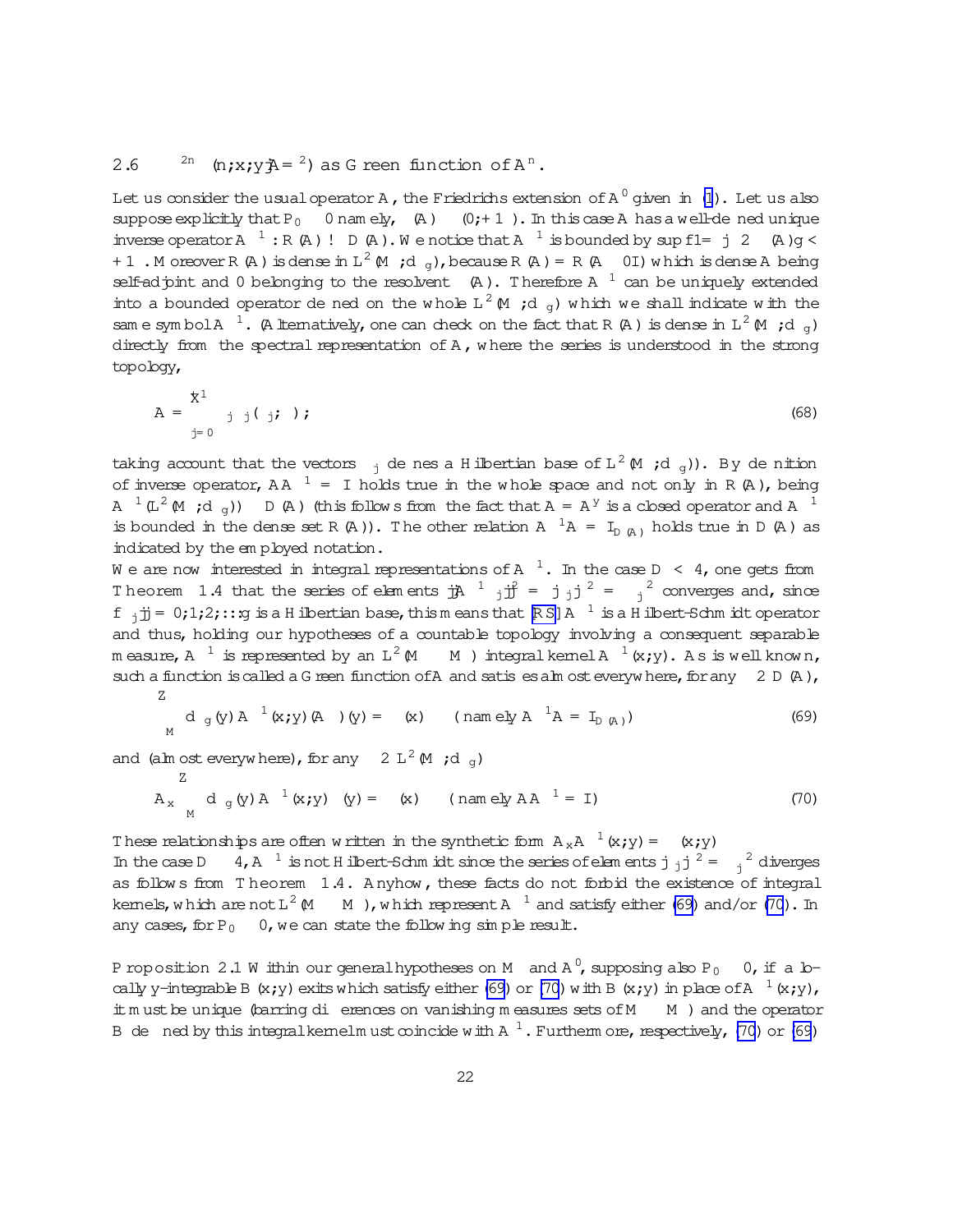<span id="page-22-0"></span>has to hold true with B  $(x,y)$  in place of A  $^{-1}(x,y)$ .

Proof. The uniqueness is a trivial consequence of the linearity of (69) or (70) respectively, taking account that R (A) is dense in  $L^2$  (M ;d  $\sigma$ ) in the rst case, and that A is injective in the other case. The coincidence  $B = A^{-1}$  follows by pure algebraic considerations straightforwardly. Then, the last point of the thesis follows from the denition of inverse operator. 2

Comments.

(1) D ropping the hypotheses of P<sub>0</sub> 0, A<sup>1</sup> does not exist and also any integral kemel B (x;y) which satis es (70) on R (A), if exists, cannot be uniquely determ ined since B (x;y) + c (x) (y) satis es the same equation for any  $c2C$  whenever  $A = 0$ . (Notice that can be rede ned on a set of vanishing measure so that it belongs to  $C^1$  (M) by Theorem 1.1).

(2) We stress that, P roposition 2.1 is much more general, indeed, trivially, it holds true also considering  $A : D(A)$ ! H, where  $D(A)$  is a dense subspace (not necessarily closed) of a H ilbert space  $H = L^2(X, d)$ , being any positive m easure on X,  $A = A^Y$  and (A) (0;+1).

(3) In particular, for K er A =  $f0q$ , P roposition 2.1 holds true considering A<sup>n</sup>, for any positive integer n, rather than A self, where A is the Friedrichs extension of  $A^0$  and  $A^n$  is de ned via spectral theorem as usual.

(4) N otice that, in this case A  $^{\text{n}}$  is trace class if and only if  $n > D = 2$  as consequence of T heorem 1.4.

The follow ing Theorem gives a practical realization of the G reen functions of  $A<sup>n</sup>$  in term s of <sup>2n</sup> (n;x;y $\vec{A}$  = <sup>2</sup>).

Theorem 2.5. W ithin our general hypotheses on  $A^0$  and M , supposing also  $r > 0$  and P<sub>0</sub> 0 and  $xing$  any positive integer n,

(a) (x;y) 7  $^{2n}$  (n;x;y $\lambda = 2$ ), not depending on  $^2 > 0$ , for (x;y) 2 M  $M$ )  $D$  $(D = f(x,y) 2 M$  M jx = yg) de nes the unique G reen function of  $A^n$ ,

$$
G(x; yAn) = (n; x; yA) \qquad (71)
$$

in the sense that this is the unique  $C^0(M \t M)$  D) function which satis es for any 2 D  $(\mathbb{A}^n)$  $(D (A<sup>n</sup>)$  is the dom ain of  $A<sup>n</sup>$  obtained from the spectral theorem)

$$
d_g(y) G(x; y \nrightarrow{n}^n) (A^n) (y) = (x) (ahx) (b) (x) (72)
$$

and, for any 2 L<sup>2</sup> (M ;d<sub>g</sub>)  
\n
$$
A_x^n \quad d_g(y) G(x;y^2)^n \quad (y) = (x) \quad (\text{aIn ost everywhere})
$$
\n(73)

and thus de nes the integral kemel of  $A<sup>n</sup>$ .

(b) D ropping the hypothesis P<sub>0</sub> 0, (x;y) 7 <sup>2n</sup> (n;x;y $\bar{A} = \lambda^2$ ) = : G (x;y $\bar{A}^n$ ) does not depend on  $2 > 0$ , and it satis es (72) anymore for 2 D  $(\mathbb{A}^{n}) \setminus fK$  erA  $g^{2}$  and produces a vanishing right hand side for 2 K er A; and it satis es also (73) for any 2 R  $(\mathbb{A}^n)$ .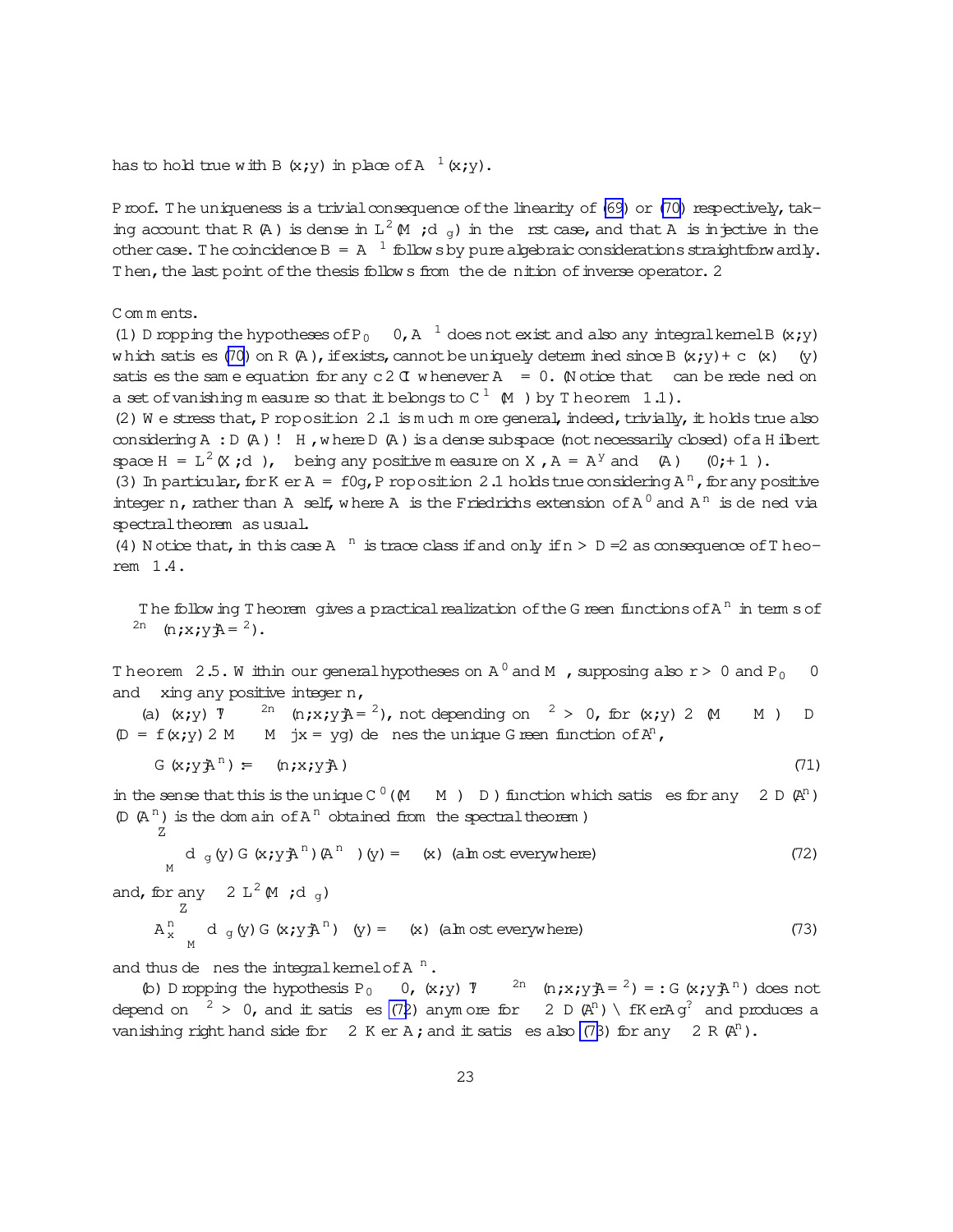(c) For  $n > D = 2$  (D > 1), in both cases (a) and (b), G  $(x; y \nrightarrow n)$  does not diverge for y! x and is continuous in  $M$   $M$ . M oreover,

Z

$$
G(x; x \mathbf{A}^{\mathrm{n}}) d_{g}(x) = T r A^{-n}; \qquad (74)
$$

(where  $A$ <sup>n</sup> in the the trace is de ned via spectral theorem dropping the part of the spectral  $m$  easure on the kernel of A whenever it is not trivial).

Sketch of Proof. (See also  $A q91$  for the item (c)) The uniqueness of the G reen function in the case (a) is a trivial consequence of P roposition 2.1 and the rem ark (3) above. The divergences as x ! y in the G reen functions of A  $^{\rm n}$  given in [\(71\)](#page-22-0) can be analyzed employing the truncated local function as we done studying the eective Lagrangian. T he rem aining part of the theorem is based on the follow ing identities used recursively, for any 2 D  $(A)$ , where  $0$ indicate the tderivative

$$
Z
$$
\n
$$
d_{g}(y) (1; x; y A) (A) (y) = \int_{0}^{Z_{+1}} dt d_{g}(y) K(t; x; y) (A) (y)
$$
\n
$$
Z_{1=}
$$
\n
$$
= \lim_{\begin{array}{l}1 \text{ in} \\1 \text{ of} \end{array}} d_{g}(y) K(t; x; y) (A) (y) = \lim_{\begin{array}{l}1 \text{ in} \\1 \text{ of} \end{array}} \frac{Z_{1=}
$$
\n
$$
Z_{1=}
$$
\n
$$
= \lim_{\begin{array}{l}1 \text{ in} \\1 \text{ of} \end{array}} \frac{Z_{1=}
$$
\n
$$
Z_{1=}
$$
\n
$$
= \lim_{\begin{array}{l}1 \text{ in} \\1 \text{ of} \end{array}} \frac{Z_{1=}
$$
\n
$$
Z_{1=}
$$
\n
$$
= \lim_{\begin{array}{l}1 \text{ in} \\1 \text{ of} \end{array}} \frac{Z_{1=}
$$
\n
$$
Z_{1=}
$$
\n
$$
= \lim_{\begin{array}{l}1 \text{ in} \\1 \text{ of} \end{array}} \frac{Z_{1=}
$$
\n
$$
= \lim_{\begin{array}{l}1 \text{ in} \\1 \text{ of} \end{array}} \frac{Z_{1=}
$$
\n
$$
= \lim_{\begin{array}{l}1 \text{ in} \\1 \text{ of} \end{array}} \frac{Z_{1=}
$$
\n
$$
= \lim_{\begin{array}{l}1 \text{ in} \\1 \text{ of} \end{array}} \frac{Z_{1=}
$$
\n
$$
= \lim_{\begin{array}{l}1 \text{ in} \\1 \text{ of} \end{array}} \frac{Z_{1=}
$$
\n
$$
= \lim_{\begin{array}{l}1 \text{ in} \\1 \text{ of} \end{array}} \frac{Z_{1=}
$$
\n
$$
= \lim_{\begin{array}{l}1 \text{ in} \\1 \text{ of} \end{array}} \frac{Z_{1=}
$$
\n
$$
= \lim_{\begin{array}{l}1 \text{ in} \\1 \text{ of} \end{array}} \frac{Z_{1=}
$$
\n
$$
= \lim_{\begin{array}{l}1 \text{ in}
$$

We rem ark that, If P<sub>0</sub> is untrivial the G reen function of A<sup>n</sup> is not clearly de ned because A<sup>n</sup> is not injective, in fact, the "G reen function" G  $(x; y)$ A<sup>n</sup>) de ned via local function [\(71](#page-22-0)) correspond to a possible choice for a right-inverse of the operator  $A^n$ . Conversely, for P<sub>0</sub> 0,

 $(n; x; y)$  is the unique G reen function of  $A^n$ , and not  $A^{(n)}$ . A ctually in our case there is no ambiguity since A  $^0$  determ ines unambiguously its self-adjoint extension A . However, all resultsgiven w ithin thissubsection hold truealso considering m anifoldsw hich are com pactw ith boundary. In that case  $\pm$  is possible to have di erent self-ad  $\mathrm{p}$ int extensions of A  $^0$  determ ined by dierent boundary conditions one may impose on the functions in D (A  $^0$ ). In such a situation, provided  $P_0$  0, the G reen function is still uniquely determ ined by the chosen self-adjoint extension of A  $^0$  or, equivalently, by the chosen boundary conditions.

#### 2.7 h  $h^{2}(x+h)$ i, point-splitting and H adam ard expansion.

The procedure of the point-splitting for the eld uctuation is based, once again, upon a divergence subtraction procedure in the lim it coincidence of the argum ents of the G reen function

$$
h^{2}(yA)i_{2} = \lim_{x! \ y} G^{0}(x,yA) \qquad "divergences" ; \qquad (75)
$$

where G  $^{0}$ (x;y $\texttt{\AA}$  ) is a "G reen function" of the operator A , nam ely an integralkemelof the operator A  $^{-1}$  provided it exists. On the physical ground G  $^0$ (x;y $\rm \bar{p}$  ) should determ ine the quantum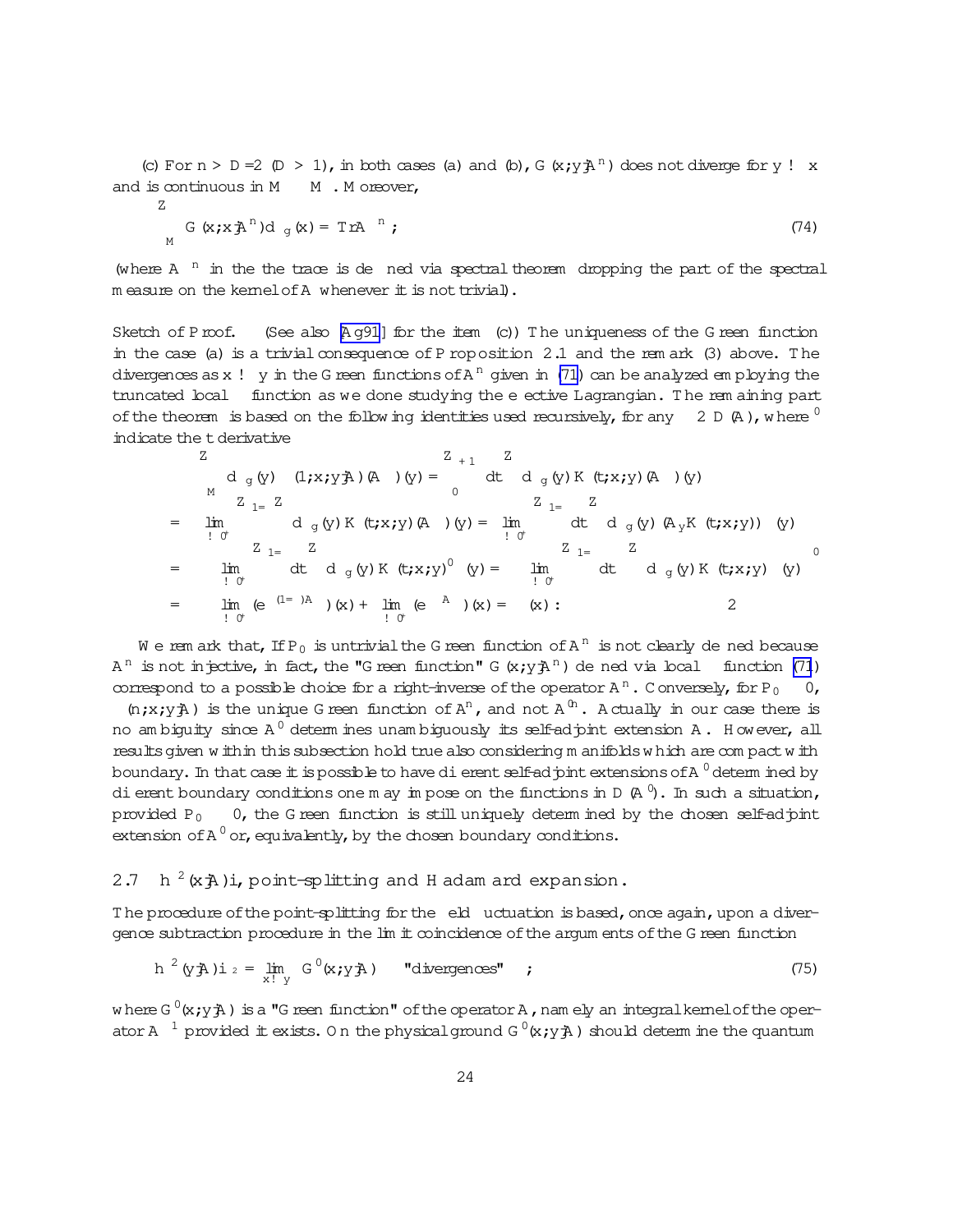<span id="page-24-0"></span>state completely after the "Lorentzian"-time analytic continuation [Ha77, Wa79, BD82, FR87, Fu91, W a94] by determ ining the Feynm an propagator as well as the W ightm an functions of any order for the quasifree state [KW 91].

Concerning the "divergences" above, we want to determ ine them directly from the function approach assum ing  $(71)$  in the case  $n = 1$  as the G reen function to put in the expression above. N otice that this identi cation is automatic whenever  $P_0$  0 because of the uniqueness of the G reen function proven above. Anyhow, we shall assume  $(71)$ , for  $n = 1$ , also in the case K er A  $\epsilon$  fog where the concept of G reen function is not so clearly understood.

Let us proceed as in the case of the e ective action. We have, from  $(47)$ ,

$$
Z (s; yA = 2) = \frac{S}{2} (s + 1; yA = 2)
$$
  
=  $\frac{S}{2} (s + 1; yA = 2; 0, 2)$   
=  $\frac{S}{2} (s + 1; yA = 2; 0, 2)$   
 $+ \frac{S^{2s}}{(4)^{D-2}} \sum_{i=0}^{N} \frac{a_{i}(y; yA)(0^{2})^{(s+1+j)D=2i}}{(s+1)(s+1+j)D=2i}$  (76)

U sing the de nition  $(63)$  we have

$$
h^{2}(x \n\tilde{A})\mathbf{i} = \frac{1}{2} \quad \text{(N } j \mathbf{1}; y \mathbf{i} y \n\tilde{A} = \frac{2}{2} \quad \frac{P_{0}(y \mathbf{i} y)}{\frac{2}{0}} + \frac{a_{D-2} (y \mathbf{i} y)}{\frac{2}{4}} + \mathbf{1}_{0} \quad \frac{P_{0}(y \mathbf{i} y)}{\frac{2}{4}} + \frac{1}{4} \quad \frac{X^{N}}{\frac{2}{3} \cdot \frac{2}{3} \cdot \frac{2}{3} \cdot \frac{2}{3} \cdot \frac{2}{3}} + \frac{a_{D-2} (y \mathbf{i} y)}{\frac{2}{3} \cdot \frac{2}{3} \cdot \frac{2}{3}} + \mathbf{1}_{0} \quad \frac{1}{2} \quad \frac{1}{2} \quad \frac{1}{2} \quad \frac{1}{2} \quad \frac{1}{2} \quad \frac{1}{2} \quad \frac{1}{2} \quad \frac{1}{2} \quad \frac{1}{2} \quad \frac{1}{2} \quad \frac{1}{2} \quad \frac{1}{2} \quad \frac{1}{2} \quad \frac{1}{2} \quad \frac{1}{2} \quad \frac{1}{2} \quad \frac{1}{2} \quad \frac{1}{2} \quad \frac{1}{2} \quad \frac{1}{2} \quad \frac{1}{2} \quad \frac{1}{2} \quad \frac{1}{2} \quad \frac{1}{2} \quad \frac{1}{2} \quad \frac{1}{2} \quad \frac{1}{2} \quad \frac{1}{2} \quad \frac{1}{2} \quad \frac{1}{2} \quad \frac{1}{2} \quad \frac{1}{2} \quad \frac{1}{2} \quad \frac{1}{2} \quad \frac{1}{2} \quad \frac{1}{2} \quad \frac{1}{2} \quad \frac{1}{2} \quad \frac{1}{2} \quad \frac{1}{2} \quad \frac{1}{2} \quad \frac{1}{2} \quad \frac{1}{2} \quad \frac{1}{2} \quad \frac{1}{2} \quad \frac{1}{2} \quad \frac{1}{2} \quad \frac{1}{2} \quad \frac{1}{2} \quad \frac{1}{2} \quad \frac{1}{2} \quad \frac{1}{2} \quad \frac{1}{2} \quad \frac{1}{2} \quad \frac{1}{2} \quad \frac{
$$

 $\pm$ 

where  $_D = 0$  if D is odd and  $_D = 1$  otherwise  $(D > 1$  in both cases). Now, we notice that, from Lemma 2.1,  $(N;1;x; yA = \frac{2}{0})$  is continuous for x ! y since it holds  $N > D = 2 + 2$ . We can re-write  $(N, 1; x; y) = \begin{pmatrix} 2 & 2 \ 1 & 0 \end{pmatrix}$  in the right hand side of (77) by employing (45)

$$
\begin{array}{lll}\n\text{(N ; 1; y; y; \text{A} = {}^{2}) &= & \lim_{x \to y} & (1; x; y; \text{A} = {}^{2}; \, \text{o}^{2}) + & \text{or} & \lim_{x \to y} & \text{or} & \lim_{x \to y} & \text{or} & \lim_{x \to y} & \text{or} & \lim_{x \to y} & \text{or} & \lim_{x \to y} & \text{or} & \lim_{x \to y} & \text{or} & \lim_{x \to y} & \text{or} & \lim_{x \to y} & \text{or} & \lim_{x \to y} & \text{or} & \lim_{x \to y} & \lim_{x \to y} & \lim_{x \to y} & \lim_{x \to y} & \lim_{x \to y} & \lim_{x \to y} & \lim_{x \to y} & \lim_{x \to y} & \lim_{x \to y} & \lim_{x \to y} & \lim_{x \to y} & \lim_{x \to y} & \lim_{x \to y} & \lim_{x \to y} & \lim_{x \to y} & \lim_{x \to y} & \lim_{x \to y} & \lim_{x \to y} & \lim_{x \to y} & \lim_{x \to y} & \lim_{x \to y} & \lim_{x \to y} & \lim_{x \to y} & \lim_{x \to y} & \lim_{x \to y} & \lim_{x \to y} & \lim_{x \to y} & \lim_{x \to y} & \lim_{x \to y} & \lim_{x \to y} & \lim_{x \to y} & \lim_{x \to y} & \lim_{x \to y} & \lim_{x \to y} & \lim_{x \to y} & \lim_{x \to y} & \lim_{x \to y} & \lim_{x \to y} & \lim_{x \to y} & \lim_{x \to y} & \lim_{x \to y} & \lim_{x \to y} & \lim_{x \to y} & \lim_{x \to y} & \lim_{x \to y} & \lim_{x \to y
$$

Inserting this result in  $(77)$ , we get

$$
h^{2}(\gamma \mathbf{\hat{A}}) \mathbf{i} = \frac{a_{D-2} (y \mathbf{\hat{A}}) y}{(4 - p)^{D-2}} + h - \frac{z^{\#}}{0}
$$
  
+  $\lim_{x \to y^{+}} (1 \mathbf{\hat{A}} \mathbf{\hat{A}}) + \lim_{y=0; j \in D-2} \frac{a_{j}(x \mathbf{\hat{A}} \mathbf{\hat{A}}) y}{(4 - p)^{D-2}} - \frac{z^{(j - D - 2 + 1)}}{j - D - 2 + 1}$   
+  $\lim_{y=0; j \in D-2} d u u^{D-2} \mathbf{j}^{2} e^{u}$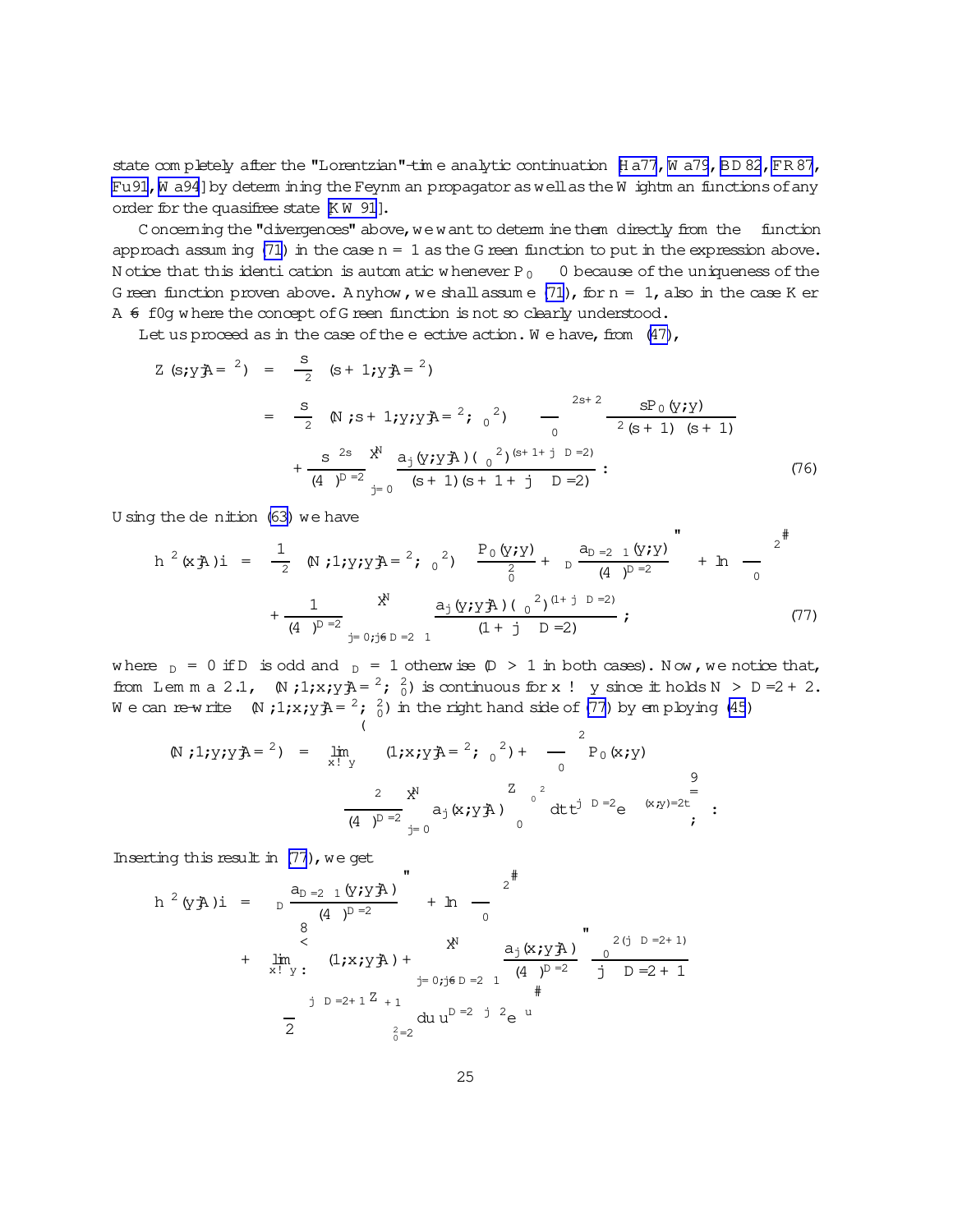$$
D \frac{a_{D=2 \ 1} (x; y \ddot{A})}{(4 \ t)^{D=2}} \frac{z_{+1}}{z_{0}=2} du \frac{e^{u}}{u} ;
$$
 (78)

<span id="page-25-0"></span>A bove, N is a xed integer and N  $D = 2 + 2$ . The integrals above have been still computed in [\(52](#page-18-0)) { [\(58](#page-18-0)) since

$$
\frac{a_{j+1} (x_j y_j \lambda)}{2 (4)^{p-2}} \frac{1}{2}^{p-2+1^{\sum_{i=2}^{p-2}+1} a_i u^{p-2}} du u^{p-2} e^{u} = H_{j+1} ( ) : \qquad (79)
$$

U sing [\(52\)](#page-18-0) { [\(58\)](#page-18-0) in [\(78\)](#page-24-0), we nally get the follow ing theorem.

Theorem 2.6. W ithin our generalhy potheses on M and  $A^0$ , for  $r > 0$  and  $D > 1$  the eld uctuation com puted by [\(63](#page-19-0)) can be com puted also by a point-splitting procedure for h<sup>2</sup> (y $\ddot{\text{A}}$ )i. Indeed,

$$
h^{2}(\gamma \mathbf{A})\mathbf{i}_{2} = \frac{2 a_{D=2} 1 (\gamma \mathbf{i} \gamma \mathbf{A})}{(\frac{d}{8})^{D=2}} + \lim_{\substack{x \to y \to 0 \ x \to y}} G(x \mathbf{i} \gamma \mathbf{A})
$$
\n
$$
= \frac{D \overline{\chi}^{2}}{(\frac{d}{8})^{D=2}} + \frac{D \overline{\chi}^{2}}{(\frac{d}{8})^{D=2}} + \frac{D \overline{\chi}^{2}}{(\frac{d}{8})^{D=2}} \mathbf{h}_{2} \frac{2!}{(\frac{d}{8})^{D=2}} \mathbf{i}_{2} \tag{80}
$$

whenever D is even. The term containing the sum over j appears for  $D = 4$  only.

$$
h^{2}(y \n\tilde{A})\mathbf{i}_{2} = \lim_{x \to y^{+}} \frac{8}{G}(x_{j} y \n\tilde{A}) \n\frac{D(x^{5})=2}{2(D-3)=2 j} \n\frac{D(2j-4)!!}{2(D-3)=2 j} \n\frac{2}{2} \n\frac{D=2 j^{+}}{(4-j)^{D-2}} \n\frac{a_{D-3}=2 (x_{j} y \n\tilde{A})}{(4-j^{D-2})} \n\tag{81}
$$

whenever D is odd. The term containing the sum over j appears for  $D = 5$  only.

Com m ents.

(1) F irst of all, notice that  $\frac{2}{3}$  has disappeared from the nal result in the case D is odd. O nce again, the only task of  $2$  is to m ake physically sensible the argum ent of the logarithm in the case D is even.

(2) Eq. (80) and (81) prove that G  $(x,y\overrightarrow{A})$  has the H adam ard singular behaviour [\[G a64](#page-38-0)] for x y. Indeed, the term s after G  $(x; y)$  in the right hand sides of the equations above, taking account that h  $^2$  (y jA) i =  $Z$   $^0$ (0;y jA) is a regular function of x due to T heorem 2.4, give the singular part of G  $(x; y)$  which is just that considered in building up perturbative H adam ard's local fundam ental solutions [\[G a64\]](#page-38-0). O n the physical ground, this m eans that the quantum state associated to the G reen function is H adam ard at least in the Euclidean section of the m anifold. This is a very im portant point concerning the stress tensor renorm alization procedure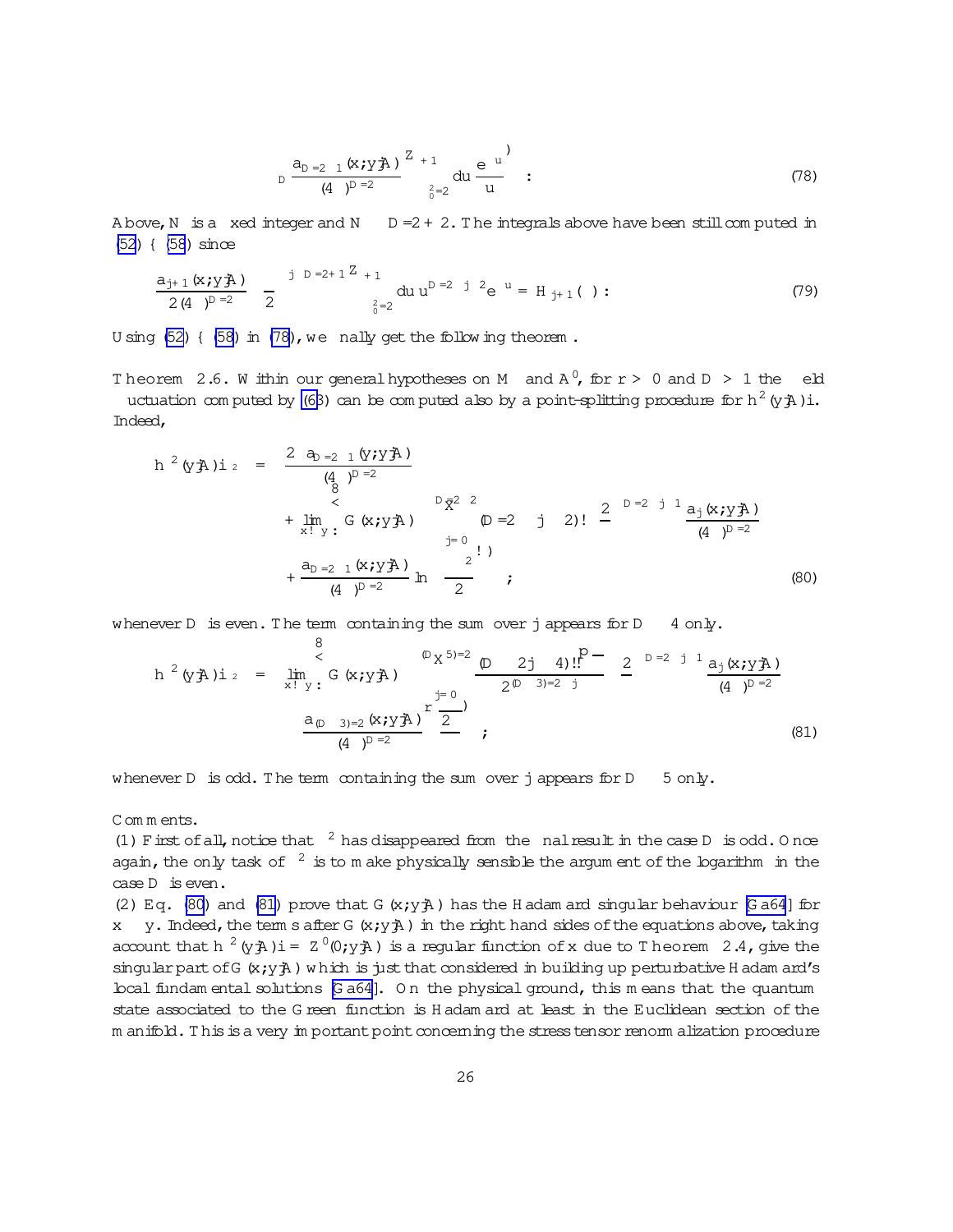[KW 91, W a94] by the point-splitting approach. G enerally speaking, the point splitting procedure as known from the literature (see BD 82, W a79, Fu91, W a94] and references therein) consists of subtracting, from the G reen function, a H adam ard local solution, namely, a C  $^1$  function of x de ned in a norm al convex neighborhood of y of the form

$$
H_{LM N} (x; y) = D \frac{U_L (x; y)}{(4)^{D-2} (-2)^{D-2} 1} + D V_M (x; y) \ln (-2) + D W_N (x; y)
$$
 (82)

 $\text{W here} \ U_L \ (x\,;y) = \begin{bmatrix} P & L \\ -1 & 0 \end{bmatrix} (x\,;y) \quad \n\begin{bmatrix} 1 & 0 \\ 0 & 1 \end{bmatrix} (x\,;y) = \begin{bmatrix} P & M \\ -1 & 0 \end{bmatrix} (x\,;y) = \begin{bmatrix} P & M \\ -1 & 0 \end{bmatrix} (x\,;y) \quad \n\begin{bmatrix} 1 & 0 \\ 0 & 1 \end{bmatrix} (x\,;y) \quad \n\begin{bmatrix} 1 & 0 \\ 0 & 1 \end{bmatrix} (x\,;y) \quad \n\begin{bmatrix} 1 &$  $_D$  was de ned previously. Moreover,  $_D = 1$  for  $D \neq 2$  and  $_2 = 0$ . All sum s above are truncated to some orders L;M; N, in particular L = D = 2 when D is even. The corresponding series: M ; N ! 1 for D even and in L ! 1 for D odd, generally diverges. A ctually, concerning our procedure, it is su cient taking account of the divergent and nite term s for x !  $y$  in the form al series above.

There are recursive di erential equations, obtained by considering the form alequation  $A_xH = 0$ where  $H = H_{1,1,1}$ , that determ ine each term of the expansions above. In particular, the coe cients of the expansions of U and V are completely determined by requiring that H  $_{1,1}$  , form ally, is a G reen function of  $A$ . This means that one has to x opportunely the value of the  $\infty$ e cient of the leading divergence as x ! y as said in the end of Section 2 in Chapter 5 of  $G$  a64]. In the practice, with our de nition of the Riem annian measure, it must be  $u_0(y; y) = 4$   $D = 2 = D$   $D$  $2! \cdot p$  where  $! p$  is the volume of the unitary D-dimensional disk for 3, and  $v_0(y,y) = 1 = (4)$  for  $D = 2$ . Sim ilarly, the coe cients of the form al series for W  $_N$  $\mathsf{D}$ are determined, for  $j > 0$  only, once  $w_0$  has been xed.  $w_0(x, y)$  self can be xed arbitrarily. We have proven by T heorem  $2.6$  that the local function procedure m akes the same  $\dot{p}$  b m ade by the point splitting procedure. In particular, by a direct comparison between equations (23) (24) and the equations for  $u_i v_i w_i$  given in C hapter 5 Section 2 of G a64], and by a comparison between  $u_0(x, y)$  and the corresponding term s in (80) and (81), one can check straight forwardly that the procedure pointed out in (80) and (81) consist of the coincidence lim it of the di erence between the G reen function and H adam and solutions with, respectively,  $L = D = 2$ ,  $M = 0$ ,  $N = 0$  for any even  $D > 1$  and  $L = D = 2$  3=2 for any odd  $D > 1$ . M oreover, whenever D is even, the H adam and solution is completely determ ined by choosing

$$
w_0(x; y) = \frac{a_{D=2} (x; y)}{(4)^{D=2}} (2 + \ln^2)
$$
 (83)

Therefore, the local function procedure picks out particular H adam and solutions by a particular choice of  $w_0(x,y)$ . We stress that, within the point splitting procedure for the eld uctuations, it seem s that there is no general way to choose a particular function  $w_0(x,y)$  rather than another one (the situation is a bit di erent concerning the stress tensor where one can in pose other constraints as the conservation of the renorm alized stress tensor). Obviously there is no guarantee that the choice of  $w_0(x,y)$  performed by the function procedure is the physical one  $(f$ if  $\pm$  exists).

Finally, we rem ark that the obtained result should hold also in the case M is not compact. In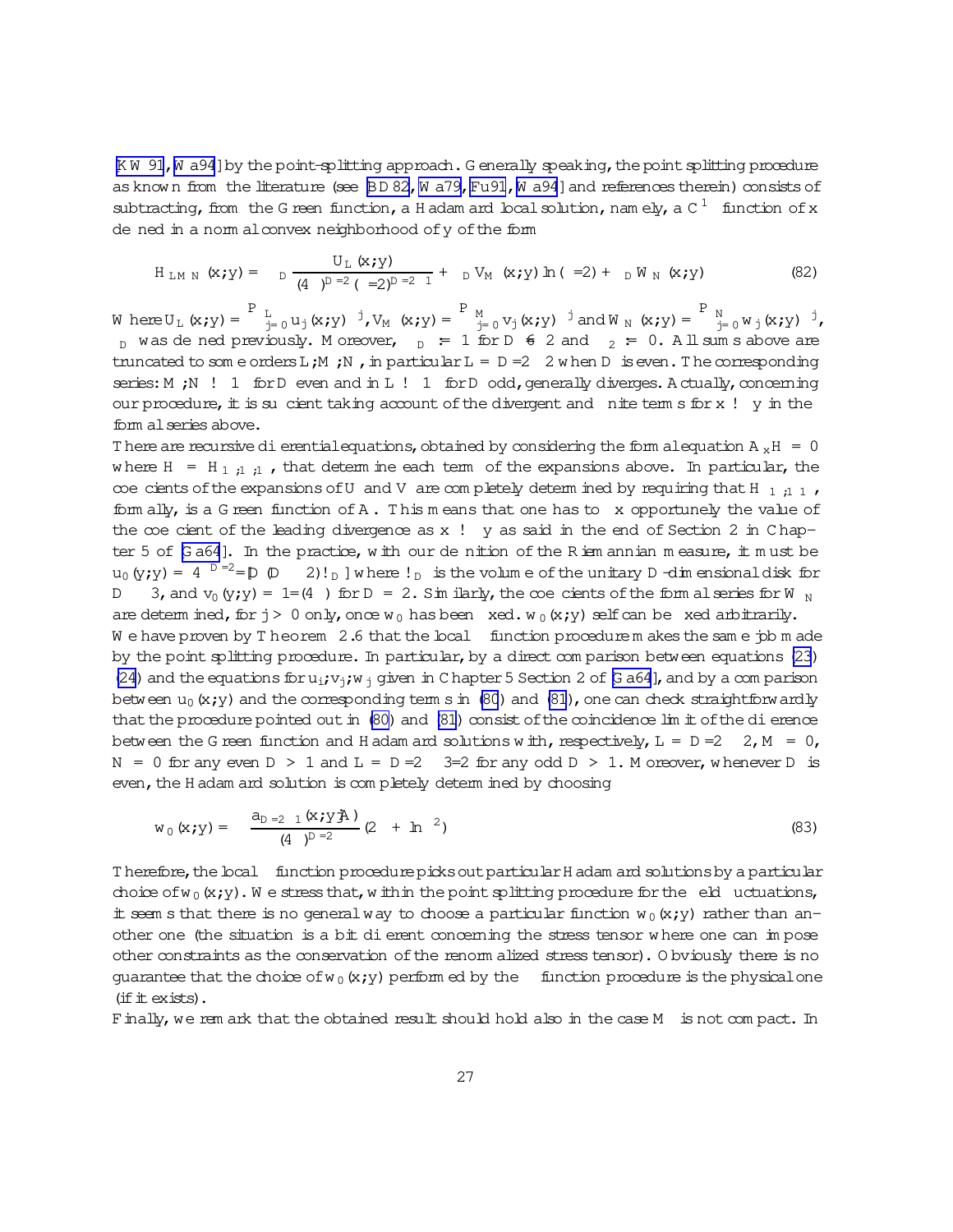this case, in general, A  $^0$  adm its di erent self-ad pint extensions and thus G reen functions, corresponding to dierent physical states. The in portant point is that the H adam and expansion does not depend on the considered self-ad pint extension. In other words, the singularity elim inated by the point-splitting procedure from the G reen function is universal, depending on the local geom etry only.

(3) In the general case, sim ilarly to the results found for the e ective Lagrangian, an ambiguity appears because the presence of the scale (for D even). In fact, any rescaling  $2!$ changes the value of h<sup>2</sup> (x $\frac{1}{4}$ ) i<sub>2</sub> producing

$$
h^{2}(x \nRightarrow h^{2}(x \nRightarrow h^{2}(x \nRightarrow h) i_{2} + \frac{a_{D=2} (x \nleftrightarrow h)}{(4)^{D=2}} h
$$
 (84)

It is worth stressing that this ambiguity concerns just the term  $w_0(x,y)$  of the Hadam and expansion (see point (2) above). Therefore, in a general approach containing both local function regularization and point-splitting procedure, the ambiguity pointed out above can be generalized into

$$
h^{2}(x \nRightarrow h^{2}(x \nRightarrow h^{2}(x \nRightarrow h) i_{2} + \frac{a_{D=2} (x \nleftrightarrow h)}{(4)^{D=2}} h \qquad b \qquad w_{0}(x \nleftrightarrow h); \qquad (85)
$$

 $w_0(x, y)$  being any sm ooth function in M M which could be xed by imposing some further physical constraints.

# 2.8 Further properties of Z  $(s; xA = 2)$  and h  $2(xA)i$ .

W ithin this section we want to prove a local version of a formula related to the eld uctuation and to the change of them ass in the eld operator. Concerning the function, similar formulae have appeared in [Ca90] with the hypothesis that M is a hom ogeneous space, and in [BCVZ96] for the integrated function without a rigorous proof. Concerning the eld uctuations, sin ilar form ulae for the particular case of hom ogeneous four-dim ensional spaces can be found in [M 98]. Here, we shall dealw ith much more general hypotheses.

Theorem 2.7 W ithin our general hypotheses on M and  $A^0$ , and supposing  $r > 0$ , let be the rst nonvanishing eigenvalue of A. For any real  $m^2$  such that  $0 < m^2 <$  and any integer  $K > 0$ , posing  $B^0 = A^0 + m^2 I$ , one has

$$
(\mathbf{s}; \mathbf{x} \mathbf{B} = \mathbf{F}) = \frac{2}{m^2} \mathbf{F}_0(\mathbf{x}; \mathbf{x}) + \frac{2}{m^2} \frac{m^2}{m^2} \frac{m^2}{m! (s + n)} (\mathbf{s} + \mathbf{n}; \mathbf{x}) = \frac{2}{m^2} \mathbf{F}_0(\mathbf{x}; \mathbf{x}) + \frac{2}{m^2} \frac{m^2}{m^2} \frac{m^2}{m! (s + n)} (\mathbf{s} + \mathbf{n}; \mathbf{x}) = \frac{2}{m^2} \mathbf{F}_0(\mathbf{x}; \mathbf{x}) + \frac{2}{m^2} \frac{m^2}{m^2} (\mathbf{s} + \mathbf{n}) (\mathbf{s} + \mathbf{n}; \mathbf{x}) = \frac{2}{m^2} \mathbf{F}_0(\mathbf{x}; \mathbf{x}) + \frac{2}{m^2} \frac{m^2}{m^2} (\mathbf{s} + \mathbf{n}) (\mathbf{x}; \mathbf{x}) = \frac{2}{m^2} \mathbf{F}_0(\mathbf{x}; \mathbf{x}) + \frac{2}{m^2} \frac{m^2}{m^2} (\mathbf{s} + \mathbf{n}) (\mathbf{x}; \mathbf{x}) = \frac{2}{m^2} \mathbf{F}_0(\mathbf{x}; \mathbf{x}) + \frac{2}{m^2} \frac{m^2}{m^2} (\mathbf{s} + \mathbf{n}) (\mathbf{x}; \mathbf{x}) = \frac{2}{m^2} \mathbf{F}_0(\mathbf{x}; \mathbf{x}) + \frac{2}{m^2} \frac{m^2}{m^2} (\mathbf{s} + \mathbf{n}) (\mathbf{x}; \mathbf{x}) = \frac{2}{m^2} \mathbf{F}_0(\mathbf{x}; \mathbf{x}) + \frac{2}{m^2} \frac{m^2}{m^2} (\mathbf{s} + \mathbf{n}) (\mathbf{x}; \mathbf{x}) = \frac{2}{m^2} \mathbf{F}_0(\mathbf{x}; \mathbf{x}) + \frac{2}{m^2} \frac{m^2}{m^2} (\mathbf{s} + \mathbf{n}) (\mathbf{x}; \mathbf{x}) = \frac{2}{m^2} \mathbf{F}_0(\mathbf{x}; \mathbf{x})
$$

where x 2 M is xed and  $R \text{ e } s 2 \text{ } p = 2 \text{ } K + 1$ . Furtherm ore, the convergence of the series is uniform in any set  $\text{Re } s 2 \text{ } D = 2 \text{ K}$ ;  $\text{Re } s$  for any real  $> D = 2 \text{ K}$ .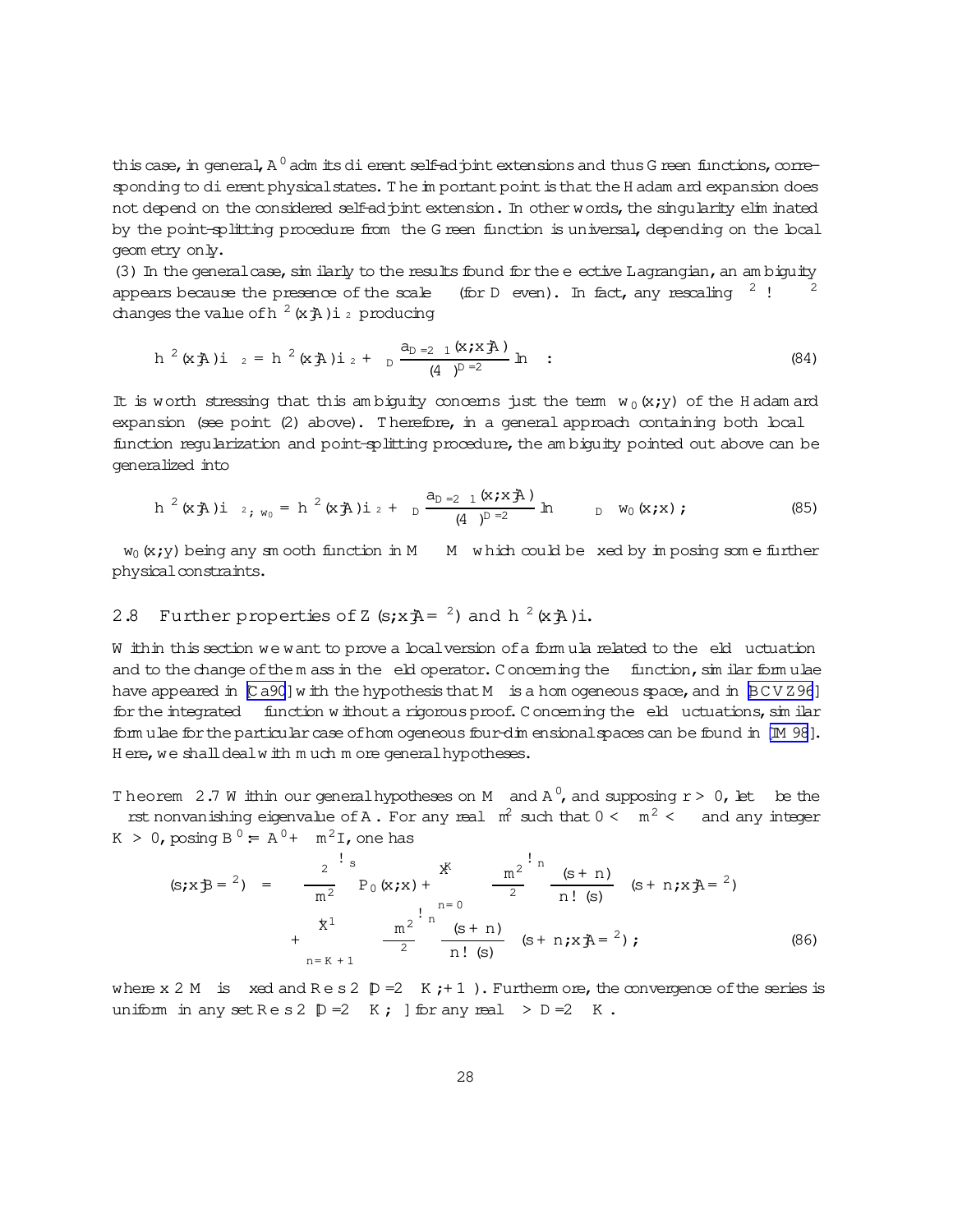<span id="page-28-0"></span>Proof. See A ppendix. 2

There is a trivial corollary of the theorem above concerning the eld uctuations. Indeed, we have for Z  $(s; xA = 2)$  by [\(64\)](#page-19-0)

$$
Z (s; x \nexists A + m^{2}I) = {}^{2}) = \frac{s}{m^{2}} \frac{2^{!} s}{m^{2}} P_{0} (x; x) + Z (s; x \nexists A = {}^{2})
$$
  
+ 
$$
\frac{x^{K}}{2} = \frac{2^{!} n}{2} \frac{s (s + 1 + n)}{2} (s + n + 1; x \nexists A = {}^{2})
$$
  
+ 
$$
\frac{x^{1}}{2} = \frac{2^{!} n}{2} \frac{s (s + n + 1)}{2} (s + n + 1; x \nexists A = {}^{2})
$$
  
+ 
$$
\frac{x^{1}}{2} = \frac{2^{!} n}{2 (n + 1) (s + 1)} (s + n + 1; x \nexists A = {}^{2})
$$

N otice that we can take the s derivative of this identity for  $s = 0$  passing the derivative under the sym bolof series because each term of the series above is analytic and the series converges uniform  $\frac{1}{2}$  provided K > D = 2 1 (the 1 is due to the evaluation of (s;x) for s + 1 in order to get  $Z$  (s;x)).

By [\(63](#page-19-0)) we have

$$
h^{2}(x + m^{2}I)i = h^{2}(x + n^{2}I)i + \sum_{n=1}^{n} \frac{P_{0}(x + x)}{n^{2}} + \sum_{n=1}^{n} \frac{S_{0}(s + 1 + n)}{2} (s + n + 1)k + \sum_{n=1}^{n} \frac{S_{0}(s + 1 + n)}{2} (s + n + 1)k + \sum_{n=1}^{n} \frac{S_{0}(s + 1 + n)}{2} (s + n + 1)k + \sum_{n=1}^{n} \frac{S_{0}(s + 1 + n)}{2} (s + n + 1)k + \sum_{n=1}^{n} \frac{S_{0}(s + 1 + n)}{2} (s + n + 1)k + \sum_{n=1}^{n} \frac{S_{0}(s + 1 + n)}{2} (s + n + 1)k + \sum_{n=1}^{n} \frac{S_{0}(s + 1 + n)}{2} (s + n + 1)k + \sum_{n=1}^{n} \frac{S_{0}(s + 1 + n)}{2} (s + n + 1)k + \sum_{n=1}^{n} \frac{S_{0}(s + 1 + n)}{2} (s + n + 1)k + \sum_{n=1}^{n} \frac{S_{0}(s + 1)}{2} (s + n + 1)k + \sum_{n=1}^{n} \frac{S_{0}(s + 1 + n)}{2} (s + n + 1)k + \sum_{n=1}^{n} \frac{S_{0}(s + 1)}{2} (s + n + 1)k + \sum_{n=1}^{n} \frac{S_{0}(s + 1)}{2} (s + n + 1)k + \sum_{n=1}^{n} \frac{S_{0}(s + 1)}{2} (s + n + 1)k + \sum_{n=1}^{n} \frac{S_{0}(s + 1)}{2} (s + n + 1)k + \sum_{n=1}^{n} \frac{S_{0}(s + 1)}{2} (s + n + 1)k + \sum_{n=1}^{n} \frac{S_{0}(s + 1)}{2} (s + n + 1)k + \sum_{n=1}^{n} \frac{S_{0}(s + 1)}{2} (s + n + 1)k + \sum_{n=1}^{n} \frac{S_{0}(s + 1)}{2} (s + n + 1)k + \sum_{n=1}^{n} \frac{S_{0}(s + 1
$$

w here the prim e m eans the s derivative. By the point  $(b)$  of T heorem 2.2 and the point (c) of Theorem 2.5 we can rew rite the formula above in a improved form.

Theorem 2.8. In the same hypotheses of Theorem 2.7 the eld uctuations evaluated via local function approach for the operator A and  $A + m^2I$  are related by the relation (n is integer)

$$
h^{2}(x \n\mathbf{\tilde{A}} + m^{2}I)\mathbf{i}_{2} = h^{2}(x \n\mathbf{\tilde{A}})\mathbf{i}_{2} + \begin{pmatrix} X & m^{2}I^{n} & m^{2}A^{n} \\ 1 & n D = 2 & 1 \end{pmatrix}
$$
  
+ 
$$
\begin{pmatrix} X & m^{2}I^{n}G(x \cdot x \mathbf{\tilde{A}}^{n+1}) \frac{P_{0}(x \cdot x)}{m^{2}} : \\ n D = 2 & 1 \end{pmatrix}
$$
 (87)

where, if D is odd  $_n(xA)$  2 does not depend on  $^2$  and

$$
_{n}(xA)_{2} = {}^{2(n+1)}(n+1)xA = {}^{2}) = (n+1)xA
$$
 (88)

and, if  $D$  is even

$$
{}_{n}(xA)_{2} = {}^{2(n+1)} \frac{s (s+1+n)}{(n+1) (s+1)} (s+n+1; xA = {}^{0} \n s = 0
$$
 (89)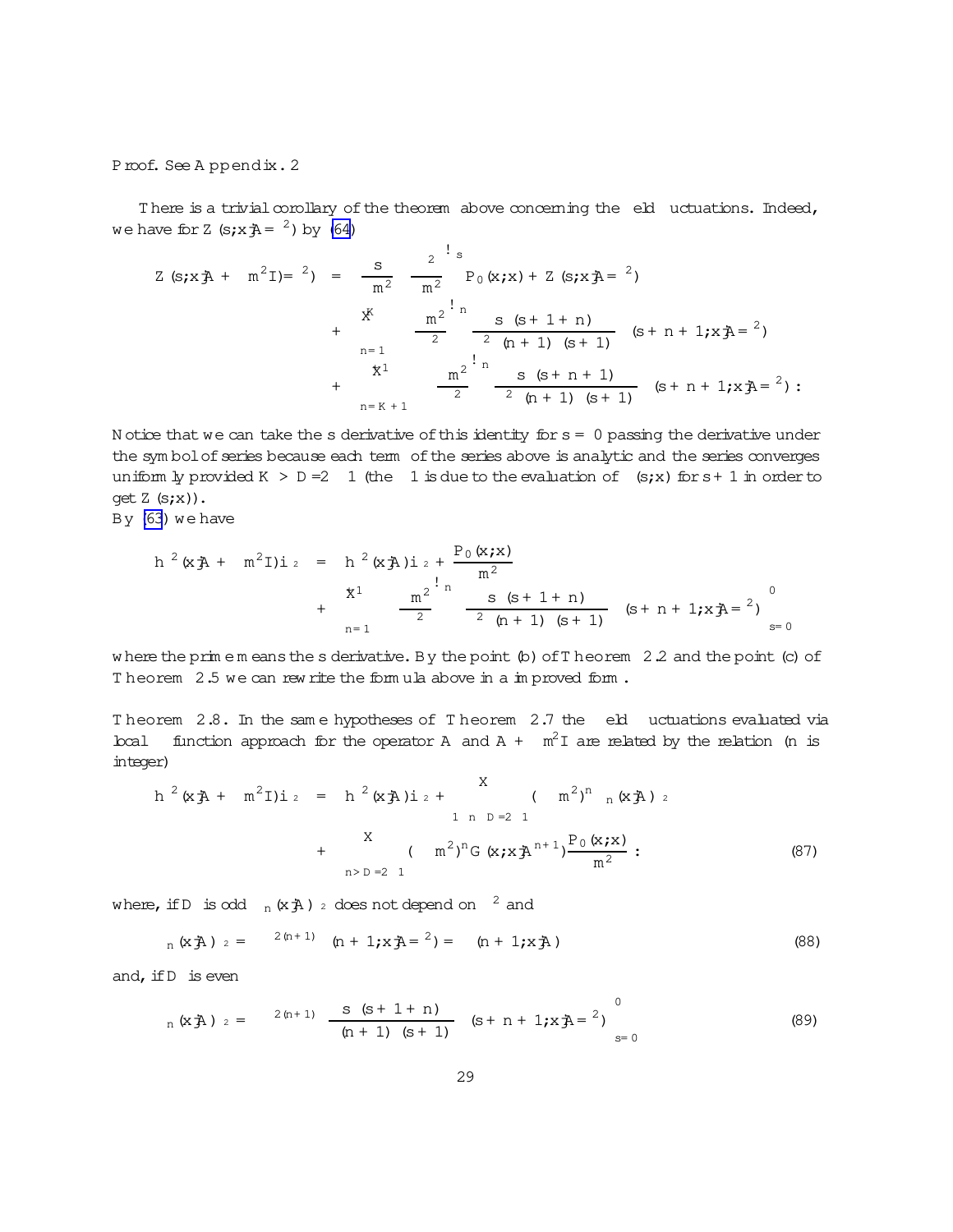<span id="page-29-0"></span>N otice that  $n(\times \text{A})$  is always well-de ned due to the m erom orphic structure of the local zeta function w hich involves simple poles only. M oreover,  $(87)$  holds true also in the case P<sub>0</sub> does not vanish and thus A  $^{-1}$  does not exit. In this case the "G reen functions" G (x;y $\mathtt{A}^\mathrm{n+1}$ ) are not uniquely determ ined and are those de ned via by [\(71](#page-22-0)).

The found relation is the m athem atically correct local form , in closed m anifolds, of a form al relation assum ed by physicists  $E\text{v98}$ , nam ely,

$$
\frac{Z}{M} \, h^2(x \cdot \vec{A} + m^2 I) \, i \, d \, g(x) = \frac{Z}{M} \, h^2(x \cdot \vec{A}) \, i \, d \, g(x) + \frac{X^1}{n-1} \, (\, m^2)^n T x^{\underline{A}} \, (n+1) \, ; \, (90)
$$

To get (90) one starts from the correctexpansion holding for j m $^2$ j< jjA $^{-1}$  jj $^{-1}$  (provided A  $^{-1}$ exists)

$$
(A + m2I)1 = A1 + {x1 \over n2} (m2)n A(n+1)
$$
 (91)

and uses the linearity of the trace operation and the generally incorrect identities (n =  $1;2;...$ ) Z

$$
h^{2}(x \mathbf{\hat{A}}) i = G(x \mathbf{\hat{x}}) \quad \text{and} \quad T x A^{n} = G(x \mathbf{\hat{x}}) A^{n} d_{g}(x)
$$

The identities above do not hold in every cases as pointed out previously. In particular, barring trivial cases, the physically relevant  $dim$  ension  $D = 4$  generally involves the failure of both the identities above. A ctually, the form eridentity never holds for  $D > 1$ . The latter generally does not hold for n  $D = 2$  because A  $^n$  is not a trace class operator. For  $D = 4$ , problem s arise for the term  $n = 1$  in (90). The task of the rst sum in the right hand side of [\(87\)](#page-28-0) is just to regularize the failure of the second identity above. In the case  $D = 4$ , [\(87\)](#page-28-0) reads

$$
h^{2}(xA + m^{2}I)i = h^{2}(xA)i + \frac{P_{0}(x; x)}{m^{2}} + (m^{2})_{1}(xA) i
$$
  
+ 
$$
(m^{2})^{n}G(x; xA^{n+1}):
$$
  

$$
n>1
$$
 (92)

W e have also, after trivial calculations

$$
{}_{1}(x\ddot{A})_{2} = [s (s+2; x\ddot{A})]_{s=0} + {}^{1}{}_{s} (s+2; x\ddot{A}) = {}^{1}_{s=0} : (93)
$$

A nalrem ark for  $D = 4$  is that, as one can prove directly

$$
Z
$$
  
\n
$$
[s (s+2; x \t{A})]_{s=0} d_g(x) = \sum_{M} (s+2; x \t{A}) d_g(x) = [s (s+2 \t{A})]_{s=0}
$$
\n(94)

In the case  $D = 4$  and  $P_0 = 0$ , one can check that A<sup>2</sup> is H ilbert-Schm idt and thus compact, m oreover  $\rm \dot{\scriptstyle\rm I}$  is not trace-class but it belongs to  $\rm L^{1+}$  , the M acaev ideal [C 088]. Let us further suppose that  $A$  is a pure Laplacian. Then, the last term in the right hand side of  $(94)$  is nothing but the W odzicki residue of A  $\,$   $^2$  [\[W o84](#page-39-0), [C o88](#page-38-0)]. In other words, in the considered case, the last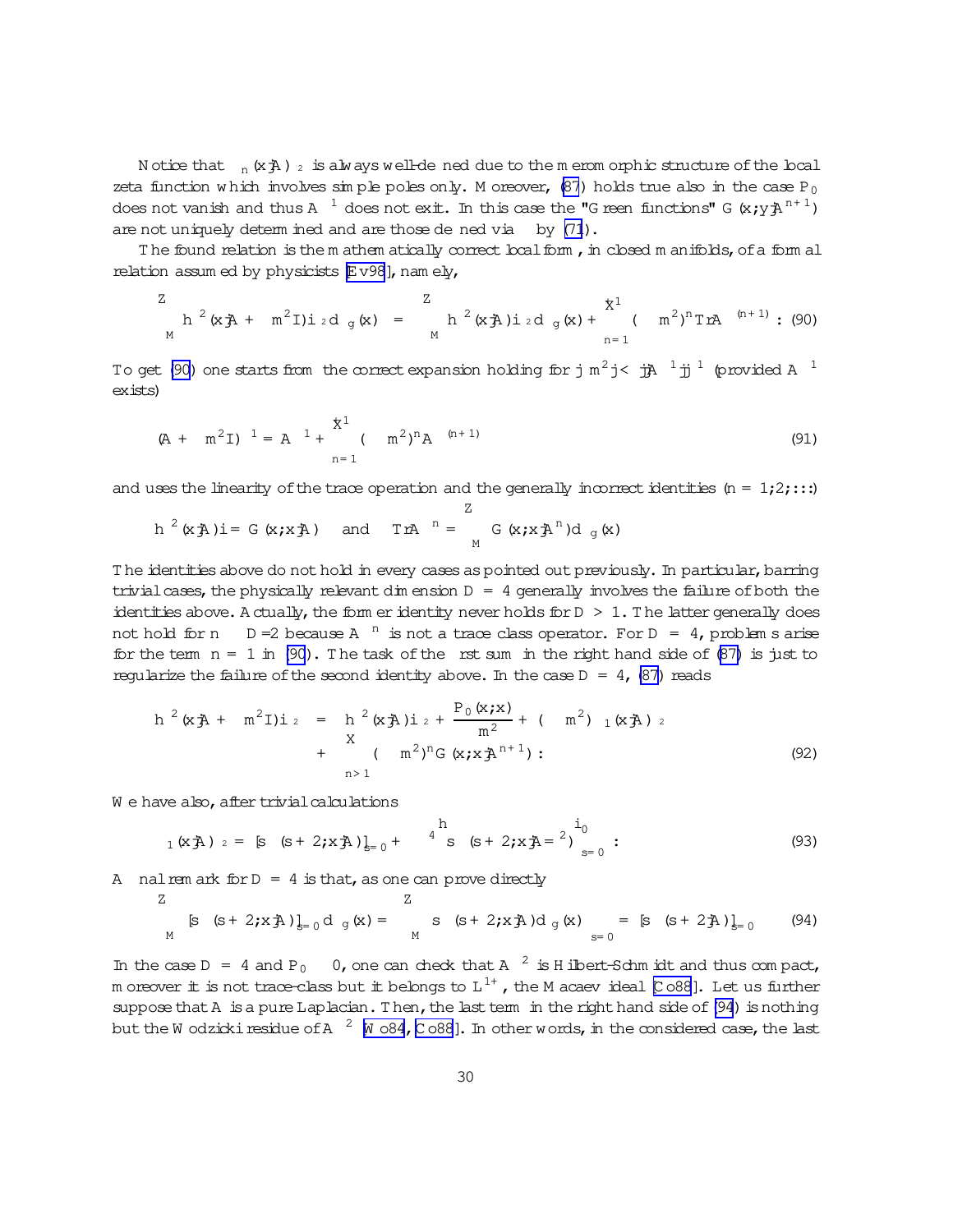tem in the right hand side of (94) is four times the D ism ier trace of A  $^2$  D i66] because of a known theorem by Connes [Co88, E197].

We conclude this section noticing that, dierently to that argued in  $E v 98$ , not only the local function approach is consistent, but it also agrees with the point-splitting procedure and it is able to reqularize and give a m athem atically sensible m eaning to form al identities handled by physicists<sup>6</sup>.

#### 3 Sum m ary and outlooks.

In this paper, we have proven that the local function technique is rigorously founded and produces essentially the same results of the point-splitting, at least considering the e ective Lagrangian and the eld uctuations. This result holds for any dimension  $D > 1$  and in closed m anifolds for Friedrichs extensions A of Schrodinger-like real positive sm ooth operator A $^0$ . Since these results are boal results, we expect that this agreem ent does hold also dropping the hypothesis of a compact without boundary m anifold. Several comments toward this generalization have been given throughout the paper.

D i erences between the two approaches arise in the case of a untrivial K erA, when the local function approach can be successfully employed whereas the point-splitting procedure is not completely well-de ned.

A nother results obtained in this paper is that the two-point functions, namely the G reen function of A which we have built up via local function and which is unique provided  $P_0$ has the H adam and behaviour for short distance of the argum ents for any  $D > 1$ . This fact allow s the substantial equivalence of the two m ethods concerning the eld uctuation regularization. The only dierence between the two approaches consists of the dierent freedom /am biguity in choosing the term  $w_0(x,y)$  of the H adam and local solution.

Finally, we have discussed and rigorously proven a particular formula concerning the eld uctuations within our approach, proving that the function procedure is able to reqularize an identity which is supposed true by physicists but involves some mathem atical problem swhen one tries to give rigorous interpretations of it.

An important issue which rem ains to be investigated is the equivalence of the local -function approach and the point-splitting one concerning the one-loop stress tensor. This is an intriquing question also because the follow ing weird reason. The point-splitting approach does not work completely in its naive formulation, as pointed out in [N a94] (see also [BD 82, Fu91]), at least in the case of a m assless scalar eld. In this case one cannot use Schwinger-DeW itt algorithm to pick out the term  $w_0$  in the H adam and expansion and, putting  $w_0$  0 one has to adjust by hand the nal result to get either the conservation of the obtained stress tensor and, in the case of conform al coupling, the appearance of the conform al anom aly. A ctually, this draw back does not arise within the local function approach, as pointed out in M 097a], because the method

 $6$ This reply concems only a part of criticism developed in  $E$ v98]. Several other papers (e.g. see  $E$ FVZ98]) have recently appeared to reply to the objections aganist the multiplicative anomaly.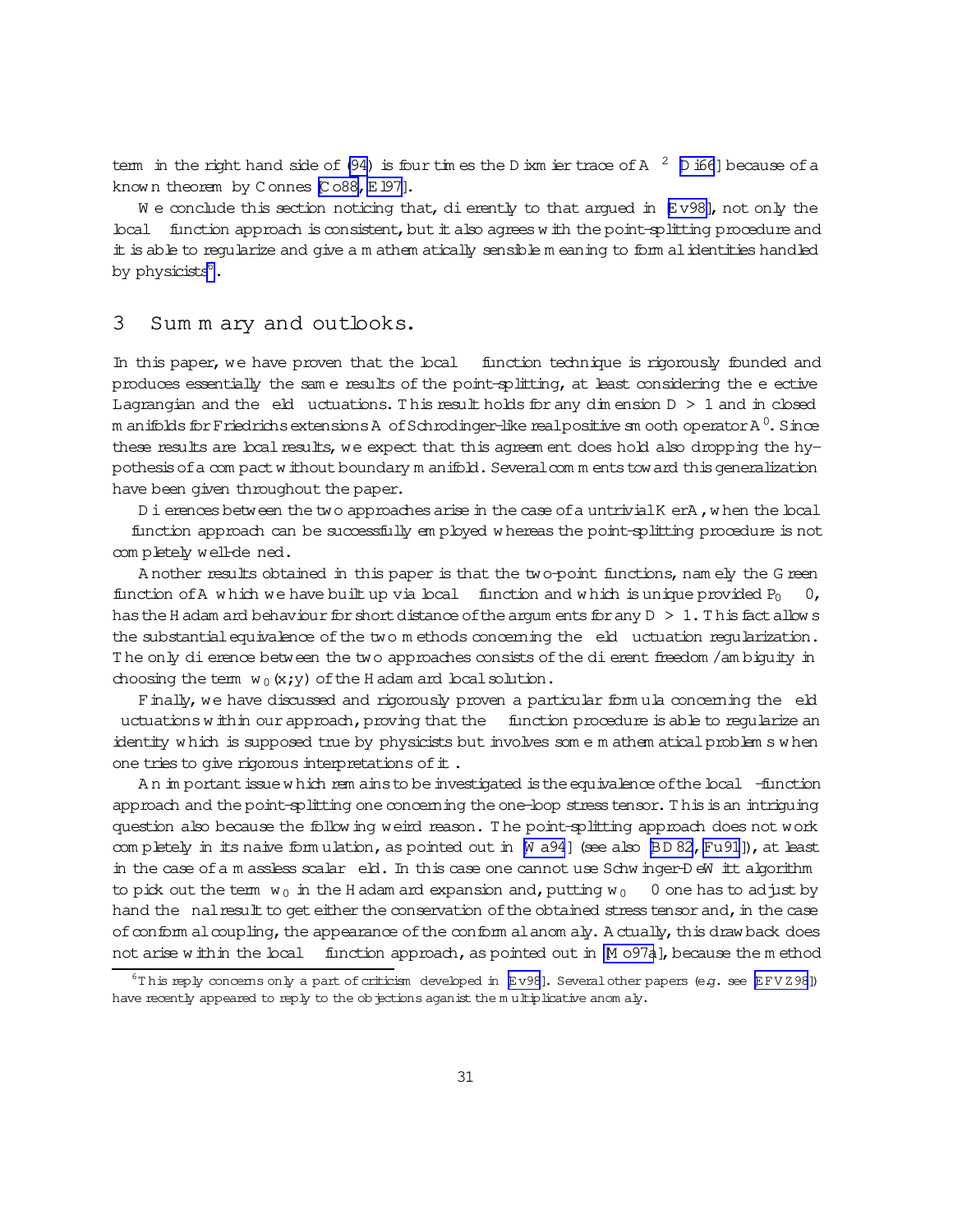<span id="page-31-0"></span>does not distinguish between dierent values of the m ass and the coupling w ith the curvature.

Acknowledgm ent. I am gratefulto A.C assa, E.E lizalde, E.P agani, L.Tubaro and S.Zerbini for usefuldiscussions and suggestions about several topic contained in this paper. I would like to thank R.M. W ald who pointed out  $[M \ a 79]$  to me. This work has been nancially supported by a R esearch Fellow ship ofthe D epartm ent ofM athem atics ofthe Trento U niversity.

## A ppendix: P roof of some theorem s.

P roof of T heorem  $2.2$ . The idea is to break o the integration in [\(27\)](#page-9-0) for  $\text{Re}\,s > D = 2$  as

$$
(\mathbf{s}; x; y\mathbf{A} = \mathbf{a}) = \frac{2\mathbf{s}}{\mathbf{s}} \int_{\frac{1}{2}\mathbf{s}}^{\frac{1}{2}+1} dt e^{i\mathbf{a}} \mathbf{a} dt e^{i\mathbf{a}} \mathbf{b} \quad (x; x; y\mathbf{A}) \quad P_0(x; y\mathbf{A})
$$
 (95)

$$
= \frac{2s}{(s)} \int_{0}^{2} f::g + \frac{2s}{(s)} \int_{0}^{2} f::g ;
$$
 (96)

where  $0 > 0$  is an arbitrary m ass cuto.

We study the properties of these integrals separately. Let rst focus attention on the second integral in right hand side of (96) considered as a function of s  $2 \text{ C}$ , x;y  $2 \text{ M}$ . From Theorem  $1.1$ , and using C auchy-Schwarz inequality, one nds straightforwardly

$$
\text{K}(t; x; y \text{A}) \quad P_0(x; y \text{A}) \text{ }^2 \quad \text{K}(t; x; x \text{A}) \quad P_0(x; x \text{A}) \text{ }^2 \text{ }^2 \text{ }^2 \text{ }^3 \text{ }^3 \text{ }^3 \text{ }^3 \text{ }^3 \text{ }^3 \text{ }^3 \text{ }^3 \text{ }^3 \text{ }^3 \text{ }^3 \text{ }^3 \text{ }^3 \text{ }^3 \text{ }^3 \text{ }^3 \text{ }^3 \text{ }^3 \text{ }^3 \text{ }^3 \text{ }^3 \text{ }^3 \text{ }^3 \text{ }^3 \text{ }^3 \text{ }^3 \text{ }^3 \text{ }^3 \text{ }^3 \text{ }^3 \text{ }^3 \text{ }^3 \text{ }^3 \text{ }^3 \text{ }^3 \text{ }^3 \text{ }^3 \text{ }^3 \text{ }^3 \text{ }^3 \text{ }^3 \text{ }^3 \text{ }^3 \text{ }^3 \text{ }^3 \text{ }^3 \text{ }^3 \text{ }^3 \text{ }^3 \text{ }^3 \text{ }^3 \text{ }^3 \text{ }^3 \text{ }^3 \text{ }^3 \text{ }^3 \text{ }^3 \text{ }^3 \text{ }^3 \text{ }^3 \text{ }^3 \text{ }^3 \text{ }^3 \text{ }^3 \text{ }^3 \text{ }^3 \text{ }^3 \text{ }^3 \text{ }^3 \text{ }^3 \text{ }^3 \text{ }^3 \text{ }^3 \text{ }^3 \text{ }^3 \text{ }^3 \text{ }^3 \text{ }^3 \text{ }^3 \text{ }^3 \text{ }^3 \text{ }^3 \text{ }^3 \text{ }^3 \text{ }^3 \text{ }^3 \text{ }^3 \text{ }^3 \text{ }^3 \text{ }^3 \text{ }^3 \text{ }^3 \text{ }^3 \text{ }^3 \text{ }^3 \text{ }^3 \text{ }^3 \text{ }^3 \text{ }^3 \text{ }^3 \text{ }^3 \text{ }^3 \text{ }^3 \text{ }^3 \text{ }^3 \text{ }^3 \text{ }^3 \text{ }^3 \text{ }^3 \text{ }^3 \text{ }^3 \text{ }^3 \text{ }^3
$$

M oreover, let us de ne

$$
p(t;x) = e^t[K(t;x;xA) P_0(x;xA)] 0
$$
\n(98)

being the rst strictly positive eigenvalue of  $A$ . From the expansion [\(15\)](#page-6-0) it is obvious that, since j 0 w henever  $j \notin 0$ , p(t;x) p(t<sup>0</sup>;x) for  $t^0$  t and thus, in  $\left[\begin{array}{c} 2 \\ 0 \end{array};+1\right)$ , p(t;x)  $p(0, e^2; x)$ . This last function is continuous in M by construction (essentially, it is K (t;x;x) self). Hence, m ax<sub>x2M</sub> p( $_0^2$ ;x) does exist because the compactness of M . From (98) one has the  $(x; y)$ -uniform upper bound of the heat kernel in t 2 [ $_0^2$ ; + 1)

$$
\text{K} \ (\text{t}; x; y \text{)} \quad P_0 \ (x; y \text{)} \text{)} \quad \max_{z \geq M} \ (\int_0^2 z^2; z^2 \text{)} \quad P_0 \ (z; z \text{)} \text{)} \ e \quad (\text{t} \quad \int_0^2 \text{t} \tag{99}
$$

This result proves that the second integral in (96) converges absolutely, not depending on s2  $\sigma$ , and the nalfunction is in C  $^0$  (M  $\,$  M ) for any xed s 2  $\,$  C because the upper bound in (99) does not depend on  $x_iy$ . A ctually, studying the function  $t$   $\mathcal T$   $t^s$  exp (  $t$ ), one nds that, for  $_0 > 0$ ;  $> 0$ ; 2 (0;1) there is a positive constant B = B ( $_0^2$ ; ; ) such that, for s 2  $\alpha$ ,  $\ddot{t}$  exp ( t) i exp  $\beta$  (Res)<sup>2</sup>] exp ( t) w henevert 2  $[\frac{2}{0};+1]$  and thus one has, for t belonging to that interval and  $\text{Re } s2$  [; ],; 2 R,

$$
\mathbf{\dot{L}}^{\mathbf{S}}\mathbf{e}^{(-t)}\mathbf{j} \quad e^{\mathbf{B}^2} + e^{\mathbf{B}^2} \quad e \qquad \mathbf{\dot{L}} \tag{100}
$$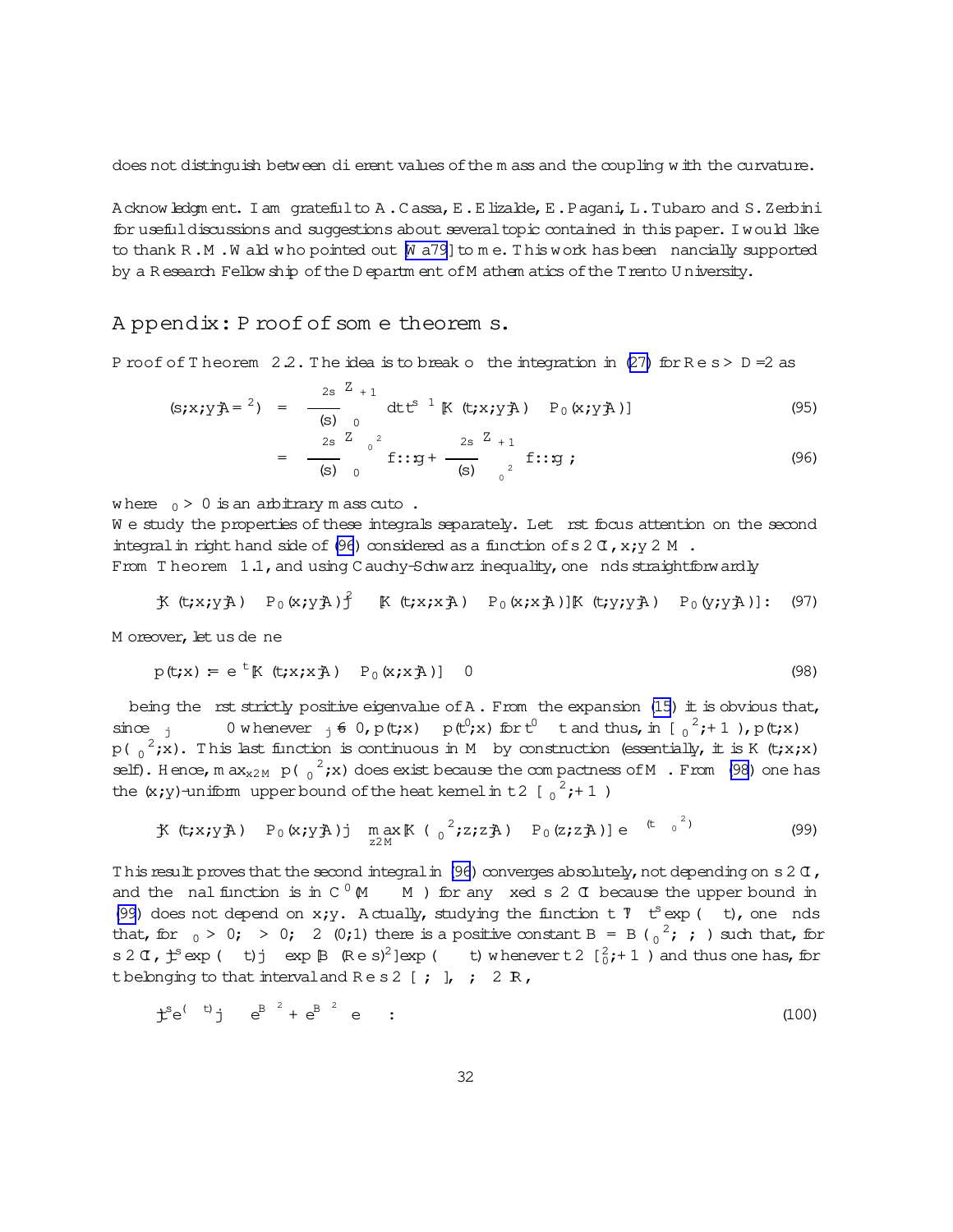<span id="page-32-0"></span>This implies that the considered integral de nes also a function of s;x;y which belongs to  $C^{0}$   $\alpha$  M M). The same bound (the s derivatives produces integrable factors In t in the integrand) proves that the considered integral is also an analytic function of  $s \, 2 \, \sigma$  for  $x, y$  xed in M . This is because, by Lebesque's dom inate convergence theorem, one can interchange the symbol of t integration with the derivative in Res and Im s and prove Cauchy-Riem ann's identities. M oreover, by the same way,  $\pm$  is trivially proven that all of s derivatives of the considered integral belong to  $C^0$   $\sigma$  M  $M$ ).

The remaining integral in (96) needs further manipulations. Using Theorem 1.3 and (19) for any integer  $N > D = 2 + 2$ , it is now convenient to consider the function

$$
\begin{array}{lll}\n\text{(N ; s; x; y; A = \text{ }^{2}$; 0$}^{2}$ & = & \frac{2s}{(s)} \int_{0}^{2s} \text{d}t \, t^{s-1} \, \text{K (t; x; y; A)} & P_{0}(x; y; A) \\
 & & \frac{2s}{(s)} \int_{0}^{2s} \text{d}t \, t^{s-1} \, \text{K (t; x; y; B)} & \text{C (t; x; y)} \\
 & & \frac{2s}{(s)} \int_{0}^{2s} \text{d}t \, t^{s-1} \, \text{K (t; x; y; B)} & \text{C (t; x; y)} \\
 & & \frac{2s}{(s)} \int_{0}^{2s} \text{d}t \, t^{s-1} \, \text{K (t; x; y; B)} & \text{C (t; x; y)} \\
 & & \frac{2s}{(s)} \int_{0}^{2s} \text{d}t \, t^{s-1} \, \text{K (t; x; y; B)} & \text{C (t; x; y)} \\
 & & \frac{2s}{(s)} \int_{0}^{2s} \text{d}t \, t^{s-1} \, \text{K (t; x; y; B)} & \text{C (t; x; y)} \\
 & & \frac{2s}{(s)} \int_{0}^{2s} \text{d}t \, t^{s-1} \, \text{K (t; x; y; B)} & \text{C (t; x; y)} \\
 & & \frac{2s}{(s)} \int_{0}^{2s} \text{d}t \, t^{s-1} \, \text{K (t; x; y; B)} & \text{C (t; x; y)} \\
 & & \frac{2s}{(s)} \int_{0}^{2s} \text{d}t \, t^{s-1} \, \text{K (t; x; y; B)} & \text{C (t; x; y)} \\
 & & \frac{2s}{(s)} \int_{0}^{2s} \text{d}t \, t^{s-1} \, \text{K (t; x; y; B)} & \text{C (t; x; y)} \\
 & & \frac{2s}{(s)} \int_{0}^{2s} \text{d}t \, t^{s-1} \, \text{
$$

Let us study this function for a xed  $N > D = 2 + 2$ . For Res 2  $D = 2$  N + ; ], being any real> D = 2 N + and > 0 another real, because 0 (t;x;y) is bounded we have the following  $(s; x; y)$ -uniform bound of the integrand in the second integral in (101)

$$
\dot{\mathbf{P}} \quad {}^{(x,y)=2t} \mathbf{t}^{s} \quad {}^{1+N} \quad {}^{D=2}O \quad (\mathbf{t}; x; y) \quad {}^{1} \quad K \quad \mathbf{t}^{1} \quad {}^{1} \quad (\mathbf{t}) + K \quad {}^{2j+1} \quad {}^{D=2} \quad {}^{1j} \quad {}^{2} \quad (\mathbf{t}) \tag{102}
$$

where K > 0 is a constant not depending on x and  $y_{r-1}$  is the characteristic function of the set [0;m inf1;  $_0^2$ g] and  $_2$  the characteristic function of the set [m inf1;  $_0^2$ g;  $_0^2$ ] ( $_2$  $0$  if this set is empty). A s before, this result in plies that the second integral in (101) and all of its s derivatives, considered as a function of s; x; y, belong to C<sup>0</sup> (fs 2 T jRe s > D = 2 N q M M). M oreover, for x; y xed, this function is analytic in fs 2  $\sigma$  jRes > D = 2 N q.

N otice that  $(N,0;x;y) = 2$ ,  $(2, 2) = 0$  for any integer  $N > D = 2 + 2$  and  $x; y \geq M$ .

If the points x and y do not coincide the exponential function in the right hand side of (101) sharply decays as t!  $0^+$ . In fact, for  $(x,y)$  2 G where G is any compact subset of M M which does not contain elements of the form  $(x,x)$ , we have the following  $(s, x, y)$ -uniform bound for  $Res2$  [ ; ] for any choice of  $\leq$  in R

$$
\dot{y} = {}^{(x,y)=2t}L^{s} {}^{1+N} {}^{D=2}O(t;x;y)j \qquad e {}^{0=2t}K {}^{0}L {}^{+N} {}^{D=2} {}^{1}{}_{1}(t) + K {}^{0}e {}^{0=2t} {}^{2j+N} {}^{D=2}{}^{1j}{}_{2}(t); \qquad (103)
$$

where K<sup>0</sup> > 0 is a constant not depending on x and y and <sub>0</sub> = m in<sub>G</sub> (x;y) which is strictly positive. Notice that no limitations appears on the choice of  $[ ; ]$  namely, in the range of s. Therefore, by the same way followed in the general case we have that  $(N; s; x; y) = \frac{2}{3} \frac{2}{3}$ de nes a function which belongs, together with all of s derivatives, to C  $^0$  (I) (M)  $M$  )  $D)$ where  $D = f(x; y) 2 M$  M jx = yg.

C om ing back to the boal function, by the given de nition we have that, for  $N > D = 2 + 2$ 

(s; x; y) = 0, 0; s; x; y = 2; 0, 2; 
$$
\frac{2s_{P_0}(x; y)}{(s)} \int_0^2 dt t^{s-1} dt
$$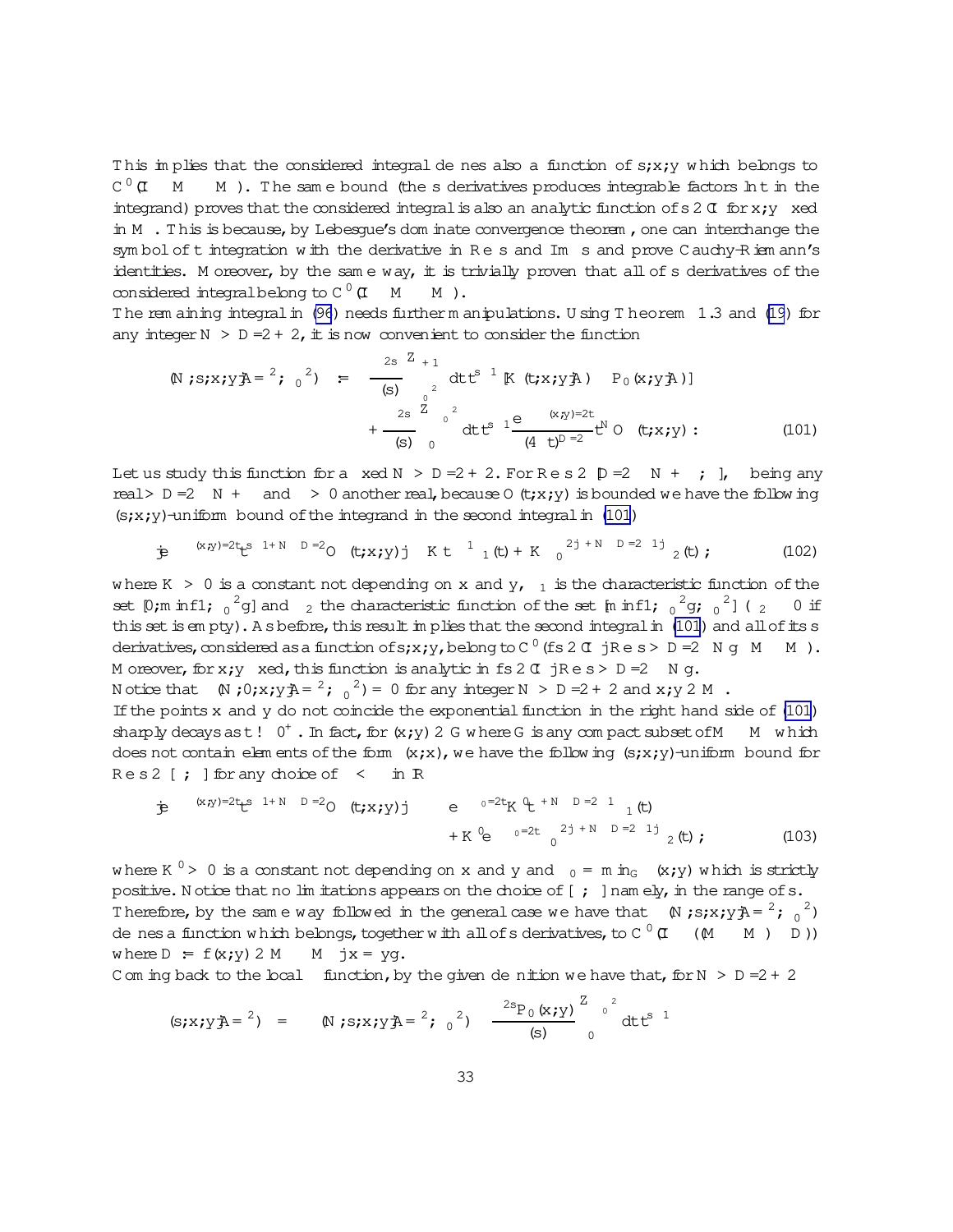$$
+\frac{2s}{(s)}\int_{0}^{2} dt t^{s} \frac{1}{(4-t)^{D}} \frac{e^{(x,y)-2t}}{(4-t)^{D}} (x;y) \Big|_{t=0}^{x^{N}} a_{j}(x; y^{2}) t^{j}
$$
(104)

<span id="page-33-0"></span>Up to now we have proven that, for  $x,y$  xed, the rst term in the right hand side can be analytically continued (actually is directly computable there) at least in the set fs 2  $\sigma$  jR es > D =2 N g and furtherm ore everyw here for  $x \notin y$ , m oreover, varying also x and y one gets a (at least) ( $s;xy$ )-continuous function also considering the s derivatives. This function vanishes for  $s = 0$ .

The second term in the right hand side of [\(104](#page-32-0)) can be computed for  $R e s > 0$  and then the result can be continued in the whole s complex plane de ning a s-analytic function C  $^1$  (I  $\,$  M  $\,$  M ). This function gets the value P  $(x,y)$  for  $s = 0$ . We can rearrange [\(104\)](#page-32-0) after the analytic continuation of the term containing  $P_0$  as

$$
(\mathbf{s}; x; y\mathbf{A} = \mathbf{a}) = (\mathbf{N}; s; x; y\mathbf{A} = \mathbf{a}; \mathbf{a}) \quad -\frac{2\mathbf{s} \, \mathbf{p}_0(x; y)}{\mathbf{s} \, (\mathbf{s})} + \frac{2\mathbf{s} \, (\mathbf{x}; y)}{(4 \, y^D = 2 \, (\mathbf{s})} \mathbf{a}^{\mathbf{N}}_{\mathbf{j} = 0} \mathbf{a}^{\mathbf{N}}_{\mathbf{j}}(x; y\mathbf{A}) \quad \mathbf{a}^{\mathbf{N}}_{\mathbf{0}}(x; y\mathbf{A}) \quad \mathbf{a}^{\mathbf{N}}_{\mathbf{0}}(x; y\mathbf{A}) \quad (105)
$$

This can be considered as another denition of  $(N;s;x;y)$  =  $2$ ;  $\frac{2}{0}$  equivalent to [\(101](#page-32-0)) in the sense of the s analytic continuation. C oncerning the last term of the right hand side of (105) we have to distinguish between two cases.

For  $x \notin y$ , follow ing procedures sim ilar to those above, it is quite sim ply proven that the last term in the right hand side de nes an everyw here s-analytic function C  $^1\,$  (I  $\,$  (M  $\,$  M ) D )) as it stands. Once again, this result is achieved essentially because of the sharp decay of the exponentialas t!  $0^+$ . We notice also that the considered term vanishes for  $s=0$ .

Sum m arizing, in the case  $x \in y$ , the left hand side of [\(104](#page-32-0)) de nes an everyw here s analytic function which, at least, belongs also to C  $^0$  (I) (M M ) D )) together with all of its s derivatives. M oreover it vanishes for  $s = 0$  giving rise to [\(34](#page-11-0)) in the case  $x \notin y$ . The order of the zero at  $s=0$  in the right hand side of [\(34](#page-11-0)) is at least 1 because of the overall factor 1= (s) in  $(105)$ . Up to now, we have proven  $(a1)$ ;  $(a2)$  and  $(c)$  partly.

Let us nally consider the last term in the right hand side of  $(104)$  in the case  $x = y$ . In this case we cannot take advantage of the sharp decay of the exponential. However, we can perform the integration for  $R e s > D =2$  and then continue the result as far as it is possible in the rem aining part of the s-complex plane. Notice that, aw ay from the poles, the obtained function is C  $^{\rm 1}$  in  $s_i x_i y$  trivially. We have nally

$$
(\mathbf{s}; \mathbf{x} \cdot \mathbf{A}) = \begin{pmatrix} 1 \\ 1 \end{pmatrix} \mathbf{A} = \begin{pmatrix} 2 \\ 1 \end{pmatrix} \mathbf{B} = \begin{pmatrix} 3 \\ 1 \end{pmatrix} \mathbf{B} = \begin{pmatrix} 2 \\ 1 \end{pmatrix} \mathbf{B} = \begin{pmatrix} 2 \\ 1 \end{pmatrix} \mathbf{B} = \begin{pmatrix} 2 \\ 1 \end{pmatrix} \mathbf{B} = \begin{pmatrix} 2 \\ 1 \end{pmatrix} \mathbf{B} = \begin{pmatrix} 2 \\ 1 \end{pmatrix} \mathbf{B} = \begin{pmatrix} 2 \\ 1 \end{pmatrix} \mathbf{B} = \begin{pmatrix} 2 \\ 1 \end{pmatrix} \mathbf{B} = \begin{pmatrix} 2 \\ 1 \end{pmatrix} \mathbf{B} = \begin{pmatrix} 2 \\ 1 \end{pmatrix} \mathbf{B} = \begin{pmatrix} 2 \\ 1 \end{pmatrix} \mathbf{B} = \begin{pmatrix} 2 \\ 1 \end{pmatrix} \mathbf{B} = \begin{pmatrix} 2 \\ 1 \end{pmatrix} \mathbf{B} = \begin{pmatrix} 2 \\ 1 \end{pmatrix} \mathbf{B} = \begin{pmatrix} 2 \\ 1 \end{pmatrix} \mathbf{B} = \begin{pmatrix} 2 \\ 1 \end{pmatrix} \mathbf{B} = \begin{pmatrix} 2 \\ 1 \end{pmatrix} \mathbf{B} = \begin{pmatrix} 2 \\ 1 \end{pmatrix} \mathbf{B} = \begin{pmatrix} 2 \\ 1 \end{pmatrix} \mathbf{B} = \begin{pmatrix} 2 \\ 1 \end{pmatrix} \mathbf{B} = \begin{pmatrix} 2 \\ 1 \end{pmatrix} \mathbf{B} = \begin{pmatrix} 2 \\ 1 \end{pmatrix} \mathbf{B} = \begin{pmatrix} 2 \\ 1 \end{pmatrix} \mathbf{B} = \begin{pmatrix} 2 \\ 1 \end{pmatrix} \mathbf{B} = \begin{pmatrix} 2 \\ 1 \end{pmatrix} \mathbf{B} = \begin{pmatrix} 2 \\ 1 \end{pmatrix} \mathbf{B} = \begin{pmatrix} 2 \\ 1 \end{pmatrix} \mathbf{B} = \begin{pmatrix} 2 \\ 1 \end{pmatrix} \mathbf{B} = \begin{pmatrix} 2 \\ 1 \end{pmatrix} \mathbf
$$

This identity de nes an analytic continuation (s;x $\bar{A} = \pm 2$ ) at least in D<sub>N</sub> = fs 2 C Res > D =2 N g for each integer N > D =2 + 2, indeed, therein both functions (and all of their s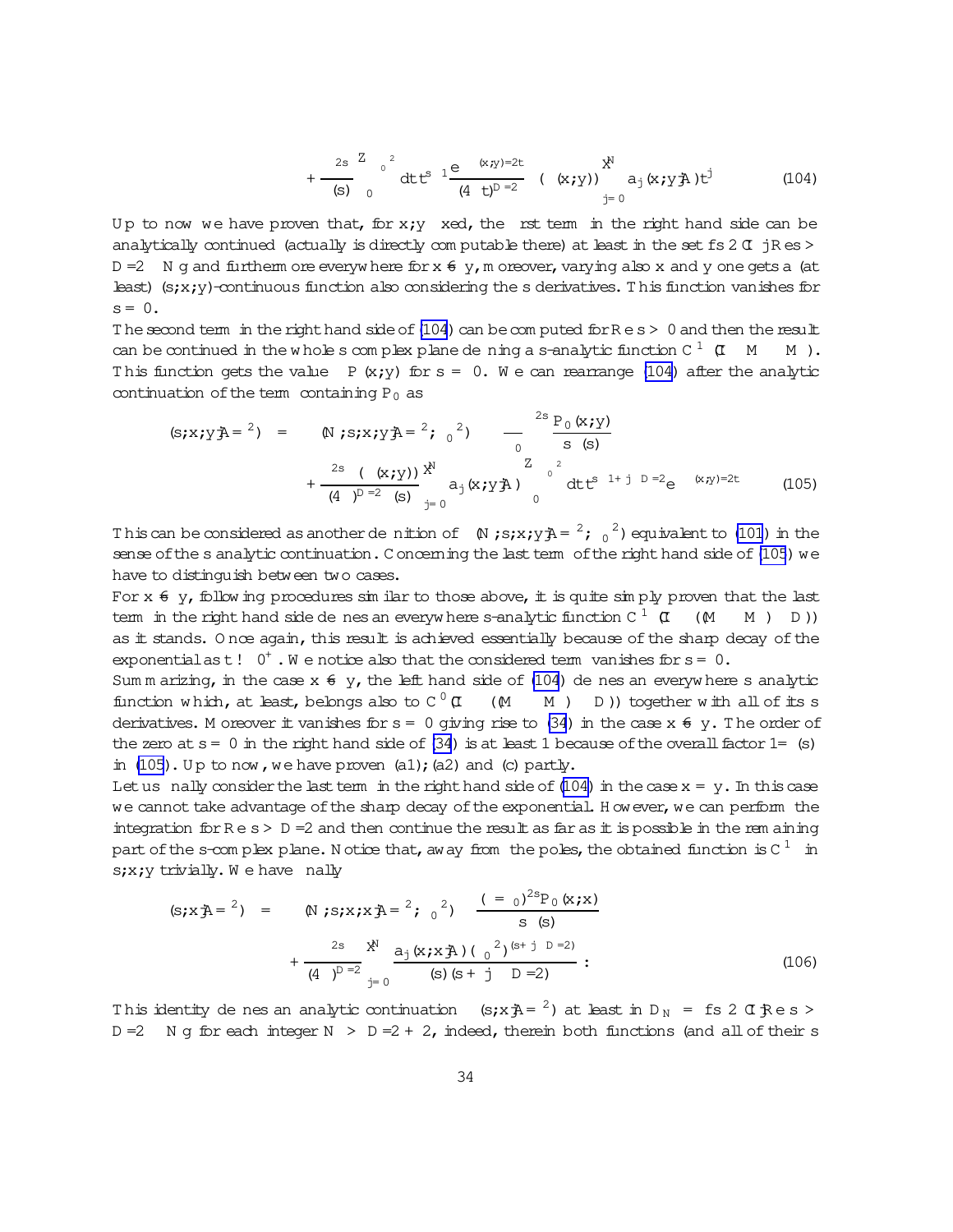<span id="page-34-0"></span>derivatives) in right hand side are de ned and continuous in  $(x; s)$  away from the possible poles. Sum m arizing, the left hand side of the equation above is decom posed into a function analytic in D<sub>N</sub> and a function w hich is m erom orphic in the same set, both functions and their s derivatives are at least continuous in (s;x) away from possible poles. Noticing that  $D_N$   $D_{N+1}$  and  $S_{+1}$ <br> $N_{\rm N=1}$  D<sub>N</sub> =  $\alpha$ , the properties found out for the function (s;x;y) = <sup>2</sup>) can be extended in the w hole s-com plex plane. In particular, the continued local function and all of its s derivatives belong to C  $^0$  ((I  $\,$  P )  $\,$  M ) at least,w here P is the set of the actual poles of the last term in the right hand side of [\(106](#page-33-0)). N otice that, for  $s = 0$ , (106) gives [\(34](#page-11-0)) in the case  $x = y$ . This proves (b) and complete the proof of (c).

The proof of the part (d) of the theorem concerning the integrated function is very similar to the case  $x = y$  treated above. And one straightforwardly nds that the s-continuation procedure com m utes w ith the integration procedure of the local (on-diagonal) function as a consequence ofthe Fubinitheorem .2

P roof of T heorem  $2.7$ . In our hypotheses, K er B = f0g and thus the local function of B is de ned as in [\(27\)](#page-9-0) for  $x = y$ ,  $Re s > D = 2$  and w ithout the term P  $(x; x \oplus)$  in the integrand. The expression of K  $(t; x; x; \mathcal{B})$  is very simple, in fact one has

$$
K (t; x; yB) = e^{m^2t} K (t; x; yA): \qquad (107)
$$

Indeed, the right hand side satis es trivially the heat equation [\(12\)](#page-5-0) for B w henever K (t;x;y $\ddot{\textbf{j}}$ ) satis es that equation for A, and this must be the only solution because of T heorem  $1.1$ . T herefore, we have

$$
(s; x \oplus z^2) = z_1 (s; x) + z_2 (s; x) + z_3 (s; x)
$$
\n(108)

w here, we have decom posed the right hand side in a sum of three parts after we have taken the expansion of the exponential exp  $m^2t$ . For R e s > D = 2 they are, P<sub>0</sub> being the projector on the kemelofA and  $_0 > 0$  any real constant,

$$
z_1(s;x) = \frac{2s}{(s)} \sum_{0}^{Z+1} dt \frac{x^1}{n!} \frac{(-m^2)^n}{n!} t^{s-1+n} K(t;x;x) \quad P_0(x;x)
$$
 (109)

$$
z_2(s;x) = \frac{2s}{(s)} \int_{0}^{2} dt \frac{x^1}{n!} \frac{(-m^2)^n}{n!} t^{s-1+n} K(t;x;x) \quad P_0(x;x) \quad (110)
$$

$$
z_3(s;x) = \frac{2^{s} s}{m^2} P_0(x;x)
$$
 (111)

T he last term is the result of

$$
\frac{2s}{(s)} \int_{0}^{Z_{+1}} dt e^{-m^{2}t} t^{s} P_{0}(x; x) = \frac{2}{m^{2}} \int_{0}^{1} s P_{0}(x; x) :
$$

We want to study separately the s analytic continuations of the rst two term s above. The last term does not involves particular problem s. In particular we shall focus attention on the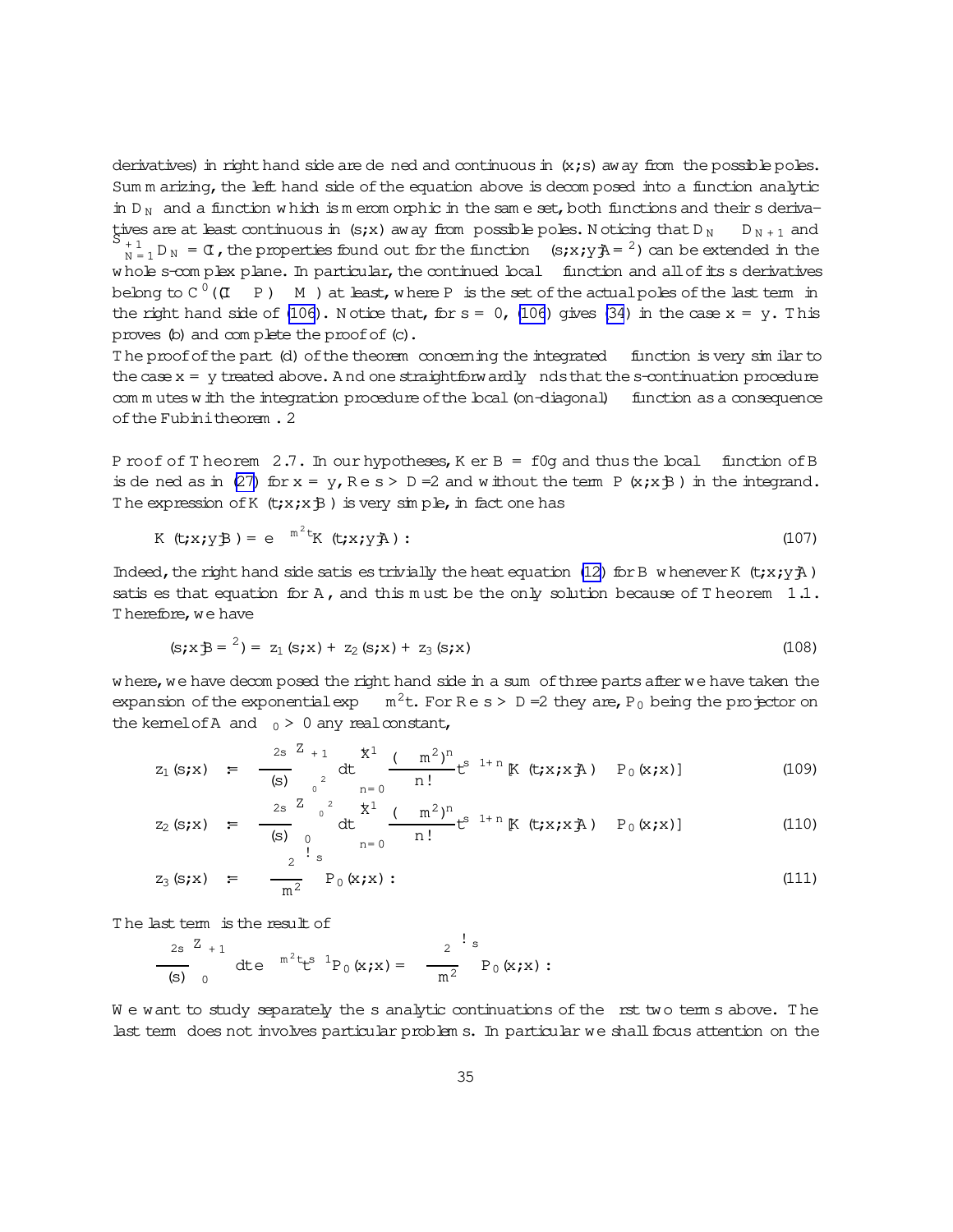possibility of interchange the sum w ith the integral and we want to discuss the nature of the convergence of the series once one has interchanged the sum over n w ith the integralover t. In fact, we want to prove that the convergence is uniform in s within opportune sets. Let us start w ith  $z_1$  (s;x). We consider the double integral in the measure "n-sum t-integral" of nonnegative elem ents

$$
I = \sum_{n=0}^{x^{1}} \sum_{0}^{Z} dt \frac{(\mathbf{m}^{2})^{n}}{n!} \mathbf{t}^{s} \mathbf{1}^{n} [\mathbf{K} (\mathbf{t}; \mathbf{x}; \mathbf{x} \mathbf{A}) \mathbf{P}_{0} (\mathbf{x}; \mathbf{x})]^{T} \tag{112}
$$

for R e s 2 [ ; ], ; 2 R xed arbitrarily, t 2  $\left[\begin{array}{cc} 2, & +1 \end{array}\right)$ . Follow ing the same procedure than in the proof of T heorem  $2.2$ , from  $(100)$  we have that, for any  $2 \ (0,1)$ , there is a positive B, such as, in the sets de ned above

$$
\frac{(\text{m}^2)^n}{n!} \int_{0}^{Z} dt \, t^{s} \, dt \, \dot{t}^{s} \, (t; x; x) \, (t; x; x) \, (t; x; x) \, dt \, \dot{t}^{s} \, (t; x; x) \, dt \tag{113}
$$

w here

$$
a_n = \frac{(\text{m}^2)^n}{n!} \int_{0}^{Z} dt t^n e^{-t} e^{B(t-1)^2} + e^{B(t-1)^2} \quad (114)
$$

The series of the positive term s  $a_n$  converges provided 2 (0;1) is chosen to give  $\Rightarrow$   $\vec{n}$ , the sum of  $a_n$  being bounded by the tintegral, in  $\begin{bmatrix} 2 \\ 0 \end{bmatrix}; + 1$  ), of the function

$$
t \bar{v} e^{B(t-1)^2} + e^{B(t-1)^2} e^{t-m^2)t}
$$
 (115)

Therefore, by a part of Fubini's theorem, we have proven that the function de ned for Re s xed in [ ; ], t2  $\left[\begin{array}{cc} 2 \\ 0 \\ 1 \end{array} + 1 \right]$ , n 2 N

(n;t) 
$$
\frac{(m^2)^n}{n!} t^{s-1+n} K(t; x; x; A) \quad P_0(x; x)
$$
 (116)

is integrable in the product m easure above, and thus, again by Fubini's theorem, we can interchange the series w ith the integrals in [\(109](#page-34-0)). M oreover the series of integrals so obtained is s-uniform  $\frac{1}{2}$  convergent in Res 2 [; ] because this series is term -by-term bounded by the series of the positive numbers  $a_n$  which do not depend on s. The s-analyticity, for s 2 (; ), of the term s of the series of the integrals was still proven in the proof of T heorem  $2.2$ .  $z_1$  (s;x) de nes an analytic function in any set  $R \in S$  (; ) and it can be computed by sum m ing the series of analytic functions, uniform ly convergent

$$
z_{1} (s; x) = \frac{x^{1}}{n!} \frac{(-m^{2})^{n}}{n!} \frac{2s}{(s)} \frac{z^{2} + 1}{(s)} dt t^{s} t^{1+n} [K (t; x; x^{2})] \qquad (117)
$$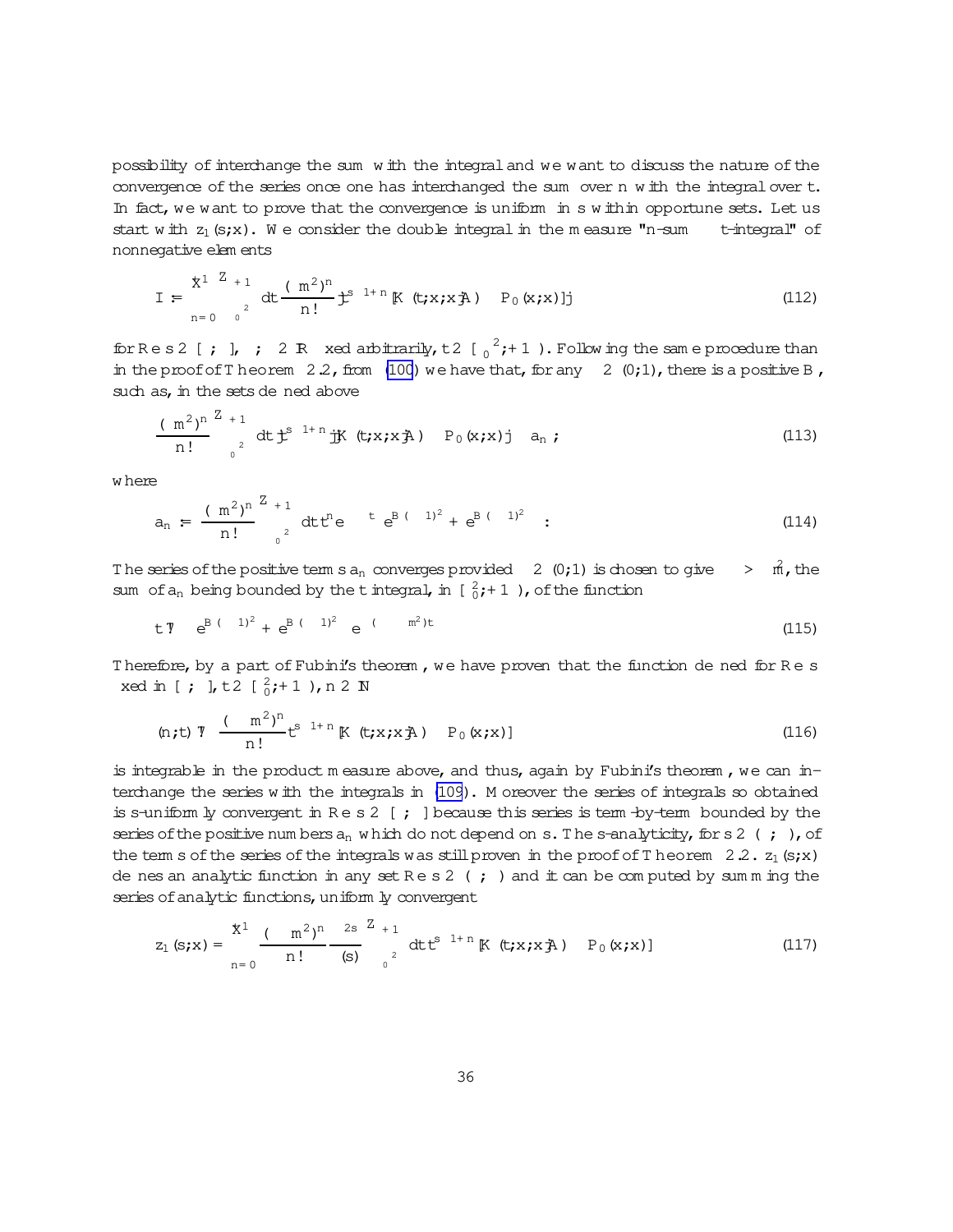Let us consider  $z_2$  (s;x). By T heorem 1.4 for  $Re s > D = 2$ , we can decompose

$$
z_{2} (s; x) = \frac{2s}{(s)} \int_{0}^{2} dt \int_{n=0}^{x} \frac{(m^{2})^{n}}{n!} t^{s} t^{n} n D = 2+N \text{ or } (t; x; x)
$$
  
+ 
$$
\frac{X^{N}}{a_{j}^{0}} (x; x \bar{A}) \frac{2s}{(s)} \int_{0}^{2} dt \int_{n=0}^{x} \frac{(m^{2})^{n}}{n!} t^{s} t^{n} n D = 2+j \tag{118}
$$

A bove  $a_1^0(x; x; \lambda) = a_1^0(x; x; \lambda) = (4 \mu)^{D} = 2$  for  $j \in D = 2$  and  $a_{D=2}^0(x; x; \lambda) = a_{D=2}^0(x; x; \lambda) = (4 \mu)^{D} = 2$  $P_0(x,x)$  otherwise, m oreover  $N > D = 2 + 2$  is any positive integer, and O (s;x;y) was de ned in the cited theorem (we have om itted the constant factor  $(4 \ )^{D=2}$ ).

Let us consider the rst integral in the right hand side above. It is possible to prove that, in any set Res 2  $\mathbb{D}$  = 2 N + ; ], 2 R  $\mathbb{N}$  D = 2 integer and > 0 are xed arbitrarily and  $D = 2$  N + < ) one can interchange the symbol of integration with that of series. M oreover the term s of the new series are analytic function of s in Res 2  $(D=2 N + j)$  and the new series converges s uniform ly in the considered closed set.

The proof is very similar to the proof of the analogue statem ent for  $z_1$  (s;x). The the possibility to interchange the integral with the series follows from Fubini's theorem for the measure "n-sum

t-integration" exactly as in the previous case, and employs the uniform bound, obtained from (102) within the proof of T heorem 2.2

$$
\int_{0}^{Z} \det_{0}^{2} t^{s} \, dt \, t^{s} \, t^{1+n} \, b = 2 \, 0 \quad (t; x; x) \, j \, c \, \frac{2(n+1)}{n+1} + C \, \frac{2(n+1)}{n+1} \, 0^{2j+N} \, b = 2 \, 1 \, j \tag{119}
$$

(C being a positive constant). Notice also that, trivially,

$$
\frac{x^{1}}{n!} \frac{(m^{2})^{n}}{n!} \frac{0}{n+} + \frac{2(n+1)}{n+1} 0 \qquad \qquad 2j + N \quad D = 2 \quad 1j \quad < +1
$$
 (120)

The analyticity of the term s in the series of the integrals dealw ith as pointed out in the proof of Theorem 22. The uniform convergence of the series follows from the s-uniform bound (119). Hence, the rst term in the right hand side of (118) can be written as

$$
z_2^0(s;x) = \frac{2s}{(s)} \frac{x^1}{n!} \frac{(m^2)^{n}}{n!} \int_0^z e^{2t} dt e^{(s-1+n)D} = 2+N \text{ or } (t;x;x): \tag{121}
$$

It de nes an analytic function in any set Res 2  $[p = 2 \t N + j]$  and the convergence of the series is uniform therein. Notice that N as well as are arbitrary and thus the set above can be enlarged arbitrarily.

Finally let us consider the rem aining term in the right hand side of (118) initially de ned  $for Re s > D = 2$ 

$$
z_2^{(0)}(s;x) = \begin{cases} x^N & \text{if } a_1^0(x;x) \to 0 \\ y=0 & \text{if } a_2^0(x;x) \to 0 \end{cases} \text{ and } \begin{cases} 2s & \text{if } a_1^1 \to 0 \\ 0 & \text{if } a_2^0 \to 0 \end{cases} \text{ and } \begin{cases} 2(122) & \text{if } a_1^0 \to 0 \\ 0 & \text{if } a_2^0 \to 0 \end{cases}
$$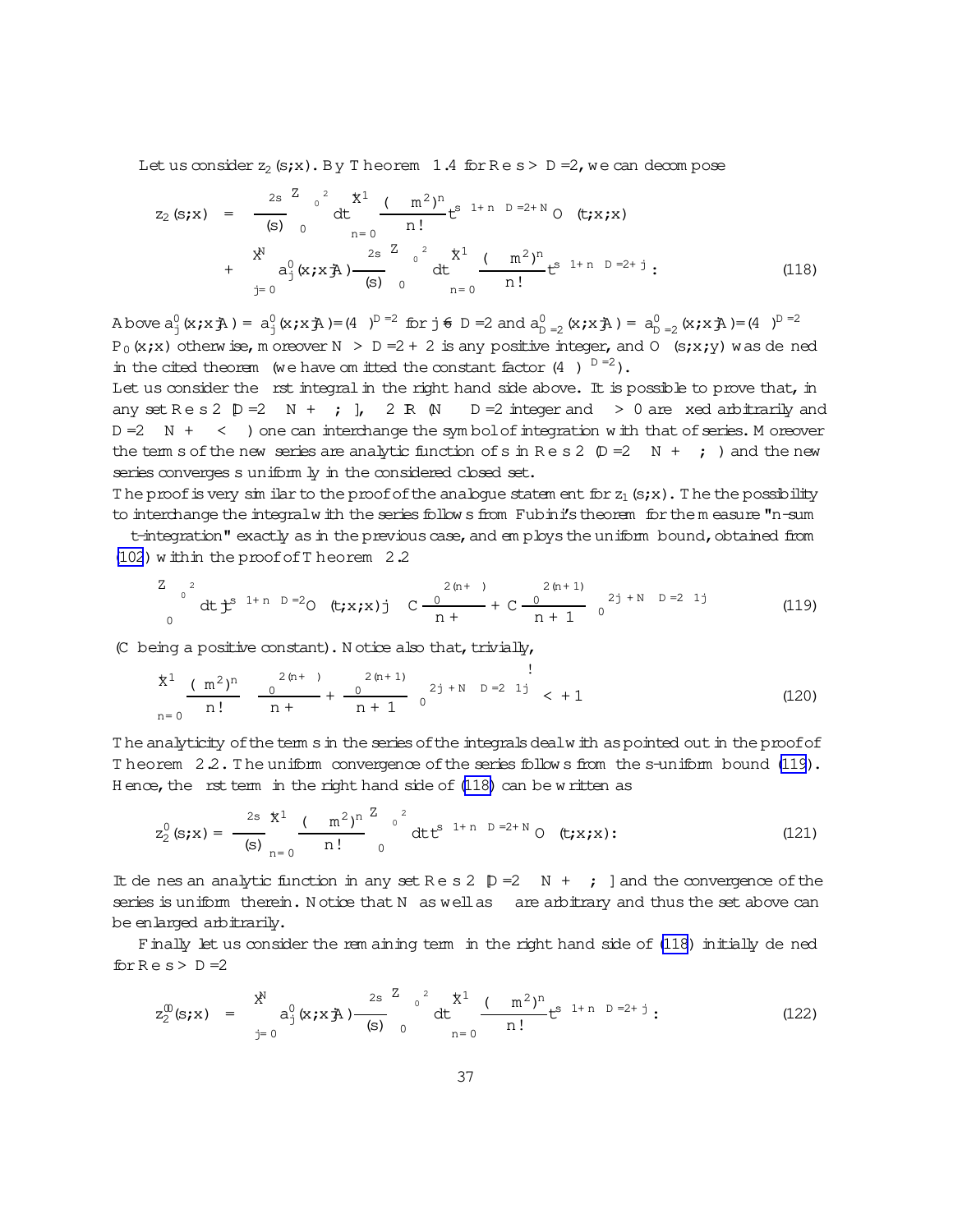<span id="page-37-0"></span>We can decompose the sum overn into two parts

$$
z_{2}^{0}(\mathbf{s}; \mathbf{x}) = \frac{\mathbf{x}^{K}}{n=0} \frac{(-m^{2})^{n} \mathbf{x}^{N}}{n!} a_{j}^{0}(\mathbf{x}; \mathbf{x} \mathbf{x}) - \frac{2 \mathbf{s}^{2}}{(\mathbf{s})^{0}} \mathbf{0}^{0} dt t^{s} \mathbf{1}^{n} \mathbf{0}^{0} = 2 + j
$$
  
+  $\frac{\mathbf{x}^{N}}{a_{j}^{0}(\mathbf{x}; \mathbf{x} \mathbf{x}) - \frac{2 \mathbf{s}^{2}}{(\mathbf{s})^{0}} \mathbf{0}^{0} dt} + \frac{\mathbf{x}^{N}}{a_{j}^{0}(\mathbf{x}; \mathbf{x} \mathbf{x}) - \frac{2 \mathbf{s}^{2}}{(\mathbf{s})^{0}} \mathbf{0}^{0} dt + \frac{\mathbf{x}^{1}}{a_{j}^{0}(\mathbf{x}; \mathbf{x} \mathbf{x}) - \frac{2 \mathbf{s}^{2}}{(\mathbf{s})^{0}} \mathbf{0}^{0} dt + \frac{\mathbf{x}^{1}}{a_{j}^{0}(\mathbf{x}; \mathbf{x} \mathbf{x}) - \frac{2 \mathbf{x}^{2}}{(\mathbf{s})^{0}} \mathbf{0}^{0} dt + \frac{\mathbf{x}^{1}}{(\mathbf{x})^{0}} \mathbf{1}^{0} + \frac{\mathbf{x}^{1}}{(\mathbf{x})^{0}} \mathbf{0}^{0} dt + \frac{\mathbf{x}^{1}}{(\mathbf{x})^{0}} \mathbf{1}^{0} + \frac{\mathbf{x}^{1}}{(\mathbf{x})^{0}} \mathbf{1}^{0} + \frac{\mathbf{x}^{1}}{(\mathbf{x})^{0}} \mathbf{1}^{0} + \frac{\mathbf{x}^{1}}{(\mathbf{x})^{0}} \mathbf{1}^{0} + \frac{\mathbf{x}^{1}}{(\mathbf{x})^{0}} \mathbf{1}^{0} + \frac{\mathbf{x}^{1}}{(\mathbf{x})^{0}} \mathbf{1}^{0} + \frac{\mathbf{x}^{1}}{(\mathbf{x})^{0}} \mathbf{1}^{0} + \frac{\mathbf{x}^{1}}{(\mathbf{x})^{0}} \mathbf{1}^{0} + \frac{\mathbf{x}^{1}}{(\mathbf{x})^{0}} \mathbf{1}^{0} + \frac{\mathbf{x}^{1}}{(\mathbf{x})^{0}} \mathbf{1}^{0} + \$ 

The rst part can be continued in the w hole s complex plane away from the poles obtained by executing the integrals. T he second part can be studied as in the cases discussed above. O ne has to study the convergence of

I <sup>0</sup>:= + 1 X n= K + 1 (m2) n n! NX j= 0 ja 0 <sup>j</sup>(x;xjA)j Z <sup>2</sup> 0 0 dtjt <sup>s</sup> 1+ <sup>n</sup> D =2+ <sup>j</sup>j: (124)

Let us consider  $R e s 2 p =2 K$ ; ], where  $2 R$  is arbitrary. Let us pose

$$
M = \sup_{s2 \, \mathbb{D} = 2 \, K \, ; \, j_0 \, j \, N} \hat{\mathbf{a}}_j^0(x; x \, \mathbf{A}) j_0^{2 \, (\text{Res } D = 2 + j)^{\circ}}; \tag{125}
$$

then we have (notice that  $n = K + 1;K + 2;...$ )

$$
\frac{(\text{m}^2)^n}{n!} \frac{x^N}{j!} \hat{a}_{j}^0(x; x j^2) \frac{z}{j}^{0^2} dt j^{s-1+n} = z+j \frac{(\text{m}^2)^n}{n!} \frac{(N+1)M}{n} \frac{0^{2n}}{K} = :b_n: \qquad (126)
$$

The series of the positive coecients b<sub>n</sub> converges trivially. A s in the cases previously treated, this is su cient to assure the possibility to interchange the sum over n w ith the t integration in the second line of (123) and assure the s-uniform convergence of the consequent series in R e s 2  $\mathbb{D} = 2$  K; ]. This completes the proof of the theorem . 2.

### R eferences

 $[A\,g91]$  S.A granovich, Elliptic O perators on C losed M anifolds, in Yu.V. E gorov and M A. Shubin (Eds.), PartialD i erential Equations V I, Springer Verlag (1991). [BC V Z96] A .A .Bytsenko,G .C ognola,L.Vanzo and S.Zerbini,Phys.R ept.266,1 (1996). [BD 82] N .D .Birreland P.C .W .D avies,Q uantum Fields in Curved Space (C am bridge University Press, C am bridge, 1982). [C a90] R .C am poresi.Phys.R ep.196 1 (1990). [C H ] R .C am poresiand A .H iguchi,J.M ath.Phys.35,4217 (1994). [Ch84] I.C havel, Eigenvalues in Riem annian G eom etry (A cadem ic Press, Inc., O rlando, U SA ,1984).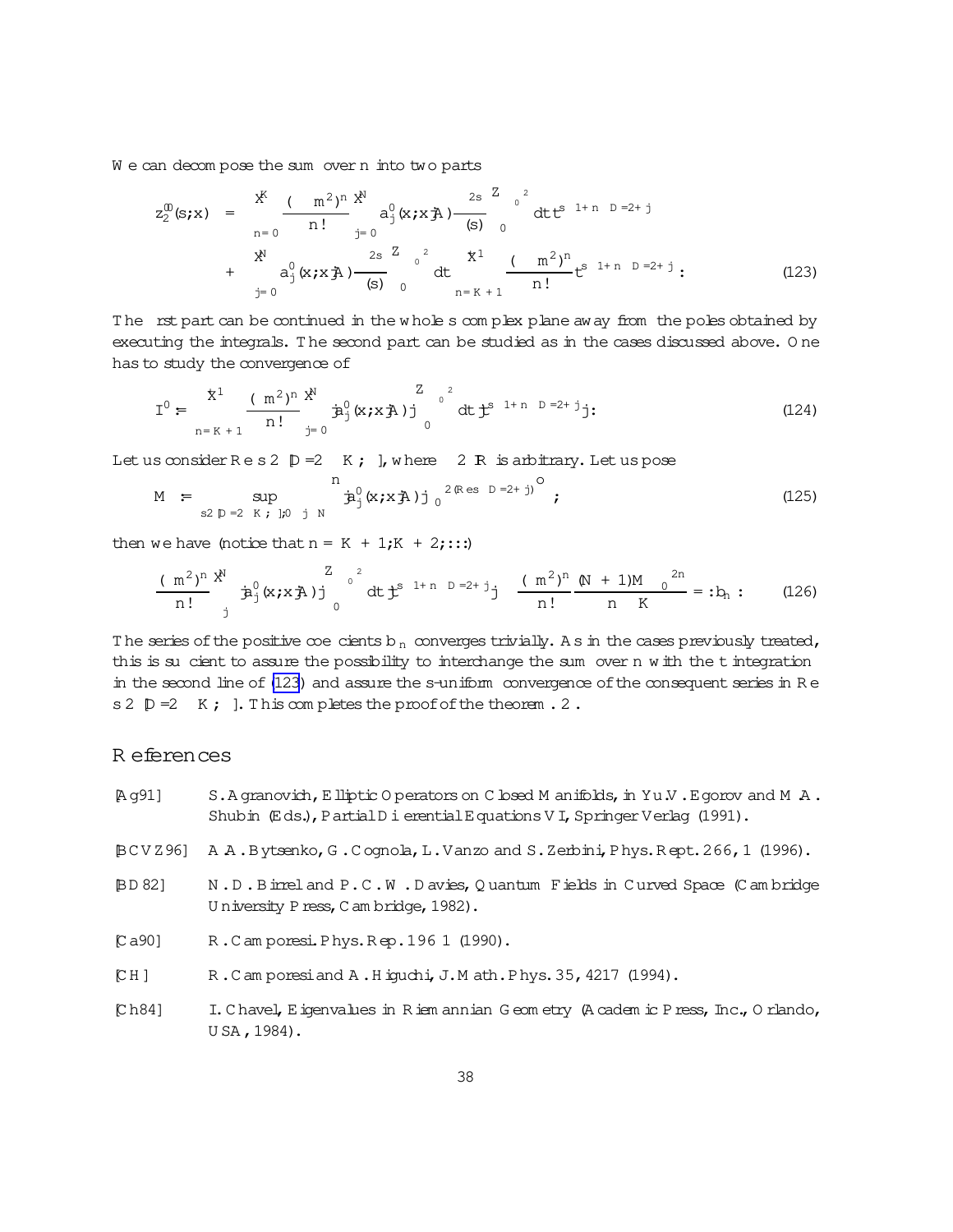- <span id="page-38-0"></span>Ch831 J. Cheeger, J. Di. Geom. 18, 1856 (1983).
- $CKVZ$ G. Cognola, L. Vanzo, S. Zerbini, Phys. Rev. D. 52, 4548 (1995). G. Cognola, Phys. Rev. D 57, 6292 (1998).
- $[CO88]$ A. Connes, Commun. Math. Phys. 117, 673 (1988)
- J.S.D ow ker and R.Critchley, Phys. Rev.D 13, 3224 (1996).  $DC76$
- $[dC 92]$ M.P.do Camo, Riem annian Geometry (Birkhauser, Boston, 1992).
- E.B.D avies, Heat K emel and Spectral T heory (C am bridge U niversity P ress, C am -D a891 bridge, 1989).
- J.D ixm ier, C R.A cad. Sci. Paris 262, 1107 (1966)  $D$  i66]
- **EFVZ981** E.E lizable, A.F ilippi, L.Vanzo, S.Zerbini, Is the multiplicative anom aly relevant? hep-th/9804072
- E 1951 E.E lizalde, Ten Physical Applications of Spectral Zeta Functions (Springer-Verlag, Berlin, 1995).
- E 1971 E.Elizalde, J.PhysA 30, 2735 (1997)
- EORBZ94] E.Elizalde, S.D.Odintsov, A.Romeo, A.A.Bytsenko and S.Zerbini, Zeta Regularization Techniques with Applications (W orld Scienti c, Singapore, 1994).
- **Ev981** T. S. Evans, Regularization schemes and the multiplicative anomaly, hepth/9803184.
- EV Z 971 E. Elizable, L. Vanzo, S. Zerbini, Zeta function regularization, the multiplicative anomaly and the W odzicki residue Commun. M ath. Phys. to appear, hepth/9701060.
- V P. Froby, D V. Fursaev C lass. O uant. G rav. 15, 2041 (1998) FF 981
- SA. Fulling and SN M. Ruipenaars, Phys. Rep. 152, 135 (1987). FR 871
- Fu911 SA. Fulling, A spects of Q uantum Field Theory in Curved Space-Time (Cambridge) University Press, Cambridge, 1991).
- G a641 P.R.Garabedian, PartialDi erentialEquations (John W iley and Sons, Inc., New York, 1964).
- P.G. G ilkey, Invariance theory, the heat equation and the A tiyah-Singer index the-G i841 orem Math. Lecture series 11 (Publish or Perish Inc. Boston, Ma., 1984)
- $[H a 77]$ S.W.Hawking, Commun.Math.Phys.55, 133 (1977).